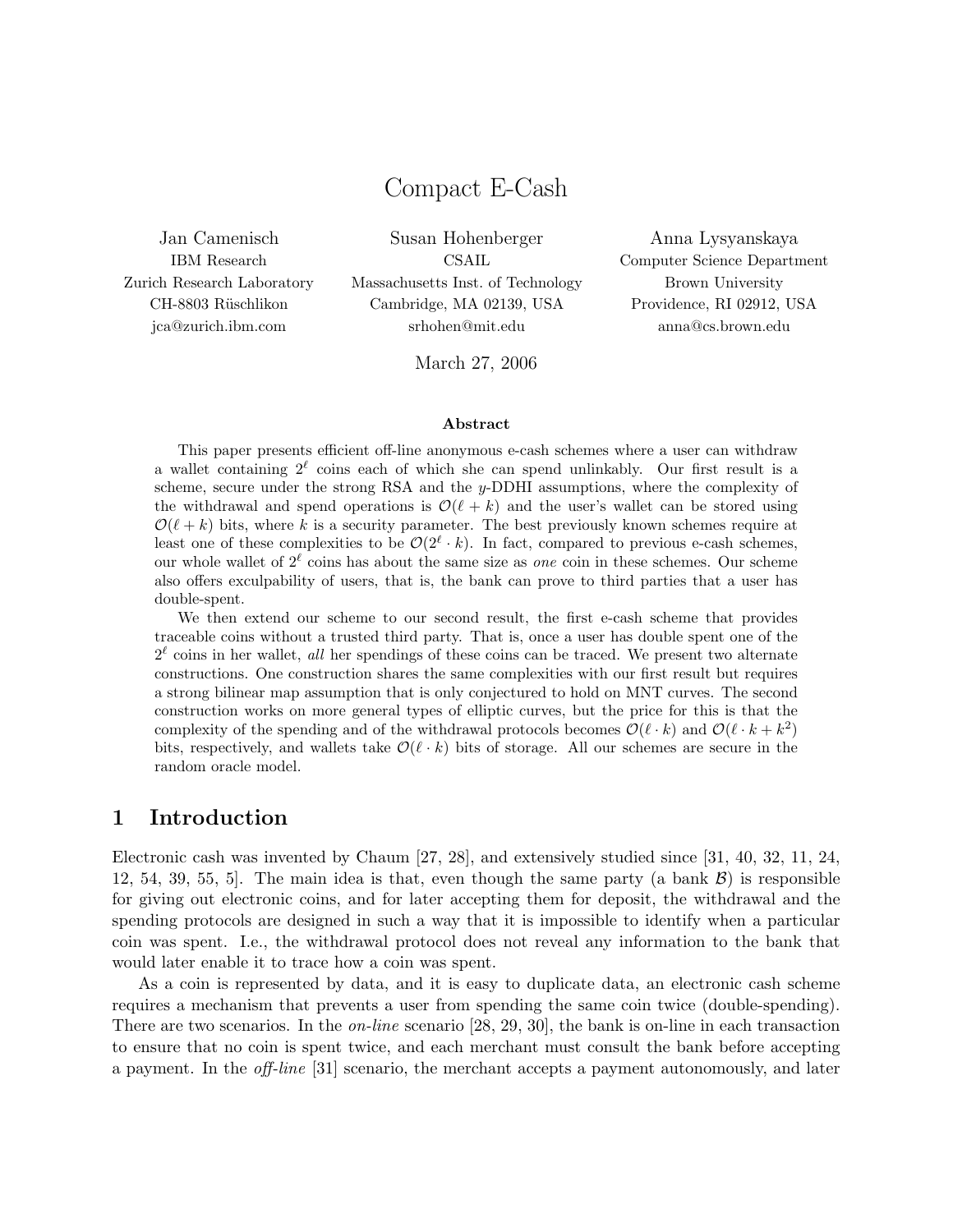submits the payment to the bank; the merchant is guaranteed that such a payment will be either honored by the bank, or will lead to the identification (and therefore punishment) of the doublespender.

In this paper, we give an off-line  $2^{\ell}$ -spendable unlinkable electronic cash scheme. Namely, our scheme allows a user to withdraw a wallet with  $2^{\ell}$  coins, such that the space required to store these coins, and the complexity of the withdrawal protocol, are proportional to  $\ell$ , rather than to  $2^{\ell}$ . We achieve this without compromising the anonymity and unlinkability properties usually required of electronic cash schemes. This problem is well-motivated: (1) communication with the bank is a bottleneck in most electronic cash schemes and needs to be minimized; (2) it is desirable to store many electronic coins compactly, as one can imagine that they may be stored on a dedicated device such as a smartcard that cannot store too much data. This problem has also proved quite elusive: no one has offered a compact e-cash solution (even for a weaker security model) since the introduction of electronic cash in the 1980s.

In addition, a good e-cash scheme should allow one to expose double-spenders to outside third parties in an undeniable fashion. I.e., assuming a PKI, if a user  $U$  with public key  $pk_{U}$  spent a coin more times than he is allowed (in our case, spent  $2^{\ell} + 1$  coins from a wallet containing  $2^{\ell}$  coins), then this fact can be proven to anyone in a sound fashion. This property of an e-cash scheme is satisfied by numerous schemes in the literature. Our solution has this property as well.

Finally, it may often be desirable that an e-cash scheme should allow one to trace all coins of a cheating user. It was known that this property can be implemented using a trusted third party (TTP) [54, 15], by requiring that: (1) in each withdrawal protocol a user gives to the bank an encryption under the TTP's public key of a serial number  $S$  which will be revealed during the spending protocol; and (2) in each spending protocol, the user submits to the merchant an encryption of the user's public key under the TTP's public key. Then, should a coin with serial number S ever be double-spent, the TTP can get involved and decrypt the serial number of all of this user's coins. But the existence of such a TTP contradicts the very definition of electronic cash: to the TTP, the user is not anonymous! Therefore, another desirable and elusive property of an electronic cash scheme was traceability without a TTP. Our scheme achieves this property as well.

Recently, Jarecki and Shmatikov [44] also made a step in this direction. Although their work is not explicitly about electronic cash, it can be thought of in this way. Their scheme allows to withdraw and *linkably* (linkability is actually a feature for them) but anonymously spend a coin K times; but should a user wish to spend the coin  $K + 1$  times, his identity gets revealed. As far as electronic cash is concerned, our solution is better for two reasons: (1) their scheme does not achieve unlinkability; and (2) in their protocol, each time a user spends a coin he has to run a protocol whose communication complexity is proportional to  $K$ , rather than  $\log K$ , as we achieve. In 1989, Okamoto and Ohta [49] proposed an e-cash scheme with similar functionality, without achieving unlinkability or compact wallets.

Our work can also be viewed as improving on the recent traceable group signatures by Kiayias, Tsiounis, and Yung [45]. In their scheme, once a special piece of tracing information is released, it is possible to trace all group signatures issued by a particular group member; otherwise this member's signatures are guaranteed to remain anonymous. Normally, in a group signature setting, this piece of information must be released by a TTP, as there is no equivalent of a double-spender whose misbehavior may automatically lead to the release of the tracing information; however, if a limit is placed on how many signatures a group member may issue, then our e-cash scheme can be viewed as a bounded group signature scheme, where a group member can sign a message by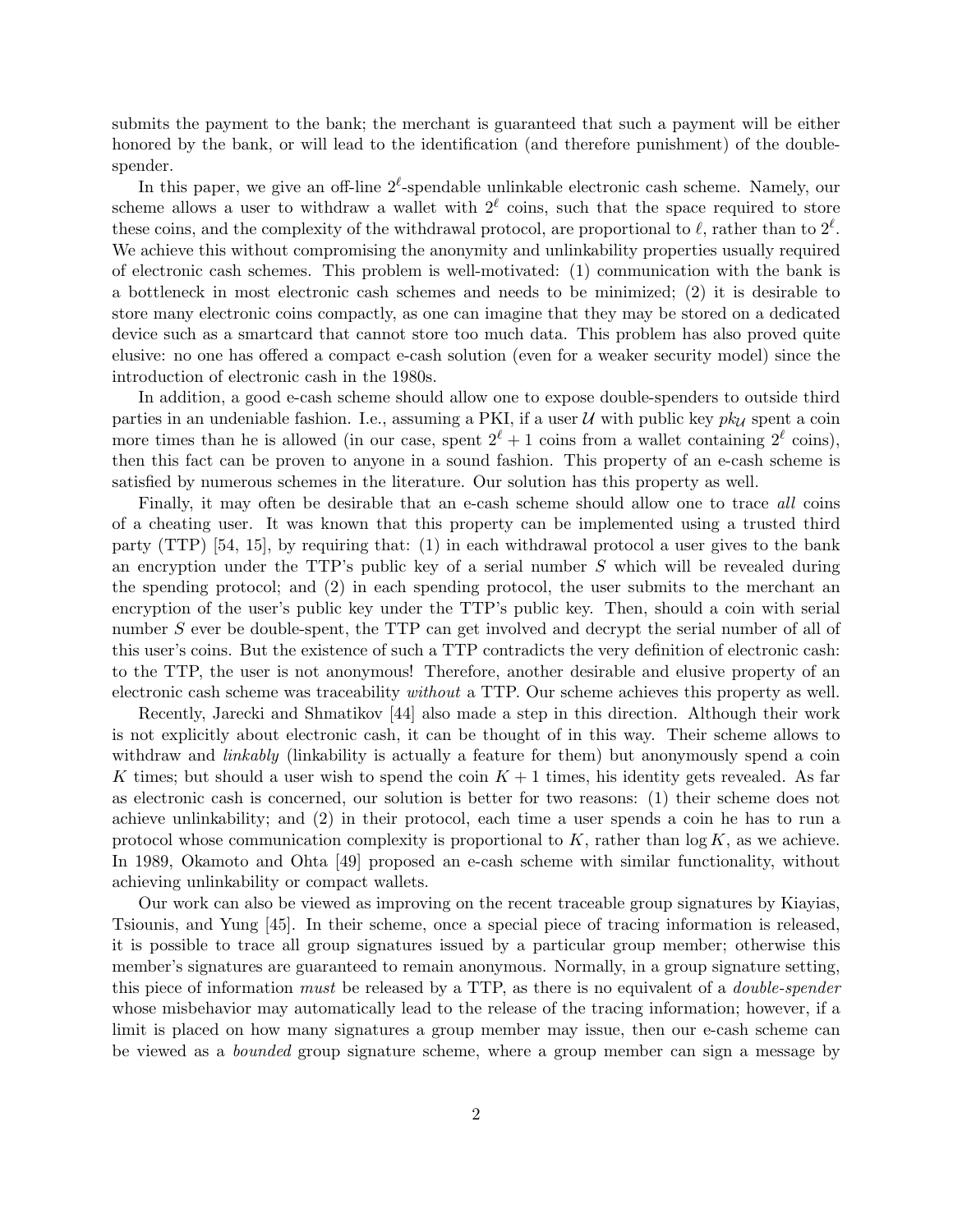incorporating it into the signature proof of a coin's validity. A group manager may allocate signing rights by acting as a bank allocating coins; and if any member exceeds their allocation, the special tracing information is revealed automatically, and all signatures produced by that group member may be traced. Our tracing algorithm is more efficient than that of Kiayias et al. [45]; in our scheme, signatures can be tracked by a serial number (that appears to be random until the user double-spends), while in theirs, all existing signatures must be tested, one-by-one, using the special tracing information provided by the TTP, to determine if a certain signer created it or not.

Our results. Let us summarize our results. We give a compact e-cash scheme with all the features described above in the random-oracle model, under the Strong RSA and Decisional Diffe-Hellman Inversion  $(y\text{-}DDHI)$  [6, 37] assumptions in combination with either the External Diffie-Hellman (XDH) [42, 53, 46, 7, 3] or the Sum-Free DDH [36] assumption for groups with bilinear maps. The trade-off between these later two assumptions is that we achieve a more efficient construction using the XDH assumption, but the Sum-Free DDH assumption is conjectured to hold in a wider class of bilnear groups (e.g., those over supersingular curves).

Using the Sum-Free DDH assumption, the communication complexity of the spending and of the withdrawal protocol is  $\mathcal{O}(\ell \cdot k)$  and  $\mathcal{O}(\ell \cdot k + k^2)$  bits, respectively; it takes  $\mathcal{O}(\ell \cdot k)$  bits to store all the coins. Alternatively, using the XDH assumption, we give a scheme where the withdrawal and the spending protocols have complexity  $\mathcal{O}(\ell + k)$ , and it takes  $\mathcal{O}(\ell + k)$  bits to store all the coins. These schemes are presented in Section 4.2.

We also give a scheme where the withdrawal and the spending protocols have complexity only  $\mathcal{O}(\ell + k)$ , and it also takes only  $\mathcal{O}(\ell + k)$  bits to store all the coins, based on only the Strong RSA [41, 4] and the y-DDHI [37] assumptions in the random-oracle model. This scheme under a reduced set of assumptions does not allow traceability, however. If a user over-spends his wallet, only his public key is recovered. This scheme is presented in Section 4.1.

Furthermore, in the model where the bank completely trusts the merchant (this applies to, for example, a subscription service where the entity creating and verifying the coins is one and the same), we have solutions based on the same set of assumptions but in the standard model. Sections 4.1 and 4.2 containing our random-oracle-based schemes also explain how these security properties are obtained once the random oracle is removed.

Overview of our construction. Our schemes are based on the signature schemes with protocols due to Camenisch and Lysyanskaya [18, 19]. These schemes allow a user to efficiently obtain a signature on committed messages from the signer. They further allow the user to convince a verifier that she possesses a signature by the signer on a committed message. Both of these protocols rely on the Pedersen commitment scheme.

To explain our result, let us describe how single-use electronic cash can be obtained with CLsignatures, drawing on a variety of previously known techniques [14, 18].

Let  $G = \langle g \rangle$  be a group of prime order q where the discrete logarithm problem is hard. Suppose that a user U has a secret key  $sk_{\mathcal{U}} \in \mathbb{Z}_q$  and a public key  $pk_{\mathcal{U}} = g^{sk_{\mathcal{U}}}$ . An electronic coin is a signature under the bank B's public key  $pk_B$  on the set of values  $(sk_{\mathcal{U}}, s, t)$ , where  $s, t \in \mathbb{Z}_q$  are random values. The value s is the serial number of the coin, while t is the value blinding of this coin. A protocol whereby a user obtains such a signature is called the withdrawal protocol.

In the *spending protocol*, the user sends the merchant a Pedersen commitment  $C$  to the values  $(s_{\mathcal{U}}, s, t)$ , and computes a non-interactive proof  $\pi_1$  that they have been signed by the bank. The merchant verifies  $\pi_1$  and then picks a random value  $R \in \mathbb{Z}_q$ . Finally, the user reveals the serial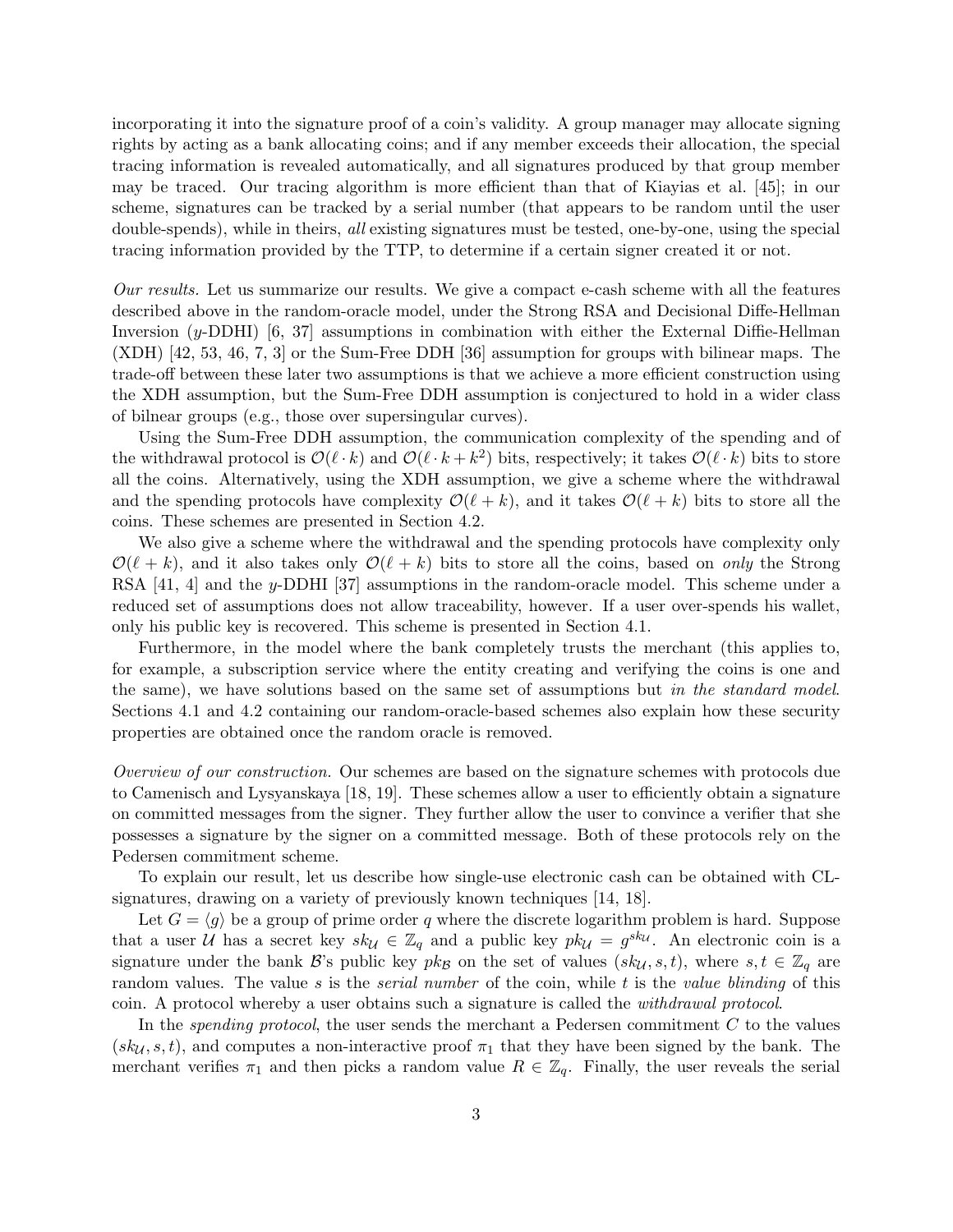number s, and the value  $T = sk_{\mathcal{U}} + R \cdot t \mod q$ . Let us refer to T as a *double-spending equation* for the coin. The user must also compute a proof  $\pi_2$  that the values s and T correspond to commitment C. Finally, the merchant submits  $(s, R, T, \pi_1, \pi_2)$  for payment.

Note that one double-spending equation reveals nothing about  $sk_{\mathcal{U}}$  because t is random, but using two double-spending equations, we can solve for  $sku$ . So if the same serial number s is submitted for payment twice, the secret key  $sk_{\mathcal{U}}$  and therefore the identity of the double-spender  $pk_{\mathcal{U}} = g^{sk_{\mathcal{U}}}$  can be discovered.

Now, our goal is to adapt single-use electronic cash schemes so that a coin can be used at most  $2^{\ell}$  times. The trivial solution would be to obtain  $2^{\ell}$  coins. For our purposes, however, it is unacceptable, as  $2^{\ell}$  may be quite large (e.g., 1000) and we want each protocol to be efficient.

The idea underlying our system is that the values  $s$  and  $t$  implicitly define several (pseudorandom) serial numbers  $S_i$  and blinding values  $B_i$ , respectively. In other words, we need a pseudorandom function  $F_{(\cdot)}$  such that we can set  $S_i = F_s(i)$ , and  $B_i = F_t(i)$ ,  $0 \le i \le 2^{\ell} - 1$ . Then the user gets  $2^{\ell}$  pseudorandom serial numbers with the corresponding double-spending equations defined by  $(s, t)$ . Here, the double-spending equation for coin i is  $T_i = g^{sku}(B_i)^R$ , where R is chosen by the merchant. This leaves us with a very specific technical problem. The challenge is to find a pseudorandom function such that, given (1) a commitment to  $(sk_{\mathcal{U}}, s, t)$ ; (2) a commitment to i; and (3) the values  $S_i$  and  $T_i$ , the user can efficiently prove that she derived the values  $S_i$  and  $T_i$ correctly from  $sk_{\mathcal{U}}$ , s, and t, i.e.,  $S_i = F_s(i)$  and  $T_i = g^{sk_{\mathcal{U}}}(F_t(i))^{R_i}$  for some  $0 \leq i \leq 2^{\ell} - 1$  and public value  $R_i$  provided by the merchant.

Recently, Dodis and Yampolskiy [37] proposed the following discrete-logarithm-based pseudorandom function (PRF):  $F_s(x) = g^{1/(s+x+1)}$ , where  $s, x \in \mathbb{Z}_q$ , and g is a generator of a group G of order  $q$  in which the decisional Diffie-Hellman inversion problem is hard. (In the sequel, we denote this PRF as  $F_{(.)}^{DY}(.)$ .) Using standard methods for proving statements about discrete-logarithm representations, we obtain a zero-knowledge argument system for showing that a pair of values  $(S_i, T_i)$  is of the form  $S_i = F_s^{DY}(i)$  and  $T_i = g^{sku}(F_t^{DY}(i))^{R_i}$  corresponding to the seeds s and t signed by bank  $\mathcal{B}$  and to some index  $i \in [0, 2^{\ell} - 1]$ .

Note that if  $S_i$  and  $T_i$  are computed this way, then they are elements of G rather than of  $\mathbb{Z}_q$ . So this leaves us with the following protocol: to withdraw a coin, a user obtains a signature on  $(s_{k_{\mathcal{U}},s,t)$ . During the spending protocol, the user reveals  $S_i$  and the double-spending equation  $T_i = g^{sku}(B_i)^{R_i}$ , where  $sku$  is the user's secret key and  $pku = g^{sku}$  the corresponding public key. Now, with two double-spending equations  $T_1 = g^{sku} B_i^{R_1}$  and  $T_2 = g^{sku} B_i^{R_2}$  we can infer the value  $(T_1^{R_2}/T_2^{R_1})^{(R_2-R_1)-1} = (pk_{\mathcal{U}}^{R_2}B_i^{R_1R_2}/pk_{\mathcal{U}}^{R_1}B_i^{R_1R_2})^{(R_2-R_1)-1} = (pk_{\mathcal{U}}^{R_2-R_1})^{(R_2-R_1)-1} = pk_{\mathcal{U}}.$  This is sufficient to detect and identify double spenders. We describe this construction in more depth in Section 4.1.

However, the above scheme does not allow the bank to identify the other spendings of the coin, i.e., to generate all the serial numbers that the user can derive from s. Let us now describe how we achieve this. For the moment, let us assume that the technique described above allows us to infer  $sk_{\mathcal{U}}$  rather than  $pk_{\mathcal{U}}$ . If this were the case, we could require that the user, as part of the withdrawal protocol, should verifiably encrypt [1, 16, 22] the value s under her own  $pk_{\mathcal{U}}$ , to form a ciphertext c. The record  $(pk_{\mathcal{U}}, c)$  is stored by the bank. Now, suppose that at a future point, the user spends too many coins and thus her  $sk_{\mathcal{U}}$  is discovered. From this, her  $pk_{\mathcal{U}}$  can be inferred and the record  $(pk_{\mathcal{U}}, c)$  can be located. Now that  $sk_{\mathcal{U}}$  is known, c can be decrypted, the seed s discovered, the values  $S_i$  computed for all  $0 \leq i < 2^{\ell}$ , and hence the database of transactions can be searched for records with these serial numbers.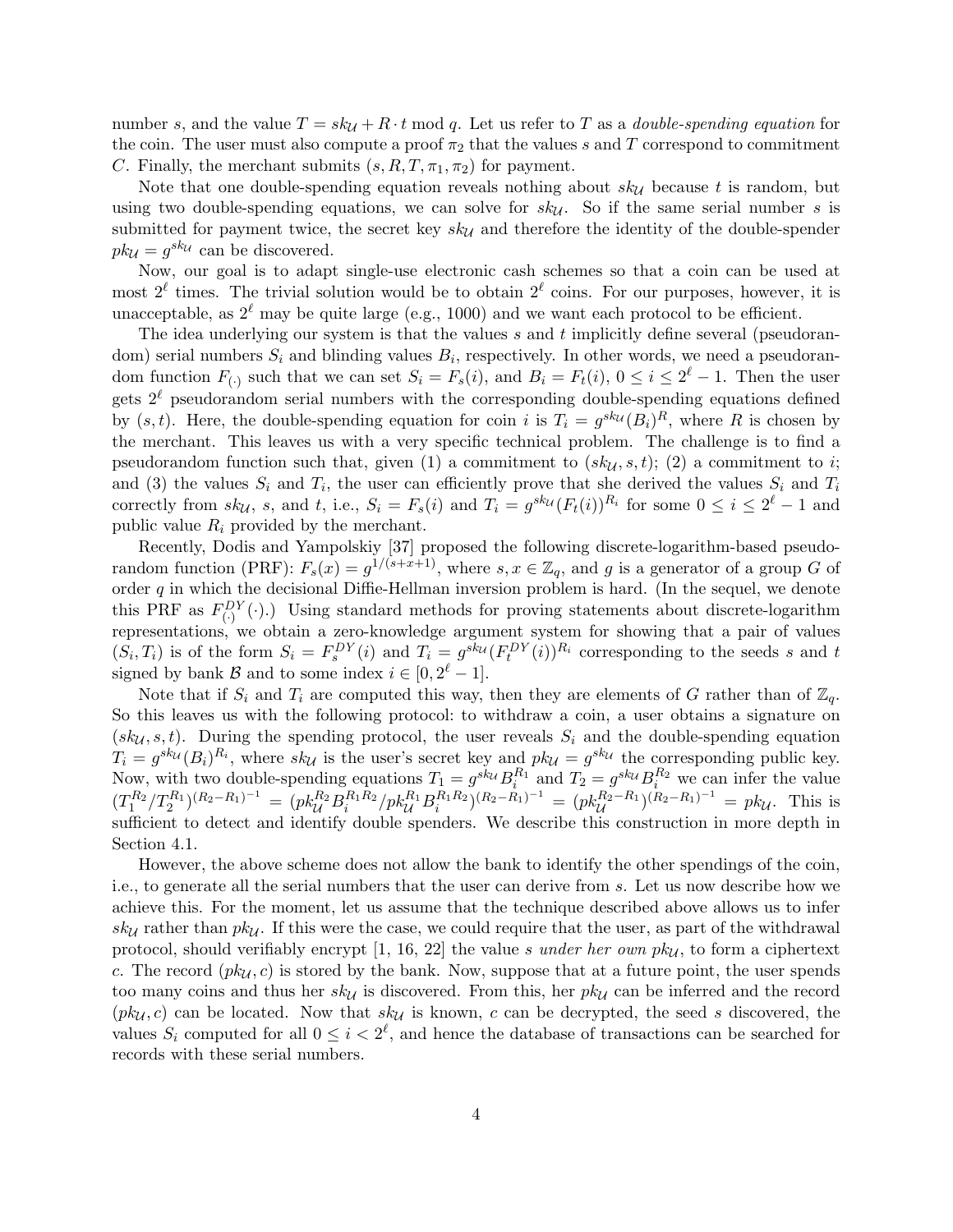Let us now redefine the way a user's keys are picked such that we can recover  $sk_{\mathcal{U}}$  rather than pku. Suppose that G is a group with a non-degenerate bilinear map  $e : \hat{G}_1 \times \tilde{G}_2 \mapsto \overline{G}$ . Let  $sk_{\mathcal{U}}$ be an element of  $\mathbb{Z}_q$ . Let  $\overline{pk}_\mathcal{U} = e(\widehat{g}_1, \widetilde{g}_2^{sk}\mathcal{U})$ . Using ideas from identity-based encryption [8, 2], we<br>linew how to realize a expression that we realize as a public list such that in order to degr know how to realize a cryptosystem that uses  $\overline{pk}_{\mathcal{U}}$  as a public key, such that in order to decrypt it is sufficient to know the value  $\hat{g}_1^{sk}\nu$ . So, in our scheme, the user U would encrypt s under  $\overline{pk}_U$  using<br>the exyptention as described by Atopiese at al. [2]. From the double apending equations, the same the cryptosystem as described by Ateniese et al [2]. From the double-spending equations, the same way as before, the bank infers the value  $\hat{g}_1^{sk}u$ . This value now allows the bank to decrypt s.<br>This is close the calities are not for the following which is  $\hat{G}$  because we are the

This is almost the solution, except for the following subtlety: if  $\tilde{G}_1$  has a bilinear map, then the decisional Diffie-Hellman problem may be easy, and so the Dodis-Yampolskiy construction is not a PRF in this setting! We have two solutions for this problem.

First, we can hope that there are bilinear maps where DDH remains hard in  $\hat{G}_1$  (e.g., there is not an efficiently-computable isomorphism from  $\tilde{G}_2$  to  $\hat{G}_1$ ), apply one of these bilinear groups, and keep using the Dodis-Yampolskiy PRF. In fact, this idea is already formalized as the External Diffie-Hellman (XDH) [42, 53, 46, 7, 3] assumption, and there is growing evidence that it may hold for bilinear groups instantiated with either the Weil or Tate pairings over MNT curves [47, 3][7, Sec. 8.1], even though this is known to be false for supersingular curves [43].

As a second, less risky, solution, we instead assume Sum-Free Decisional Diffie-Hellman [36], which is believed to hold for all bilinear groups, and slightly change the construction. This is why this variant of our scheme is a factor of  $\ell$  more expensive than the others. The details of this construction are given in Section 4.2.

One of the big open problems for electronic cash which this paper does not address is that of efficiently allowing for multiple denominations in a non-trivial way; i.e., without executing the spending protocol a number of times.

# 2 Definition of Security

**Notation:** if P is a protocol between A and B, then  $P(A(x), B(y))$  denotes that A's input is x and  $B$ 's is  $y$ .

Our electronic cash scenario consists of the three usual players: the user, the bank, and the merchant; together with the algorithms: BKeygen, UKeygen, Withdraw, Spend, Deposit, Identify, VerifyGuilt, Trace, VerifyOwnership. Let us give some input-output specifications for these protocols, as well as some informal intuition for what they do.

- The BKeygen( $1^k$ , params) algorithm is a key generation algorithm for the bank  $\beta$ . It takes as input the security parameter  $1^k$  and, if the scheme is in the common parameters model, it also takes as input these parameters params. This algorithm outputs the key pair  $(pkg, sk_B)$ . (Assume that  $sk_B$  contains the *params*, so we do not have to give *params* explicitly to the bank again.)
- Similarly, UKeygen( $1^k$ , params) is a key generation algorithm for the user U, which outputs  $(pk_{\mathcal{U}}, sk_{\mathcal{U}})$ . Since merchants are a subset of users, they may use this algorithm to obtain keys as well. (Assume that  $sku$  contains the params, so we do not have to give params explicitly to the user again.)
- In the Withdraw( $\mathcal{U}(pk_{\mathcal{B}}, sk_{\mathcal{U}}, n), \mathcal{B}(pk_{\mathcal{U}}, sk_{\mathcal{B}}, n)$ ) protocol, the user U withdraws a wallet W of n coins from the bank  $\beta$ . The user's output is the wallet W, or an error message.  $\beta$ 's output is some information  $T_W$  which will allow the bank to trace the user should this user double-spend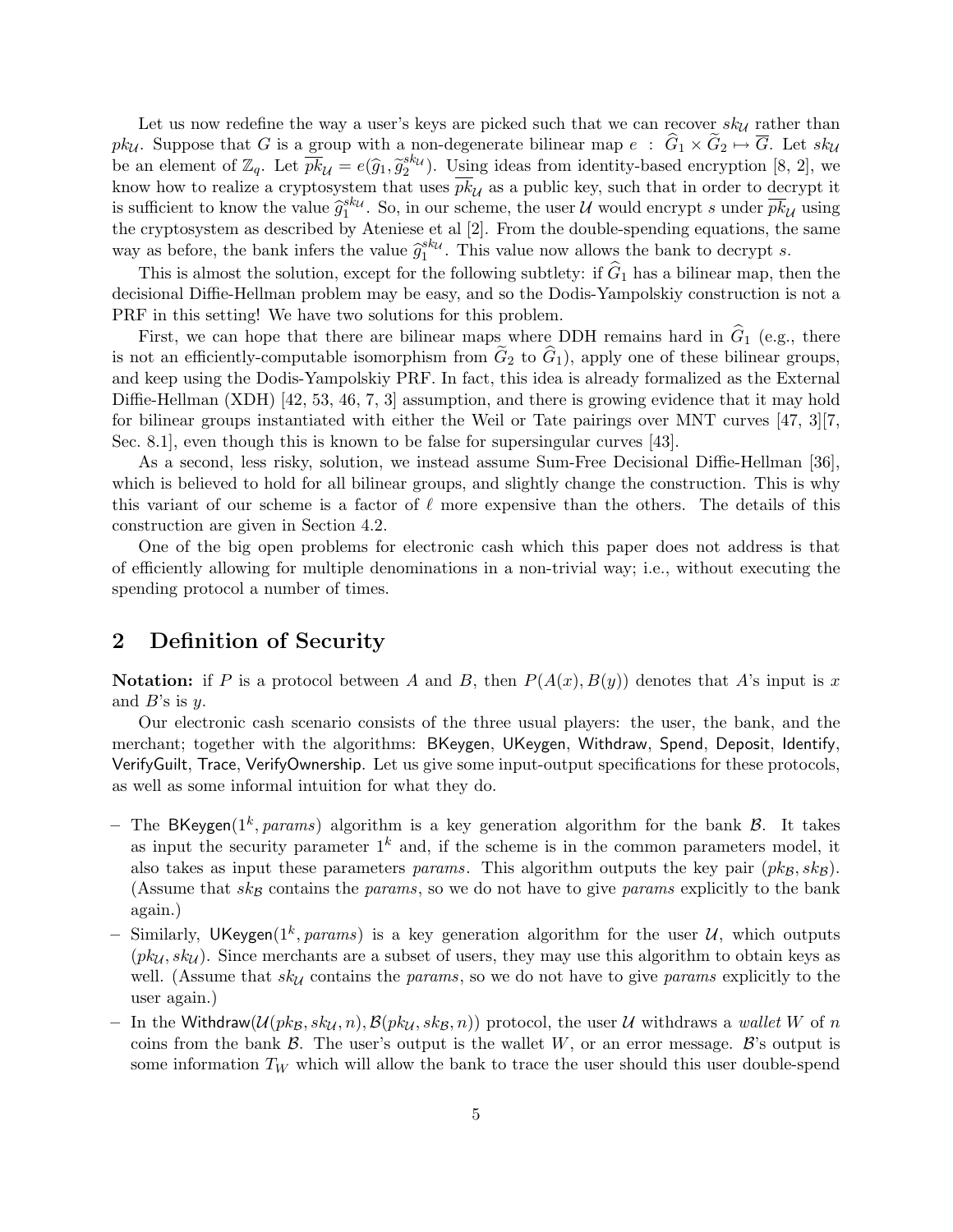some coin, or an error message. The bank maintains a database  $D$  for this trace information, to which it enters the record  $(pk_{\mathcal{U}}, T_W)$ .

- In a Spend $(\mathcal{U}(W, pk_{\mathcal{M}}), \mathcal{M}(sk_{\mathcal{M}}, pk_{\mathcal{B}}, n))$  protocol, a user U gives one of the coins from his wallet W to the merchant  $\mathcal M$ . Here, the merchant obtains a serial number S of the coin, and a proof  $\pi$  of validity of the coin. The user's output is an updated wallet  $W'$ .
- In a Deposit $(\mathcal{M}(sk_{\mathcal{M}}, S, \pi, pk_{\mathcal{B}}), \mathcal{B}(pk_{\mathcal{M}}, sk_{\mathcal{B}}))$  protocol, a merchant M deposits a coin  $(S, \pi)$  into its account held by the bank  $\beta$ . Whenever an honest M obtained  $(S,\pi)$  by running the Spend protocol with any (honest or otherwise) user, there is a guarantee that this coin will be accepted by the bank. B adds  $(S,\pi)$  to to its list L of spent coins. The merchant's output is nothing or an error message.
- The Identify( $params, S, \pi_1, \pi_2$ ) algorithm allows to identify double-spenders using a serial number S and two proofs of validity of this coin,  $\pi_1$  and  $\pi_2$ , possibly submitted by malicious merchants. This algorithm outputs a public key  $pk_U$  and a proof  $\Pi_G$ . If the merchants who had submitted  $\pi_1$  and  $\pi_2$  are not malicious, then  $\Pi_G$  is evidence that  $pk_{\mathcal{U}}$  is the registered public key of a user that double-spent coin S.
- The VerifyGuilt(params,  $S, pk<sub>U</sub>, \Pi<sub>G</sub>$ ) algorithm allows to publicly verify proof  $\Pi<sub>G</sub>$  that the user with public key  $pk_{\mathcal{U}}$  is guilty of double-spending coin S.
- The Trace(params,  $S, pk<sub>U</sub>, \Pi<sub>G</sub>, D, n$ ) algorithm, given a public key pk<sub>U</sub> of a double-spender, a proof  $\Pi_G$  of his guilt in double-spending coin S, the database D, and a wallet size n, computes the serial numbers  $S_1, \ldots, S_m$  of all of the coins issued to U along with proofs  $\Pi_1, \ldots, \Pi_m$  of  $pk_{\mathcal{U}}$ 's ownership. If VerifyGuilt(params, S, p $k_{\mathcal{U}}$ ,  $\Pi_G$ ) does not accept (i.e., p $k_{\mathcal{U}}$  is honest), this algorithm does nothing.
- The VerifyOwnership( $params$ , S, Π,  $pk_{\mathcal{U}}$ , n) algorithm allows to publicly verify the proof Π that a coin with serial number S belongs to a double-spender with public key  $pku$ .

We will now informally define the security properties for the casual reader. The more interested reader will want to skip to the more elaborate formal definitions given in Section 2.1.

Correctness. If an honest user runs Withdraw with an honest bank, then neither will output an error message; if an honest user runs Spend with an honest merchant, then the merchant accepts the coin.

Balance. From the bank's point of view, what matters is that no collection of users and merchants can ever spend more coins than they withdrew. We require that there is a knowledge extractor  $\mathcal E$  that executes u Withdraw protocols with all adversarial users and extracts un serial numbers  $S_1, \ldots, S_{un}$ . We require that for every adversary, the probability that an honest bank will accept  $(S, \pi)$  as the result of the Deposit protocol, where  $S \neq S_i \ \forall 1 \leq i \leq un$ , is negligible. If  $S_1, \ldots, S_n$ is a set of serial numbers output by  $\mathcal E$  when running Withdraw with public key  $pk_{\mathcal U}$ , we say that coins  $S_1, \ldots, S_n$  belong to the user U with  $pk_{\mathcal{U}}$ .

*Identification of double-spenders.* Suppose  $\mathcal{B}$  is honest. Suppose  $\mathcal{M}_1$  and  $\mathcal{M}_2$  are honest merchants who ran the Spend protocol with the adversary, such that  $\mathcal{M}_1$ 's output is  $(S, \pi_1)$  and  $\mathcal{M}_2$ 's output is  $(S, \pi_2)$ . This property guarantees that, with high probability, Identify(*params*,  $S, \pi_1, \pi_2$ ) outputs a key  $pk_{\mathcal{U}}$  and proof  $\Pi_G$  such that VerifyGuilt( $params, S, pk_{\mathcal{U}}, \Pi_G$ ) accepts.

Tracing of double-spenders. Given that a user  $\mathcal U$  is shown guilty of double-spending coin S by a proof  $\Pi_G$  such that VerifyGuilt accepts, this property guarantees that  $Trace(params, S, pk_\mathcal{U}, \Pi_G, D, n)$  will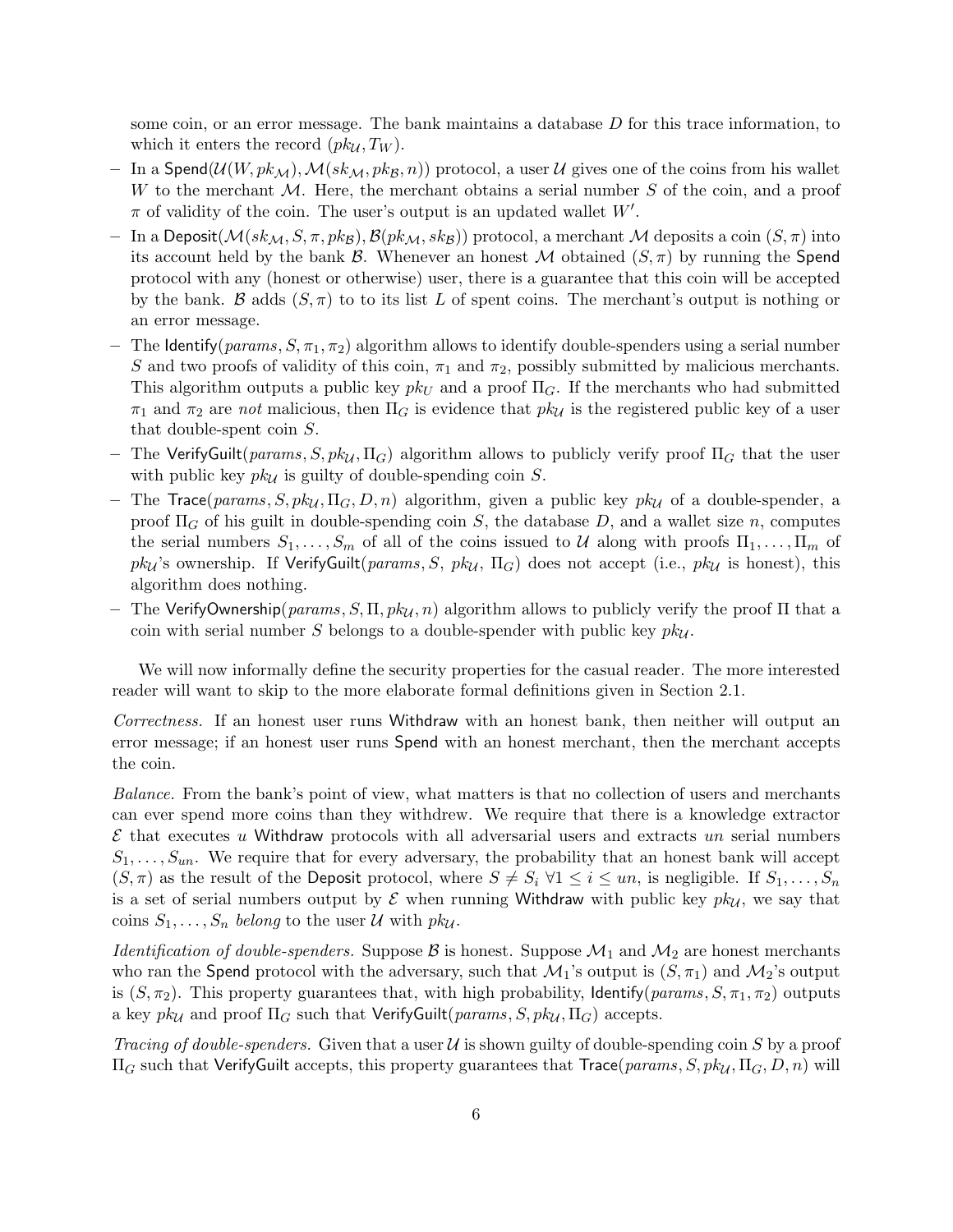output the serial numbers  $S_1, \ldots, S_m$  of all coins that belong to U along with proofs of ownership  $\Pi_1,\ldots,\Pi_m$  such that for all  $i,$  with high probability, <code>VerifyOwnership</code>( $params,S_i,\Pi_i,pk_{\mathcal{U}},n)$  also accepts.

Anonymity of users. From the privacy point of view, what matters to users is that the bank, even when cooperating with any collection of malicious users and merchants, cannot learn anything about a user's spendings other than what is available from side information from the environment. In order to capture this property more formally, we introduce a simulator  $S$ .  $S$  has some side information not normally available to players. E.g., if in the common parameters model,  $S$  generated these parameters; in the random-oracle model,  $\mathcal S$  is in control of the random oracle; in the public-key registration model  $\mathcal S$  may hold additional information about the bank's keys, etc. We require that  $\mathcal S$  can create simulated coins without access to any wallets, such that a simulated coin is indistinguishable from a valid one. More precisely,  $S$  executes the user's side of the Spend protocol without access to the user's secret or public key, or his wallet W.

Exculpability. Suppose that we have an adversary that participates any number of times in the Withdraw protocol with the honest user with public key  $pk_{\mathcal{U}}$ , and subsequently to that, in any number of legal Spend protocols with the same user. I.e., if the user withdrew  $u$  wallets of  $n$  coins each, then this user can participate in at most un Spend protocols. The adversary then outputs a coin serial number S and a purported proof  $\Pi$  that the user with public key  $pk_{\mathcal{U}}$  is a doublespender and owns coin S. The *weak* exculpability property postulates that, for all adversaries, the probability VerifyOwnership( $params$ ,  $S$ ,  $pk_{\mathcal{U}}$ ,  $\Pi$ ,  $n$ ) accepts is negligible.

Furthermore, the adversary may continue to engage the user  $U$  in Spend protocols even if it means  $U$  must double-spend some coins of her choosing (in which case the state of her wallet is reset). The adversary then outputs  $(S,\Pi)$ . The *strong* exculpability property postulates that, for all adversaries, when S is a coin serial number not belonging to  $U$ , the weak exculpability property holds, and when S is a coin serial number not double-spent by user U with public key  $pk_{\mathcal{U}}$ , the probability that VerifyGuilt( $params, S, \Pi, pk_{\mathcal{U}}, n$ ) accepts is negligible.

This ends the informal description of our security definition. This informal description should be sufficient for a general understanding of our security guarantees. We now include more precise definitions.

## 2.1 Formal Definitions

Our goal is to give a formal definition for electronic cash. We want to obtain a definition which would make sense independently on whether a given scheme is realized in the plain model, common random string model, common parameters model, random-oracle model, or any other variety of a model.

From the informal definitions, the reader may recall that our definition of e-cash relies on the existence of a knowledge extractor  $\mathcal E$  that extracts the serial number of all the coins that an adversarial user withdraws in a given Withdraw transaction; and the existence of the simulator  $S$ which simulates the malicious merchant's view of the **Spend** protocol without access to any users' keys or wallets.

Usually, the way that knowledge extractors and zero-knowledge simulators are defined depends on the model in which security is proven (e.g., plain model, common random string model, common parameters model, random-oracle model).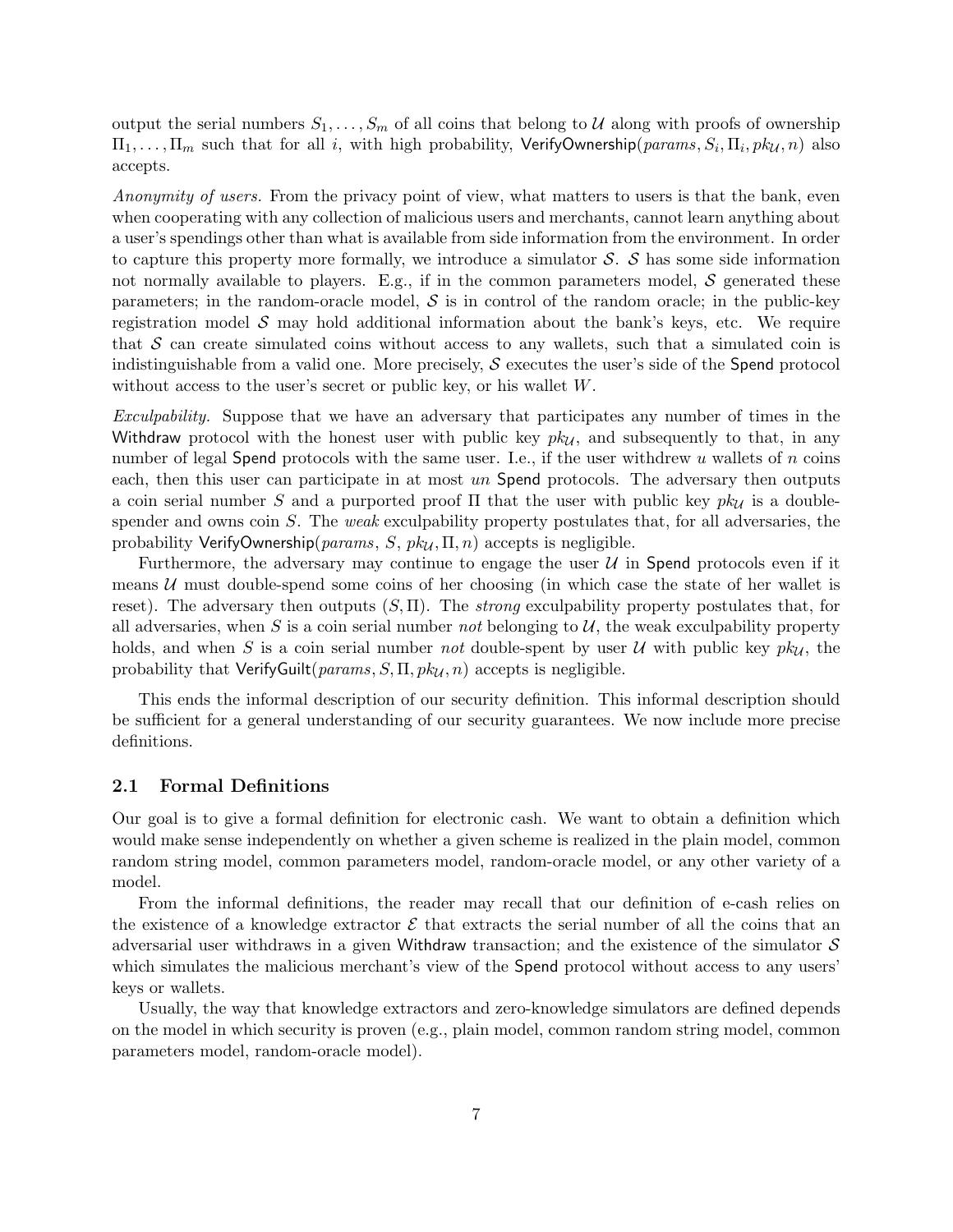In order to obtain a definition that works equally well in any model, we require that a particular protocol is a proof of knowledge or a zero-knowledge proof in the model in which security of the construction is proven. For example, we require that part of the Withdraw protocol is a proof of knowledge of the serial numbers of the coins withdrawn by the user, or part of the Spend protocol is a zero-knowledge proof.

In whatever model we are working, however, we will need concurrently composable proofs of knowledge and concurrently composable zero-knowledge proofs.

Let us explain how to specify a knowledge extractor  $\mathcal{E}_{Prot,l}$  for a proof of knowledge protocol Prot for language l, (resp., zero-knowledge simulator  $S_{Prot,l}$  for protocol Prot for proving membership in language  $l$ ) in a (relatively) model-independent fashion. First, note that in some models, such as a public-parameter model, an extractor or simulator is allowed access to some auxiliary information not provided to a participant in the protocol. We denote denote these by *auxest* and *auxsim*, respectively.

Another resource that a knowledge extractor or zero-knowledge simulator must receive, is access to the adversary. This includes many possibilities; here are a few examples:

- (IO) Input-output interaction with the adversary. This is typical in the UC-framework.
- (BB) Black-box interaction with the adversary. This means that the adversary can be reset to a previous state.
- (NBB) Non-black-box access. This means that we are given the description of the adversary.

Each of these access models can be further augmented with the random-oracle model. For example, the IO-RO model includes input-output access to the adversary's hash function module.

Let  $X-Y(\mathcal{A})$  be our access model to the adversary  $\mathcal{A}$ , where, for example,  $X \in \{IO, BB, NBB\}$ , and  $Y \in \{\varepsilon, RO\}$ . By Alg<sup>X-Y(A)</sup> we denote that the algorithm Alg has this type of access to the adversary A.

So, for example, if Alg is an algorithm interacting with adversary  $A$  in the  $X-Y$  model, running on input x, then we denote it by  $\mathsf{Alg}^{X-Y(\mathcal{A})}(x)$ .

In the sequel, by "proof protocol," we mean a protocol between a prover and a verifier.

Thus, a knowledge extractor for proof protocol Prot for language  $l$  in the  $X-Y$  model would be denoted as  $\mathcal{E}_{\text{Prot},l}^{X-Y(\mathcal{A})}(params, auxext, x)$ . By definition of what it means to be a knowledge extractor, for property formed (*params*, *auxext*),  $\mathcal{E}_{\text{Prot},l}^{X-Y(\mathcal{A})}(params, auxext, x)$  will, with high probability, in expected polynomial time, output a w such that  $(x, w) \in l$  whenever the probability that the verifier accepts x when interacting with  $A$  in the  $X-Y$  model, is non-negligible.

Similarly, a zero-knowledge simulator for proof protocol Prot for language  $l$  in the  $X-Y$  model would be denoted as  $\mathcal{S}_{\text{Prot},l}^{X-Y(\mathcal{A})}(params, auxsim, x)$ . By definition of what it means to be a zeroknowledge simulator,  $S_{\text{Prot},l}^{X-Y(A)}(params,auxsim, x)$  will, when interacting with A in the X-Y model, produce a view that is indistinguishable from the view  $\mathcal A$  obtains when interacting with the prover.

Balance. Let a Withdraw protocol be given. Recall that the bank's input to this protocol includes the user's public key  $pk_{\mathcal{U}}$ . Let us break up the Withdraw protocol into three parts: Withdraw<sub>b</sub>, Withdraw<sub>m</sub>, and Withdraw<sub>e</sub> ("b," "m," and "e" stand for "beginning," "middle," and "end," respectively). Withdraw<sub>b</sub> is the part of the protocol that ends with the first message from the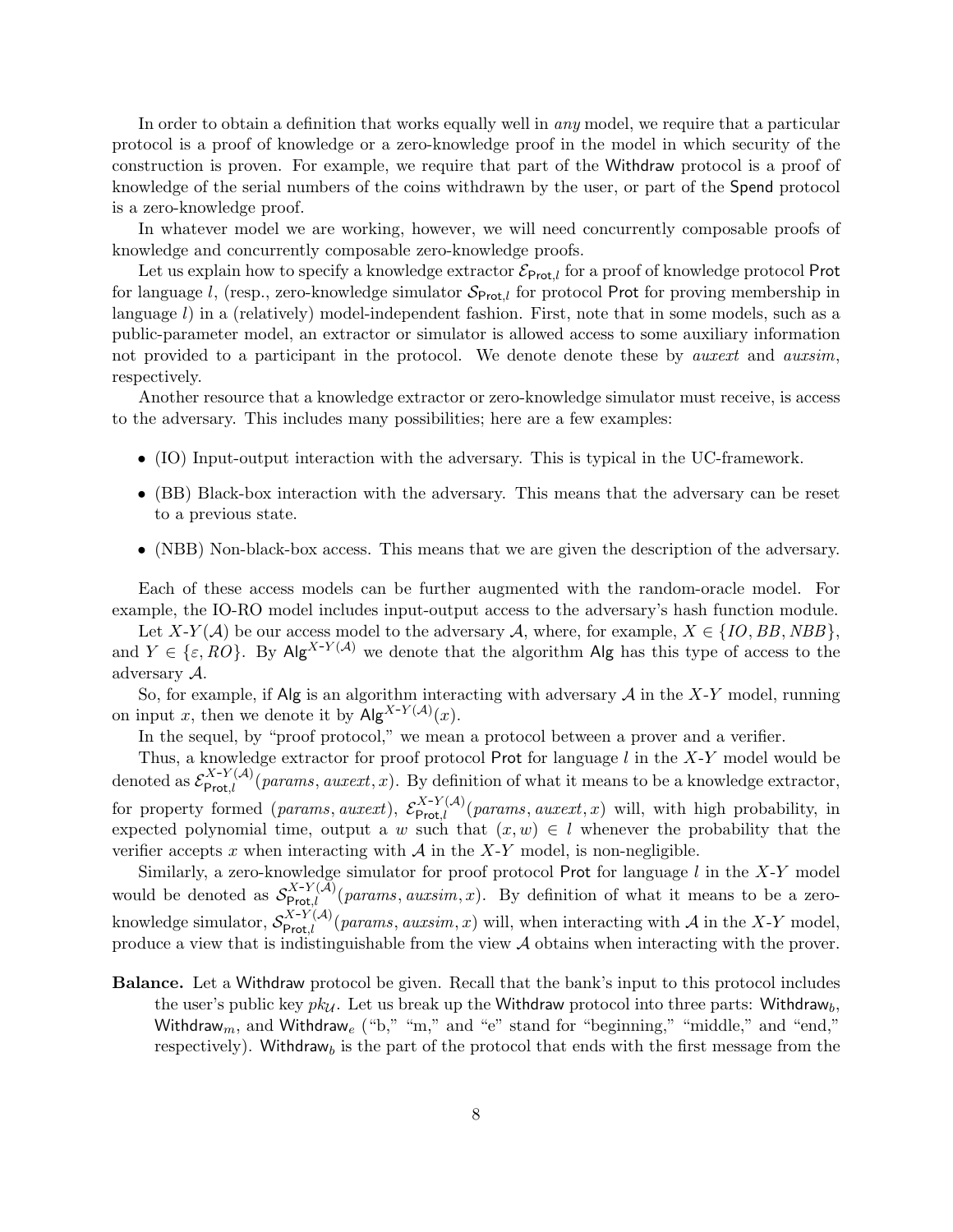user to the bank. Withdraw<sub>e</sub> part of the protocol is the last message from the bank to the user.

The middle of the protocol is denoted Withdraw<sub>m</sub>. Let us think of Withdraw<sub>e</sub> as a proof protocol, where the user is the Prover, and the bank is the Verifier. The Verifier's output of Withdraw<sub>m</sub> can be thought of as the bank's decision for whether or not to proceed to Withdraw<sub>e</sub> and send the last message from the bank to the user.

Let  $m_1$  denote the first message that the user sends to the bank in this protocol. Let  $b_1$ denote the state information of the bank at the moment that  $m_1$  was received.

The balance property requires that:

- 1. In whatever model the scheme is given, there exists an efficiently decidable language  $l<sub>S</sub>$ and an extractor  $\mathcal{E}_{\text{Withdraw}}^{X-Y(\mathcal{A})}$  $\sum_{i=1}^{N-1} (A)$  (params, auxext,  $pk_{\mathcal{U}}$ ,  $b_1$ ,  $m_1$ ) such that for all  $b_1$  computed by the bank, and for all  $m_1$ , it extracts  $w = (S_1, \ldots, S_n, aux)$  such that  $(b_1, m_1, w) \in l_S$ whenever the probability that the bank accepts in the Withdraw<sub>m</sub> part of the protocol is non-negligible. We say that the extractor outputs  $(b_1, m_1, w) \in l_S$  in that case.
- 2. (If we are in the public parameters model, assume that the values params and auxest are fixed. Assume that  $pk_B$  was generated appropriately.)

On input (params,  $pk_B$ ), the adversary A plays the following game: A executes the Withdraw and Deposit protocols with the bank as many time as it wishes. (It can simulate running the Spend protocol with itself.) Let  $(b_{1,i}, m_{1,i}, w_i) \in l_S$  be the output of  $\mathcal{E}_{\text{Withdraw}}^{X-Y(\mathcal{A})}$  $\sum_{i=1}^{N-1} (A)$ <br>Withdraw<sub>m</sub>,l<sub>S</sub> (params, auxext, pk<sub>i</sub>, b<sub>1,i</sub>, m<sub>1,i</sub>) if the *i*th withdrawal protocol was successful. Recall that  $w_i = (S_{i,1}, \ldots, S_{i,n}, aux)$  is a list of n serial numbers; we say that these belong to pk<sub>i</sub>. Let  $A_f = \{S_{i,j} \mid 1 \leq i \leq f, 1 \leq j \leq n\}$  be the list of serial numbers after  $f$  executions of the Withdraw protocol. A wins the game if for some  $f$ , in some Deposit protocol, the honest bank accepts a coin with serial number  $S \notin A_f$ . We require that no probabilistic polynomial-time adversary succeeds in this game with non-negligible probability.

Identification of double-spenders. This property guarantees that no PPT adversary has a nonnegligible probability of winning the following game:

(If we are in the public parameters model, assume that the values params and auxext are fixed; assume that  $pk_B$  was generated appropriately.)

On input (params,  $pk_B$ ), the adversary A plays the following game: A executes the Withdraw protocol and Spend protocol with the bank as many time as it wishes. Let  $(b_{1,i}, m_{1,i}, w_i) \in l_S$ be the output of  $\mathcal{E}_{\text{Without}}^{X-Y(\mathcal{A})}$  $\sum_{i=1}^{N-1} (A)$ <br>Withdraw<sub>m,</sub>l<sub>S</sub> (params, auxext, pk<sub>i</sub>, b<sub>1,i</sub>, m<sub>1,i</sub>) if the *i*th withdrawal protocol was successful. Recall that  $w_i = (S_{i,1}, \ldots, S_{i,n}, aux)$  is a list of n serial numbers; recall that we say that these *belong* to  $pk_i$ . Let  $A_i$  be the list of serial numbers that belong to public key  $pk_i$ . A wins the game if for some f, in some **Spend** protocol, the bank, simulating an honest merchant, accepts a coin with serial number  $S \in A_f$  twice, i.e. outputs  $(S, \pi_1)$  and  $(S, \pi_2)$ , and yet Identify(params,  $S, \pi_1, \pi_2$ ) output a public key pk and a proof  $\Pi_G$  such that VerifyGuilt( $params, S, pk, \Pi_G$ ) does not accept.

Tracing of double-spenders. Here, we play the same sort of game with the adversary as above, but we are more generous as to what constitutes the adversary's success. Suppose that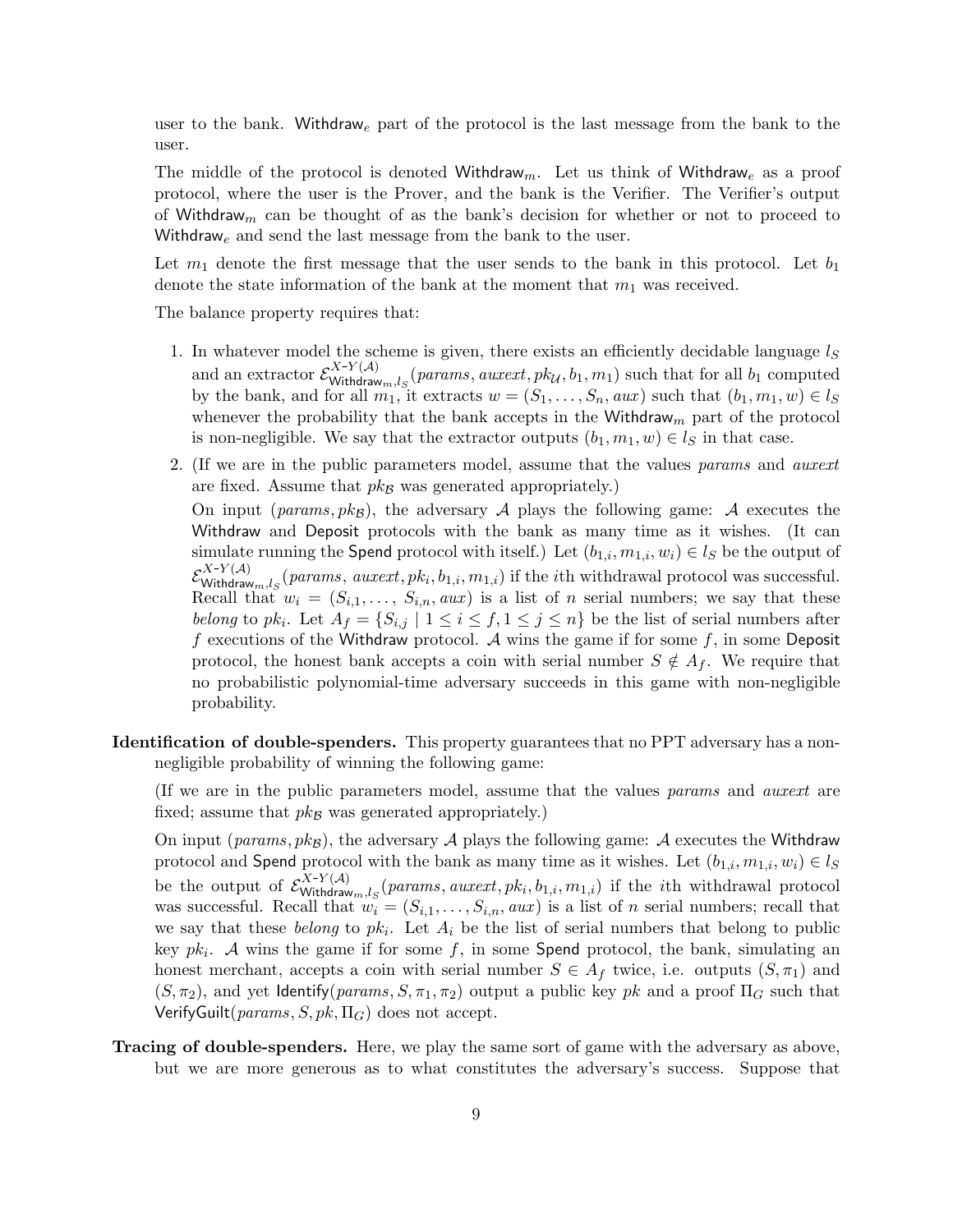for some  $f$ , in some Spend protocol, the honest merchant accepts a coin with serial number S twice, i.e. outputs  $(S, \pi_1)$  and  $(S, \pi_2)$ , and computes Identify(params,  $S, \pi_1, \pi_2$ )  $\rightarrow$  $(pk_{\mathcal{U}}, \Pi_G)$ . Let  $\{S_i\}$  be the set of serial numbers and  $\{\Pi_i\}$  be the set of ownership proofs output by Trace(params,  $S, pk<sub>U</sub>, \Pi<sub>G</sub>, D, n$ ). A wins if (1) there exists some serial number  $S' \in A_f$  such that  $S' \notin \{S_i\}$ , or (2) there exists a serial number  $S_j \in \{S_i\}$  such that VerifyOwnership( $params, S_j, \Pi_j, pk_\mathcal{U}, n)$  does not accept.

Anonymity of users. (If we are in the public parameters model, assume that the values params and *auxsim* are fixed; *auxsim* is a value available to a simulator but not available to regular participants in this system.)

Here, let us consider an adversary A that forms the bank's public key  $pk_B$  and then issues the following queries, as many as it wants, in any order:

- **PK of** i In this query, A may request and receive the public key  $pk_i$  of user i, generated honestly as  $(pk_i, sk_i) \leftarrow \mathsf{UKeygen}(1^k,params).$
- Withdraw with i In this query,  $A$  executes the Withdraw protocol with user i:

 $\mathsf{Without}(\mathcal{U}(pk_{\mathcal{B}},sk_i,n),\mathcal{A}(state,n))$ 

where state is  $\mathcal{A}$ 's state; let us denote the user's output after the j'th Withdraw query by  $W_j$ ; note that  $W_j$  may be an error message, in that case we say that  $W_j$  is an *invalid* wallet.

**Spend from wallet** j In this query, if wallet j  $W_j$  is defined, A executes the Spend protocol from this wallet:  $\mathsf{Spend}(\mathcal{U}(W_i), \mathcal{A}(state))$ , where state is the adversary's state.

We say that  $A$  is *legal* if it only spends from valid wallets, and *never* asks to spend more than *n* coins from the same wallet  $W_i$ .

We require the existence of a simulator  $S^{X-Y(\cdot)}(params, auxsim, \cdot)$  such that for all  $pk_{\mathcal{B}}$ , no legal adversary  $A$  can distinguish whether he is playing Game R(eal) or Game I(deal) below with non-negligible advantage:

Game R The queries A issues are answered as described above.

Game I The PK and Withdraw queries A issues are answered as described above, but in the Spend query, instead of interacting with  $\mathcal{U}(W_i)$ , A interacts with the simulator  $\mathcal{S}^{X-Y(\mathcal{A})}$ (params, auxsim, pkg).

(The reason this captures anonymity is that the simulator does not know on behalf of which honest user he is spending the coin.)

Exculpability. Recall that the exculpability property guarantees that only users who really are guilty of double-spending a coin can ever get convicted of being a double-spender. Exculpability comes in two flavors: weak exculpability means that only users who double-spent some coin can be convicted; while *strong* exculpability means that a guilty user would only be responsible for the coins that he indeed double-spent, i.e., his guilt can be quantified and he can be punished according to guilt.

To define weak exculpability, we have the adversary A launch the following attack against a user  $\bf{U}$  (assume *n* is fixed):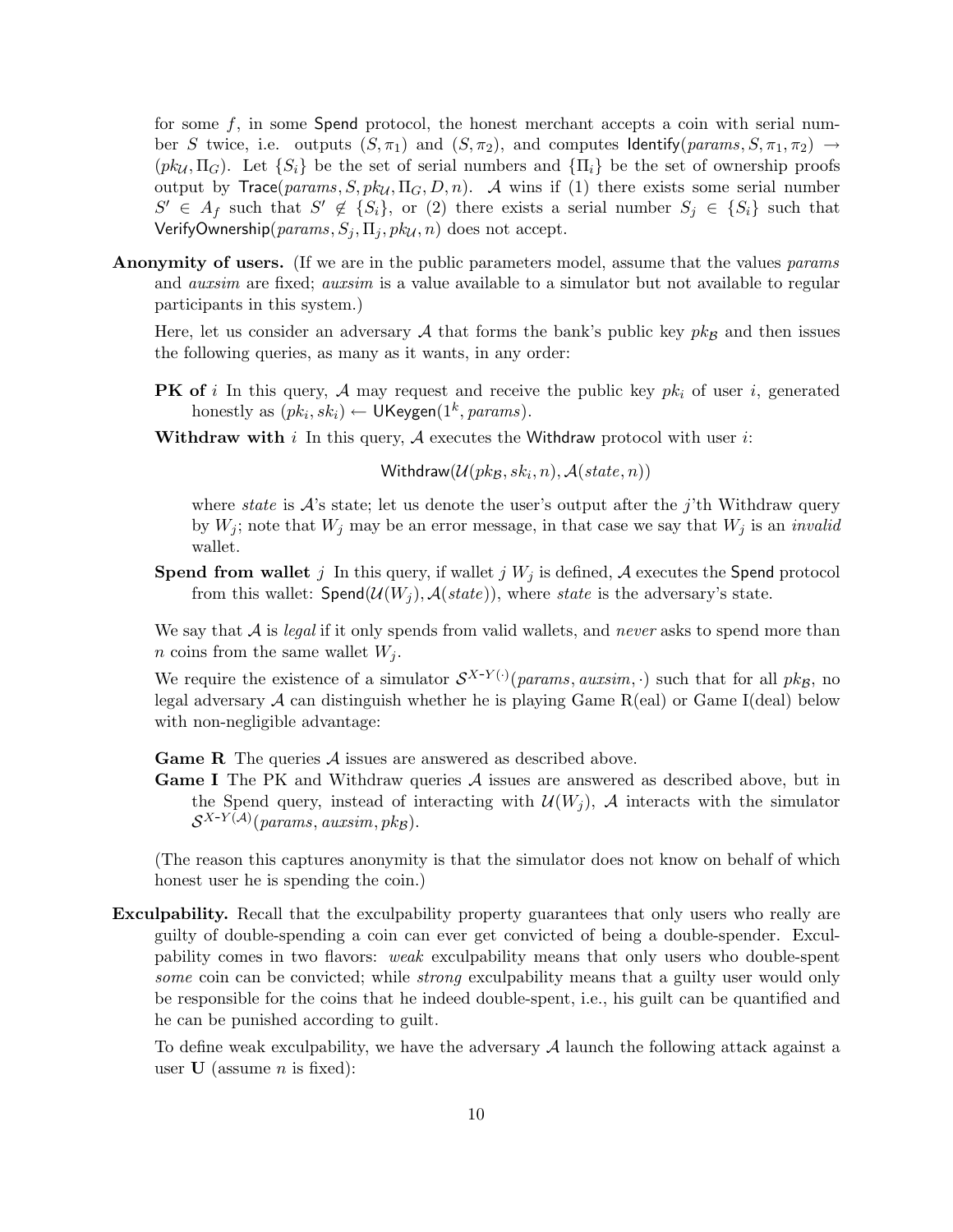- **Setup** The system parameters params are generated and the user's keys  $(pk_{\mathcal{U}}, sk_{\mathcal{U}})$  are chosen. The adversary chooses the bank's public key  $pk_B$  in an adversarial fashion.
- Queries The adversary  $\mathcal A$  issues queries to interact with the user  $\mathcal U$ , as follows:
	- **Withdraw wallet** j The adversary plays the bank's side of the Withdraw protocol with the  $U$ . The user outputs the wallet  $W_i$ .
	- **Spend from wallet**  $j$  The adversary plays the merchant's side of the Spend protocol where  $\mathcal{U}$ 's input is wallet  $W_j$ . For each wallet, the adversary is allowed to execute this query up to  $n$  times.
- **Success criterion** In the end, the adversary A outputs the values  $(S, \Pi)$  and wins the game if VerifyOwnership( $params, S, \Pi, pku, n)$  accepts.

We say that an electronic cash scheme guarantees weak exculpability if the probability that the adversary wins this game is negligible.

To define strong exculpability, we first insist that corresponding to any wallet W obtained by an honest user even from an adversarial bank, there exist at most  $n$  valid serial numbers. Denote the set of serial numbers corresponding to W by  $A_W$ .

The strong exculpability game is somewhat similar to the weak exculpability game: the setup and the withdraw query are the same. The only things that are different are as follows:

- Queries The adversary issues queries to interact with the user  $\mathcal{U}$ , in addition to Withdraw above, as follows:
	- **Spend from wallet**  $j$  The adversary plays the merchant's side of the Spend protocol where  $\mathcal{U}$ 's input is wallet  $W_j$ . For each wallet, the adversary is allowed to execute this query as many times as he wishes. Recall that the wallet keeps state information about how many coins have already been spent, and a wallet where  $n$  coins have been spent is not well-defined. To make this query well-defined in that case, let us say that once n coins are spent from a wallet  $W_j$ , the state information is reset such that it is the same as it was before any coins were spent.

As a result of this query, the user may produce a serial number that she had already produced before. Let  $A_i$  be the set of all serial numbers that the user has produced in a Spend protocol for wallet j so far. If for any j,  $|A_j| > n$ , then the adversary is given the sets of serial numbers  $A_{W_{j'}}$  for all wallets  $W_{j'}$ . (This is what the adversary is entitled to because of the traceability requirement.) Let  $A'_{j}$  be the set of serial numbers for wallet  $W_j$  that are known to the adversary. Thus  $A'_j = A_j$  if no double-spending has ever occured, and  $A'_{j} = A_{W_{j}}$  otherwise.

Let  $A_{ds}$  be the set of serial numbers that the user has produced more than once (i.e., double-spent) so far.

- **Success criterion** In the end, the adversary outputs the values  $(S, \Pi)$  and wins the game if one of the following conditions is satisfied:
	- 1. The adversary made up a bogus serial number and managed to pin it on the user; i.e., for all  $j, S \notin A'_j$  and yet (a) VerifyOwnership $(\text{params}, S, \Pi, \text{pk}_\mathcal{U}, n)$  or (b) VerifyGuilt( $params, S, \Pi, pku, n)$  accepts.
	- 2. The user has spent fewer than  $n$  coins from all of his wallets, and yet the adversary managed to produce proof that the user owns or double-spent some coin in wallet  $j$ ;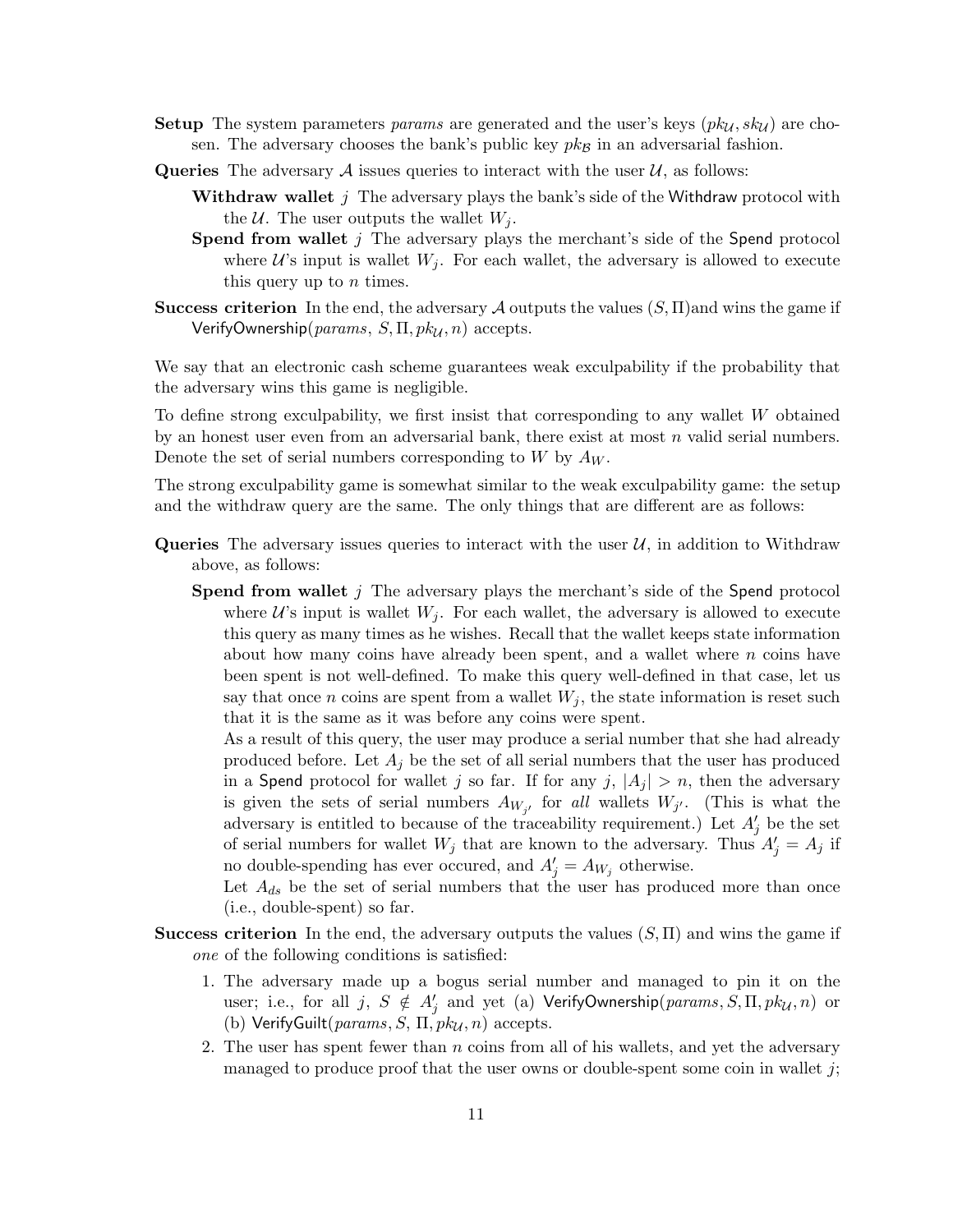i.e.,  $|A_{j'}| < n$  for all  $j', S \in A_j$  for some  $j$ , and yet (a) VerifyOwnership(params, S,  $\Pi$ ,  $pk_{\mathcal{U}}, n)$  or (b) VerifyGuilt( $params, S, \Pi, pk_{\mathcal{U}}, n)$  accepts.

3. The adversary successfully accuses the user of double-spending a coin which was not in fact double-spent:  $S \notin A_{ds}$  and VerifyGuilt( $params, S, \Pi, pk_{\mathcal{U}}, n)$  accepts.

In our model, a person is their secret key  $sk_{\mathcal{U}}$ , so any coins obtained by a party in possession of  $sk_{\mathcal{U}}$  belong to  $pk_{\mathcal{U}}$ , and any coins double-spent with knowledge of  $sk_{\mathcal{U}}$  were double-spent by  $pk_{\mathcal{U}}$ . For our particular construction in System Two, where one part of  $sk_{\mathcal{U}}$  is revealed after double-spending, we define party  $U$  as those persons in possession of both parts of  $sk_{U}$ .

Strengthening the definition: the UC framework. Even though our definition of security is not in the UC framework, note that our definition would imply UC-security whenever the extractor  $\mathcal E$  and simulator  $\mathcal S$  are constructed appropriately. In a nutshell, an ideal electronic cash functionality would allow an honest user to withdraw and spend  $n$  coins. In this case, if the merchant and bank are controlled by the malicious environment, the simulator  $S$  defined above creates the merchant's and bank's view of the Spend protocol. At the same time, the balance property guarantees that the bank gets the same protection in the real world as it does in the ideal world, and the exculpability property ensures that an honest user cannot get framed in the real world, just as he cannot get framed in the ideal world.

# 3 Preliminaries

Our e-cash systems use a variety of known protocols as building blocks, which we now briefly review. Many of these protocols can be shown secure under several different complexity assumptions, a flexibility that will extend to our e-cash systems. The notation  $G = \langle g \rangle$  means that g generates the group G.

#### 3.1 Bilinear Maps

Let Bilinear Setup be an algorithm that, on input the security parameter  $1^k$ , outputs the parameters for a bilinear mapping as  $\gamma = (q, \hat{g}_1, \hat{h}_1, \hat{G}_1, \hat{g}_2, \hat{h}_2, \hat{G}_2, \overline{G}, e)$ . We follow the notation of Boneh, Lynn, and Shacham [9]:

- 1.  $\hat{G}_1, \tilde{G}_2$  are both (multiplicative) groups of prime order  $q = \Theta(2^k)$ ;
- 2. each element of  $\widehat{G}_1$ ,  $\widetilde{G}_2$ , and  $\overline{G}$  has a unique binary representation;
- 3. the setup algorithm provides two generators for both groups where  $\hat{G}_1 = \langle \hat{g}_1 \rangle = \langle \hat{h}_1 \rangle$  and  $\widetilde{G}_2 = \langle \widetilde{q}_2 \rangle = \langle \widetilde{h}_2 \rangle.$
- 4.  $\psi$  is an efficiently computable isomorphism from  $\tilde{G}_2$  to  $\hat{G}_1$ , with  $\psi(\tilde{g}_2) = \hat{g}_1$  and  $\psi(\tilde{h}_2) = \hat{h}_1$ ;
- 5. e is an efficiently computable bilinear map  $e : \widehat{G}_1 \times \widetilde{G}_2 \to \overline{G}$  such that:
	- (Bilinear) for all  $\widehat{g}_1 \in \widehat{G}_1$ ,  $\widetilde{g}_2 \in \widetilde{G}_2$ , and  $a, b \in \mathbb{Z}_q$ ,  $e(\widehat{g}_1^a, \widetilde{g}_2^b) = e(\widehat{g}_1, \widetilde{g}_2)^{ab}$ ;
	- (Non-degenerate) if  $\hat{g}_1$  is a generator of  $\hat{G}_1$  and  $\tilde{g}_2$  is a generator of  $\tilde{G}_2$ , then  $e(\hat{g}_1, \tilde{g}_2)$ generates G.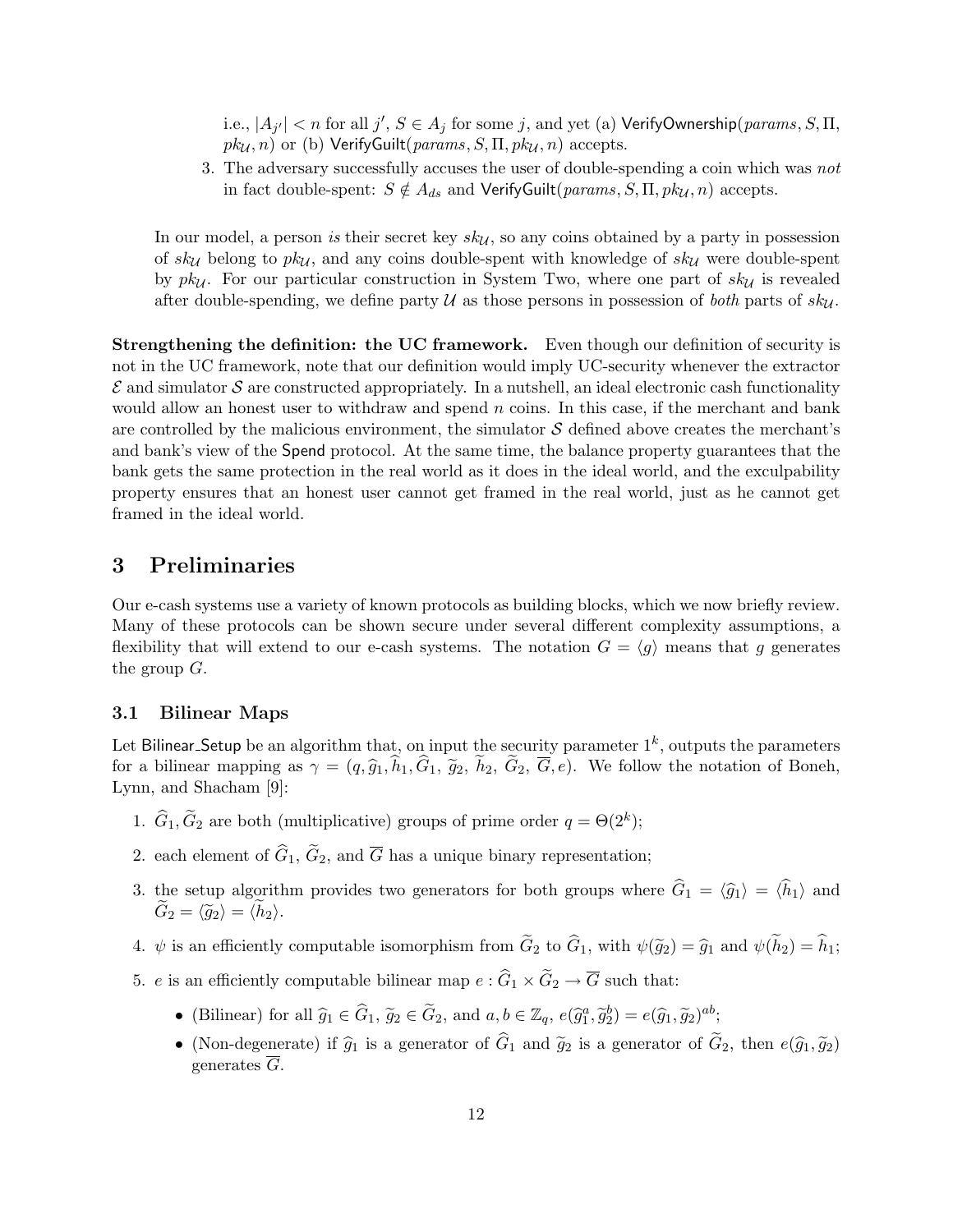#### 3.2 Complexity Assumptions

The security of our e-cash systems is based on the following assumptions:

**Strong RSA Assumption** [4, 41]: Given an RSA modulus n and a random element  $g \in \mathbb{Z}_n^*$ , it is hard to compute  $h \in \mathbb{Z}_n^*$  and integer  $e > 1$  such that  $h^e \equiv g \mod n$ . The modulus n is of a special form pq, where  $p = 2p' + 1$  and  $q = 2q' + 1$  are safe primes.

y-Decisional Diffie-Hellman Inversion Assumption (y-DDHI) [6, 37]: Given a random generator  $g \in G$ , where G has prime order q, the values  $(g, g^x, \ldots, g^{(x^{\hat{y}})})$  for a random  $x \in \mathbb{Z}_q$ , and a value  $R \in G$ , it is hard to decide if  $R = g^{1/x}$  or not.<sup>1</sup>

 ${\bf External~Diffie-Hellman~Assumption~(XDH)~[42,~53,~46,~7,~3]:}$   ${\rm Suppose~Bilinear\_Setup(1^k)}$ produces the parameters for a bilinear mapping  $e : G_1 \times G_2 \to \overline{G}$ . The XDH assumption states that the Decisional Diffie-Hellman (DDH) problem is hard in  $G_1$ . This implies that there does not exist an efficiently computable isomorphism  $\psi': \widehat{G}_1 \to \widetilde{G}_2$ .

**Sum-Free Decisional Diffie-Hellman Assumption (SF-DDH) [36]:** Suppose that  $g \in G$ is a random generator of order q. Let L be any polynomial function of |q|. Let  $O_{\vec{a}}(\cdot)$  be an oracle that, on input a subset  $I \subseteq \{1,\ldots,L\}$ , outputs the value  $g_1^{\beta_I}$  where  $\beta_I = \prod_{i \in I} a_i$  for some  $\vec{a} = (a_1, \ldots, a_L) \in \mathbb{Z}_q^L$ . Further, let R be a predicate such that  $R(J, I_1, \ldots, I_t) = 1$  if and only if  $J \subseteq \{1, \ldots, L\}$  is DDH-independent from the  $I_i$ 's; that is, when  $v(I_i)$  is the L-length vector with a one in position j if and only if  $j \in I_i$  and zero otherwise, then there are no three sets  $I_a, I_b, I_c$ such that  $v(J) + v(I_a) = v(I_b) + v(I_c)$  (where addition is bitwise over the integers). Then, for all probabilistic polynomial time adversaries  $\mathcal{A}^{(\cdot)}$ ,

$$
Pr[\vec{a} = (a_1, ..., a_L) \leftarrow \mathbb{Z}_q^L; (J, \alpha) \leftarrow \mathcal{A}^{O_{\vec{a}}}(1^{|q|}); y_0 = g^{\prod_{i \in J} a_i}; y_1 \leftarrow G;
$$
  

$$
b \leftarrow \{0, 1\}; b' \leftarrow \mathcal{A}^{O_{\vec{a}}}(1^{|q|}, y_b, \alpha) : b = b' \land R(J, Q) = 1] < 1/2 + 1/\text{poly}(|q|),
$$

where Q is the set of queries that A made to  $O_{\vec{a}}(\cdot)$ .

## 3.3 Known Discrete-Logarithm-Based, Zero-Knowledge Proofs

In the common parameters model, we use several previously known results for proving statements about discrete logarithms, such as (1) proof of knowledge of a discrete logarithm modulo a prime [52] or a composite [41, 35], (2) proof of knowledge of equality of representation modulo two (possibly different) prime [33] or composite [21] moduli, (3) proof that a commitment opens to the product of two other committed values [20, 25, 13], (4) proof that a committed value lies in a given integer interval [26, 20, 20, 10], and also (5) proof of the disjunction or conjunction of any two of the previous [34]. These protocols modulo a composite are secure under the strong RSA assumption and modulo a prime under the discrete logarithm assumption.

When refering to the proofs above, we will follow the notation introduced by Camenisch and Stadler [23] for various proofs of knowledge of discrete logarithms and proofs of the validity of statements about discrete logarithms. For instance,

$$
PK\{(\alpha,\beta,\delta) : y = g^{\alpha}h^{\beta} \wedge \tilde{y} = \tilde{g}^{\alpha}\tilde{h}^{\delta} \wedge (u \leq \alpha \leq v)\}\
$$

<sup>&</sup>lt;sup>1</sup>Others [6, 37] have used a stronger *bilinear* version of the y-DDHI assumption, where, given the same input in  $\langle g \rangle^{y+1}$  it is hard to distinguish  $e(g, g)^{1/x}$  from a random R in  $\langle e(g, g) \rangle$ .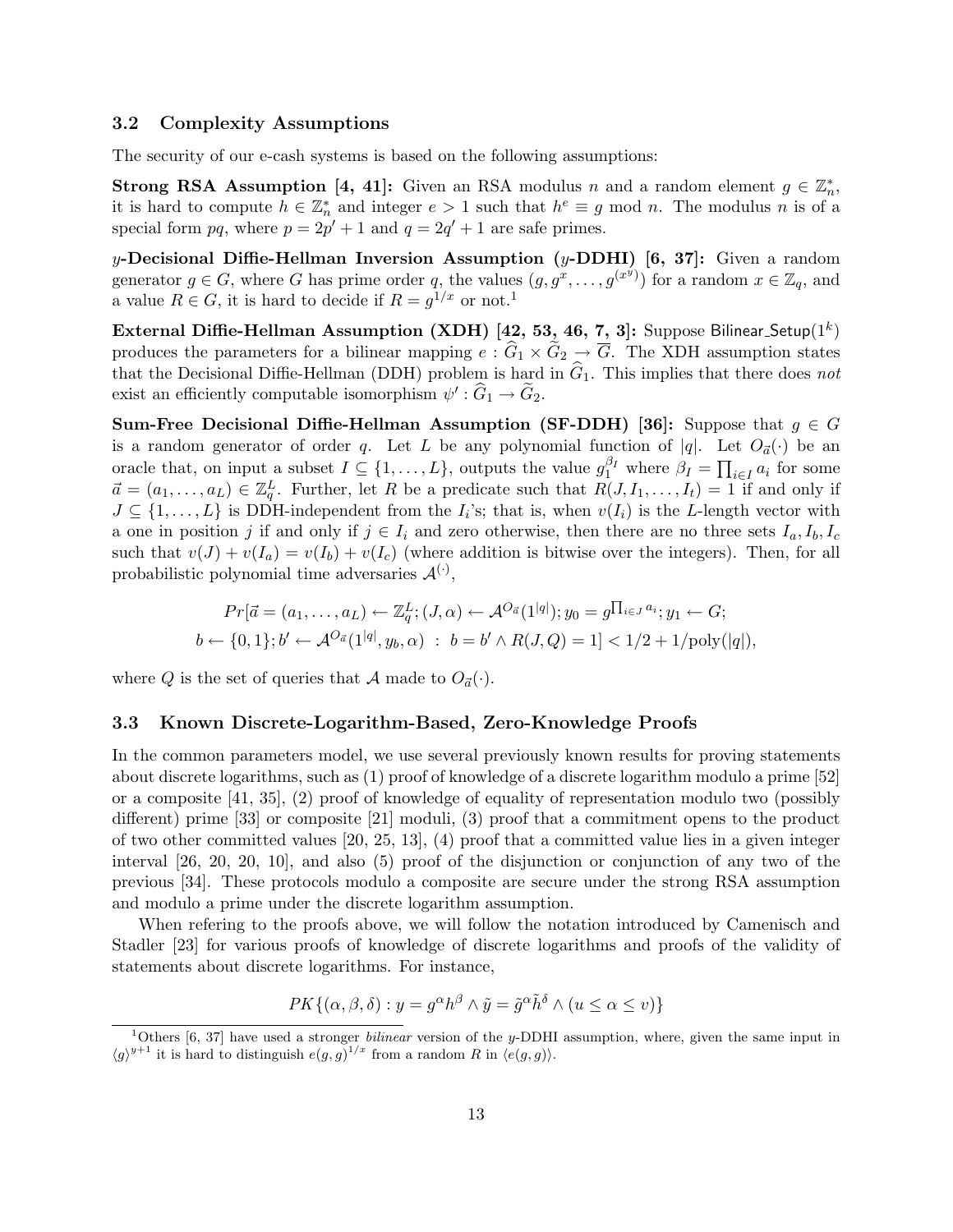denotes a "zero-knowledge Proof of Knowledge of integers  $\alpha$ ,  $\beta$ , and  $\delta$  such that  $y = g^{\alpha}h^{\beta}$  and  $\tilde{y} = \tilde{g}^{\alpha} \tilde{h}^{\delta}$  holds, where  $u \leq \alpha \leq v$ ," where  $y, g, h, \tilde{y}, \tilde{g}$ , and  $\tilde{h}$  are elements of some groups  $G =$  $\langle g \rangle = \langle h \rangle$  and  $\tilde{G} = \langle \tilde{g} \rangle = \langle \tilde{h} \rangle$ . The convention is that Greek letters denote quantities of which knowledge is being proven, while all other values are known to the verifier. We apply the Fiat-Shamir heuristic [38] to turn such proofs of knowledge into signatures on some message  $m$ ; denoted as, e.g.,  $SPK{(\alpha): y = g^{\alpha}\}(m)$ .

## 3.4 Pseudorandom Functions

A useful building block of our e-cash systems is the pseudorandom functions recently proposed by Dodis and Yampolskiy [37], which they expand to verifiable random functions using bilinear maps. Their construction is:

For every n, a function  $f \in F_n$  is defined by the tuple  $(G, q, g, s)$ , where G is group of order q, q is an n-bit prime, g is a generator of G, and s is a seed in  $\mathbb{Z}_q$ . For any input  $x \in \mathbb{Z}_q$  (except for  $x = -1 \mod q$ ), the function  $f_{G,q,g,s}(\cdot)$ , which we simply denote as  $f_{g,s}^{DY}(\cdot)$  for fixed values of  $(G, q, g)$ , is defined as  $f_{g,s}^{DY}(x) = g^{1/(s+x+1)}$ .

This construction is secure under the y-DDHI assumption in  $G$ . As mentioned in the introduction, we could instead substitute in the Naor-Reingold PRF [48], and replace the y-DDHI assumption with the more standard DDH assumption, at the cost of enlarging our wallets from  $\mathcal{O}(\ell + k)$  bits to  $\mathcal{O}(\ell \cdot k)$  bits.

#### 3.5 CL Signatures

Recall the Pedersen commitment scheme [50], in which the public parameters are a group  $G$  of prime order q, and generators  $(g_0, \ldots, g_m)$ . In order to commit to the values  $(v_1, \ldots, v_m) \in \mathbb{Z}_q^m$ , pick a random  $r \in \mathbb{Z}_q$  and set  $C = \text{PedCom}(v_1, \ldots, v_m; r) = g_0^r \prod_{i=1}^m g_i^{v_i}$ .

Camenisch and Lysyanskaya [18] came up with a secure signature scheme with two protocols: (1) An efficient protocol between a user and a signer with keys  $(pk_S, sk_S)$ . The common input consists of  $pk_S$  and C, a Pedersen commitment. The user's secret input is the set of values  $(v_1, \ldots, v_\ell, r)$ such that  $C = \text{PedCom}(v_1, \ldots, v_\ell; r)$ . As a result of the protocol, the user obtains a signature  $\sigma_{pk_S}(v_1,\ldots,v_\ell)$  on his committed values, while the signer does not learn anything about them. The signature has size  $\mathcal{O}(\ell \log q)$ . (2) An efficient proof of knowledge of a signature protocol between a user and a verifier. The common inputs are  $pk_S$  and a commitment C. The user's private inputs are the values  $(v_1, \ldots, v_\ell, r)$ , and  $\sigma_{pk_S}(v_1, \ldots, v_\ell)$  such that  $C = \text{PedCom}(v_1, \ldots, v_\ell; r)$ . These signatures are secure under the strong RSA assumption. For the purposes of this exposition, it does not matter how CL signatures actually work, all that matters are the facts stated above.

Our subsequent e-cash systems will require the strong RSA assumption independently of the CL signatures. By making additional assumptions based on bilinear maps, we can use alternative schemes by Camenisch and Lysyanskaya [19] and Boneh, Boyen and Shacham [7], yielding shorter signatures in practice.

#### 3.6 Verifiable Encryption

In Section 4.2, we apply a technique by Camenisch and Damgård  $[16]$  for turning any semanticallysecure encryption scheme into a verifiable encryption scheme. A verifiable encryption scheme is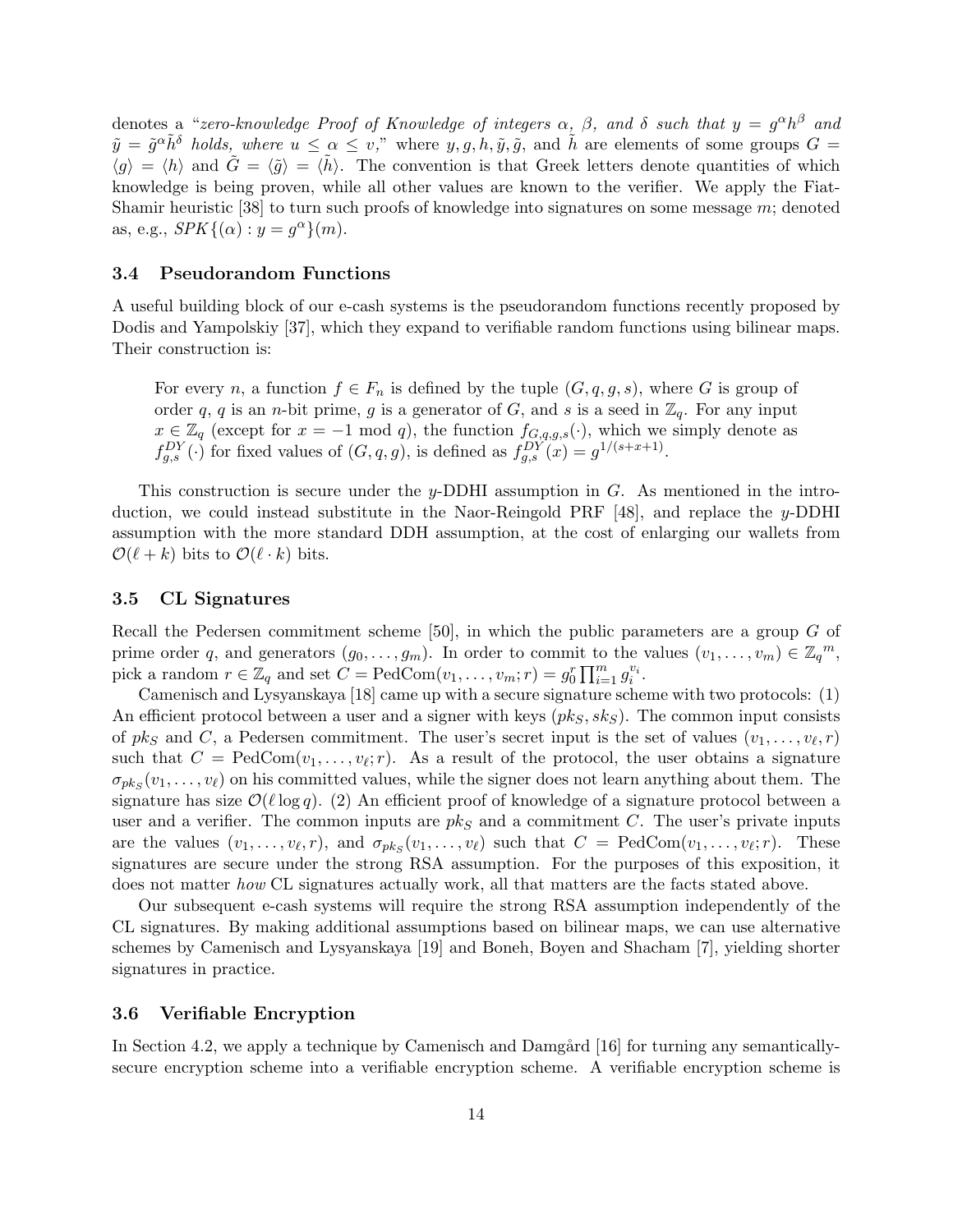a two-party protocol between a prover and encryptor  $P$  and a verifier and receiver  $V$ . Roughly, their common inputs are a public encryption key  $pk$  and a commitment A. As a result of the protocol,  $\mathcal V$  either rejects or obtains the encryption c of the opening of A. The protocol ensures that  $V$  accepts an incorrect encryption only with negligible probability and that  $V$  learns nothing meaningful about the opening of A. Together with the corresponding secret key sk, transcript c contains enough information to recover the opening of A efficiently. We hide some details here and refer to Camenisch and Damgård [16] for the full discussion.

#### 3.7 Bilinear El Gamal Encryption

In particular, we apply the verifiable encryption techniques above to the following bilinear variant of El Gamal encryption [8, 2]. Assume we run Bilinear Setup on  $1^k$  to obtain  $\gamma = (q, \hat{g}_1, \hat{h}_1, \hat{G}_1, \hat{g}_2, \hat{h}_2, \hat{G}_2, \hat{G}_3, \hat{h}_3, \hat{G}_4, \hat{G}_5, \hat{G}_6, \hat{G}_7, \hat{G}_8)$  where we have bilinear map  $g: \hat{G} \times \tilde{G$  $\tilde{h}_2, \tilde{G}_2, \overline{G}, e$ , where we have bilinear map  $e : \hat{G}_1 \times \tilde{G}_2 \to \overline{G}$ . Let  $(G, E, D)$  denote the standard key generation, encryption, and decryption algorithms. On input  $(1^k, \gamma)$ , the key generation algorithm G outputs a key pair  $(\overline{pk}, \overline{sk}) = (e(\widehat{g}_1, \widetilde{g}_2)^u, \widehat{g}_1^u)$  for a random  $u \in \mathbb{Z}_q$ . The main idea is that the value  $\hat{g}_1^u$  is enough to decrypt.<br>To ensure a message  $\overline{m}$ .

To encrypt a message  $\overline{m} \in \overline{G}$  under  $\overline{pk}$ , select a random  $k \in \mathbb{Z}_q$  and output the ciphertext  $c = (\tilde{g}_2^k, \overline{pk}^k \overline{m}) = (\tilde{g}_2^k, e(\hat{g}_1, \tilde{g}_2)^{uk} \overline{m})$ . Then, to decrypt  $c = (\tilde{c}_1, \overline{c_2})$  with the value  $\tilde{g}_1^u$ , simply compute  $\overline{c_2}/e(\hat{g}_1^u, \tilde{c_1})$ . This encryption scheme is known to be semantically-secure under the Decisional<br>Bilinear Difficultures (DPDH) equipming [8, 2] i.e. given  $(\tilde{z}, \tilde{z}^a, \tilde{z}^b, \tilde{z}^c, \overline{Y})$  for reader Bilinear Diffie-Hellman (DBDH) assumption [8, 2], i.e., given  $(\tilde{g}_2, \tilde{g}_2^a, \tilde{g}_2^b, \tilde{g}_2^c, \overline{X})$  for random  $a, b, c \in \mathbb{Z}$ , and  $\overline{X} \in \overline{C}$ , it is hard to docide if  $\overline{X} = g(\hat{g}, \tilde{g}, \tilde{g})$  $\mathbb{Z}_q$  and  $\overline{X} \in \overline{G}$ , it is hard to decide if  $\overline{X} = e(\hat{g}_1, \tilde{g}_2)^{abc}$ .

## 4 Two Compact E-Cash Systems

We present two compact e-cash systems. In System One, an honest bank can quickly detect doublespending, identify the perpetrator, and prove his guilt to a third party from two coin deposits with the same serial number. This system allows a wallet of  $2^{\ell}$  coins to be stored in  $\mathcal{O}(\ell + k)$  bits. In System Two, the bank can do everything that it could before, and in addition, the bank can compute the serial numbers for all the coins that belong to the perpetrator along with proofs of their ownership. Here, size of our wallets is either  $\mathcal{O}(\ell + k)$  or  $\mathcal{O}(\ell \cdot k)$  bits depending on the underlying assumptions. The user's anonymity is based on *computational*, not *trust* assumptions. If a user does not overspend, he cannot be identified or traced. There is no trusted party.

Global parameters for both Systems. Let  $1^k$  be the security parameter and let  $\ell$  be any value in  $\mathcal{O}(\log k)$ . Our subsequent schemes work most efficiently by having four different groups:

•  $\mathbf{G} = \langle \mathbf{g} \rangle$ , where n is a special RSA modulus of 2k bits, g is a quadratic residue modulo n, and  $h \in G$ .

Common uses: Pedersen commitments and RSA-based CL signatures.

•  $G = \langle g \rangle$ , where g is an element of prime order  $q = \Theta(2^k)$ , and h is an element in G. We assume that DDH is hard in  $G$ ; when this group is the range of a bilinear mapping, we will denote it as  $\overline{G}$  instead.

Common uses: coin serial numbers, security tags, and range of bilinear mapping. In particular, we let  $F_{g,s}^{DY}(x) = g^{\frac{1}{x+s+1}}$  denote the PRF due to Dodis and Yampolskiy [37].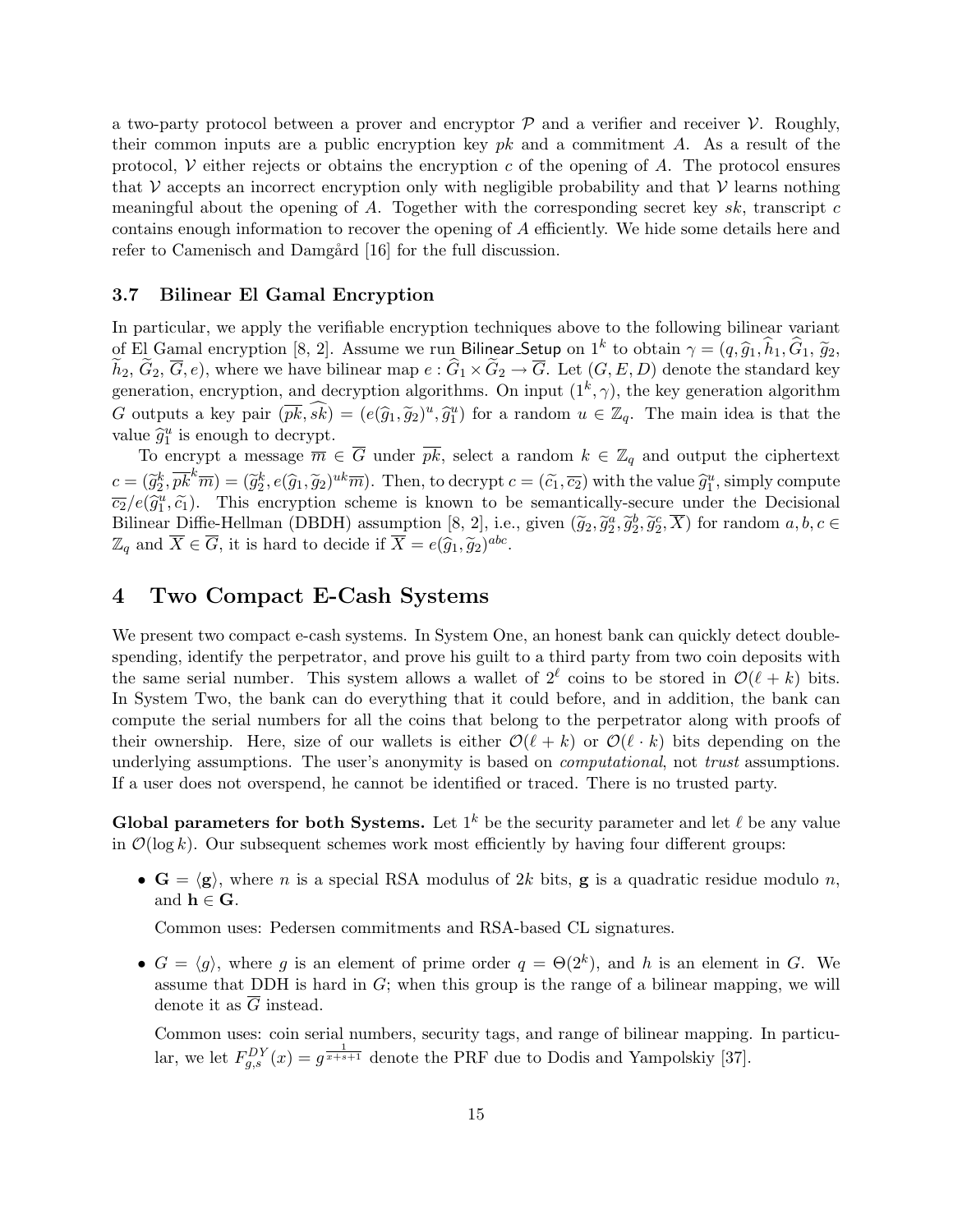•  $\hat{G}_1 = \langle \hat{g}_1 \rangle = \langle \hat{h}_1 \rangle$  and  $\tilde{G}_2 = \langle \tilde{g}_2 \rangle = \langle \tilde{h}_2 \rangle$ , where both groups have the same prime order as  $\overline{G}_2$ , and there exists a bilinear mapping  $e : G_1 \times G_2 \rightarrow \overline{G}$ .

Common uses: first and second domain of bilinear mapping.

Our first scheme will not require  $\hat{G}_1$  and  $\tilde{G}_2$ . Assume that, on input  $1^k$ , each system is initialized with the necessary common parameters, denoted  $\zeta$ , as specified above. We also define  $\text{PedCom}(x_1,\ldots,x_n;r) = h^r \Pi_{i=1}^n g_i^{x_i}$ . Sometimes for simplicity we do not explicitly include the randomess r in the input to the commitment.  $h, \{g_i\}$  are assumed to be publicly known elements of the appropriate group.

## 4.1 System One: Compact E-Cash with Public Key Recovery

Our first system supports the basic algorithms (BKeygen,UKeygen, Withdraw, Spend, Deposit, Identify, VerifyGuilt). In this scheme, a wallet of size  $\mathcal{O}(\ell + k)$  is sufficient to hold  $2^\ell$  coins. In the Identify algorithm, the bank can recover the identity of a double-spender  $pk_{\mathcal{U}}$  from two deposits with the same coin serial number S. Using VerifyGuilt, the bank can prove that  $pk_{\mathcal{U}}$  double-spent coin S to a third party; while all honest users are guaranteed strong exculpability.

The parties set up their keys as follows. In BKeygen( $1^k, \zeta$ ), the bank  $\mathcal B$  generates a CL signature key pair  $(pk_B, sk_B)$  for message space M such that  $\mathbb{Z}_q \times \mathbb{Z}_q \times \mathbb{Z}_q \subseteq M$ . In UKeygen $(1^k, \zeta)$ , each user U generates a unique key pair  $(pk_{\mathcal{U}}, sk_{\mathcal{U}}) = (g^u, u)$  for a random  $u \in \mathbb{Z}_q$ . Recall that merchants are a subset of users.

Withdraw $(\mathcal{U}(pk_\mathcal{B}, sk_\mathcal{U}, 2^\ell), \mathcal{B}(pk_\mathcal{U}, sk_\mathcal{B}, 2^\ell))$ : A user  $\mathcal U$  interacts with the bank  $\mathcal B$  as follows:

**IDEA:** User's wallet of  $2^{\ell}$  coins is  $(sk_{\mathcal{U}}, s, t, \sigma, J)$ , where  $\sigma$  is the bank's signature on  $(sk_{\mathcal{U}}, s, t)$ and  $J$  is an  $\ell$ -bit counter.

- 1. *U* identifies himself to the bank  $\beta$  by proving knowledge of  $sk_{\mathcal{U}}$ .
- 2. In this step, the user and bank contribute randomness to the wallet secret s; the user also selects a wallet secret t. This is done as follows: U selects random values  $s', t \in \mathbb{Z}_q$  and sends a commitment  $\mathbf{A}' = \text{PedCom}(sk_{\mathcal{U}}, s', t; r)$  to  $\mathcal{B}$ .  $\mathcal{B}$  sends a random  $r' \in \mathbb{Z}_q$ . Then U sets  $s = s' + r'$ . U and B locally compute  $\mathbf{A} = \mathbf{g}^{r'} \mathbf{A}' = \text{PedCom}(sk_{\mathcal{U}}, s' + r', t; r) =$  $PedCom(sk_{\mathcal{U}}, s, t; r).$
- 3. U and B run the CL protocol for obtaining  $\mathcal{B}$ 's signature on committed values contained in commitment **A**. As a result, U obtains  $\sigma_{\mathcal{B}}(sk_{\mathcal{U}}, s, t)$ .
- 4. U saves the wallet  $W = (sk_{\mathcal{U}}, s, t, \sigma_B(sk_{\mathcal{U}}, s, t), J)$ , where s, t are the wallet secrets,  $\sigma_B(sk_{\mathcal{U}}, s, t)$ is the bank's signature, and  $J$  is an  $\ell$ -bit coin counter initialized to zero.
- 5. B records a debit of  $2^{\ell}$  coins for account  $pk_{\mathcal{U}}$ .

Spend $(\mathcal{U}(W,pk_{\mathcal{M}}),\mathcal{M}(sk_{\mathcal{M}},pk_{\mathcal{B}},2^{\ell}))$ :  $\mathcal{U}$  anonymously transfers a coin to  $\mathcal{M}$  as follows. Let  $H$ :  $\{0,1\}^* \to \mathbb{Z}_q^*$  be a collision-resistant hash function. (An optimized version appears in Appendix A.) The protocol follows the outline above exactly. The ZKPOK in step 3 can be done as follows:

1. Let  $\mathbf{A} = \text{PedCom}(J)$ ; prove that  $\mathbf{A}$  is a commitment to an integer in the range  $[0 \dots 2^{\ell} - 1]$ .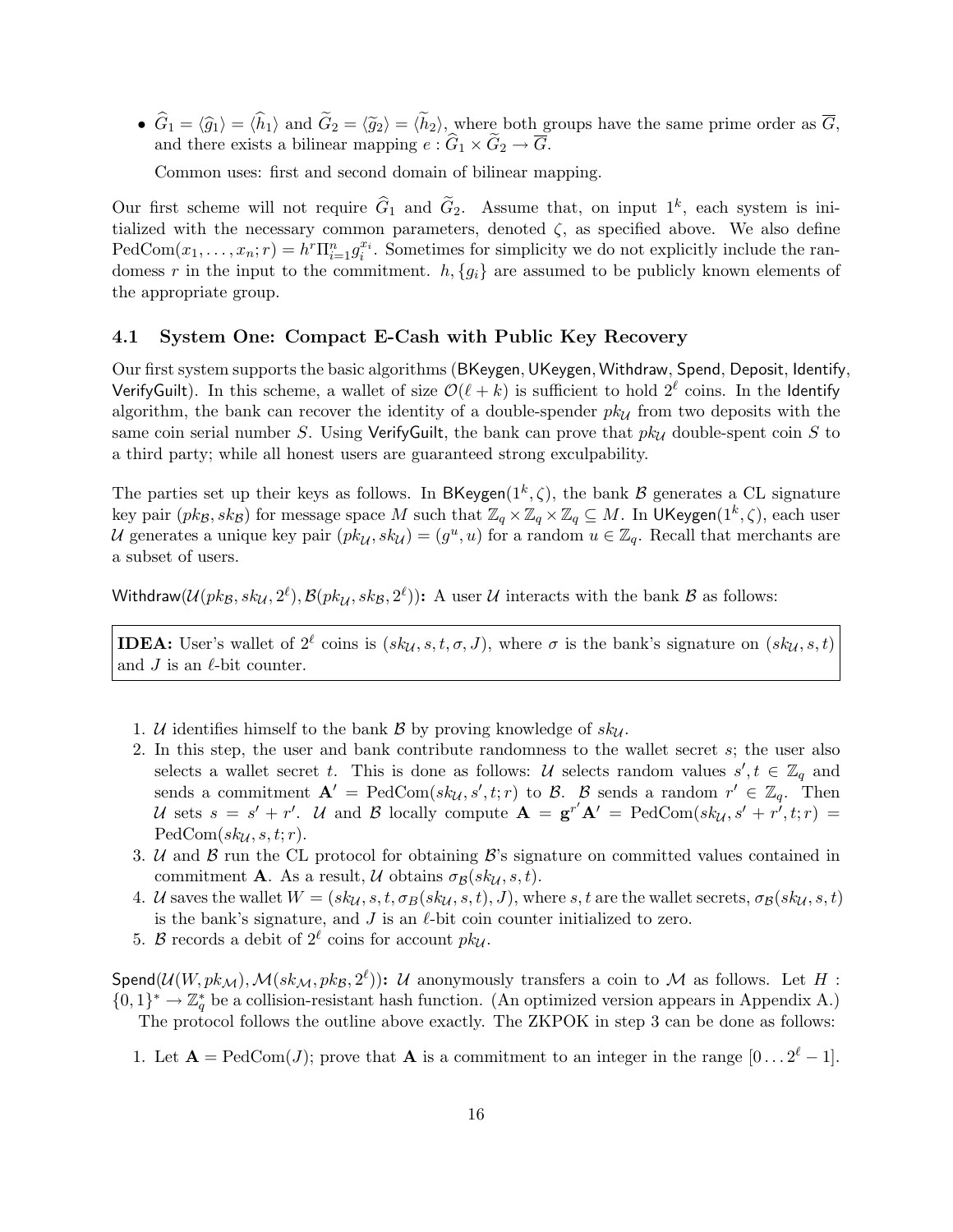## Outline of Spend Protocol:

- 1. User computes  $R = H(pk_{\mathcal{M}}||info)$ , where  $info \in \{0,1\}^*$  is provided by the merchant.
- 2. User sends a coin serial number and double-spending equation:

$$
S = F_{g,s}^{DY}(J) \quad , \quad T = pk_{\mathcal{U}} F_{g,t}^{DY}(J)^R.
$$

- 3. User sends a ZKPOK  $\Phi$  of  $(J, sk_{\mathcal{U}}, s, t, \sigma)$  such that:
	- $\bullet\;\, 0\leq J < 2^\ell$ (standard techniques [26, 20, 20, 10])

•  $S = F_{g,s}^{DY}(J)$  (see below)

- $T = pk_\mathcal{U} F_{g,t}^{DY}(J)$  $(see below)$
- VerifySig( $pk_B$ ,  $(sk_U, s, t)$ ,  $\sigma$ ) =true (CL signatures [18, 19])

4. If  $\Phi$  verifies, M accepts the coin  $(S,(R,T,\Phi))$  and uses this information at deposit time.

- 5. U updates his counter  $J = J + 1$ . When  $J > 2^{\ell} 1$ , the wallet is empty.
- 2. Let  $\mathbf{B} = \text{PedCom}(u)$ ,  $\mathbf{C} = \text{PedCom}(s)$ ,  $\mathbf{D} = \text{PedCom}(t)$ ; prove knowledge of a CL signature from  $\beta$  on the openings of **B**, **C** and **D** in that order,
- 3. Prove  $S = F_{g,s}^{DY}(J) = g^{1/(J+s+1)}$  and  $T = pk_{\mathcal{U}} F_{g,t}^{DY}(J)^R = g^{u+R/(J+t+1)}$ . More formally, this proof is the following proof of knowledge:

$$
PK\{(\alpha, \beta, \delta, \gamma_1, \gamma_2, \gamma_3) : \mathbf{g} = (\mathbf{AC})^{\alpha} \mathbf{h}^{\gamma_1} \wedge S = g^{\alpha} \wedge \mathbf{g} = (\mathbf{AD})^{\beta} \mathbf{h}^{\gamma_2} \wedge \mathbf{B} = \mathbf{g}^{\delta} \mathbf{h}^{\gamma_3} \wedge T = g^{\delta} (g^R)^{\beta} \}
$$

Use the Fiat-Shamir heuristic to turn all the proofs above into one signature of knowledge on the values  $(S, T, \mathbf{A}, \mathbf{B}, \mathbf{C}, \mathbf{D}, \mathbf{g}, \mathbf{h}, n, g, p k_{\mathcal{M}}, R, info)$ . Call the resulting signature  $\Phi$ .

Deposit( $\mathcal{M}(sk_{\mathcal{M}}, S, \pi, pk_{\mathcal{B}}), \mathcal{B}(pk_{\mathcal{M}}, sk_{\mathcal{B}})$ ): A merchant  $\mathcal M$  sends to bank  $\mathcal B$  a coin  $(S, \pi = (R, T, \Phi)).$ If  $\Phi$  verifies and R is fresh (i.e., the pair  $(S, R)$  is not already in the list L of spent coins), then B accepts the coin for deposit, adds  $(S, \pi)$  to the list L of spent coins, and credits  $pk_{\mathcal{M}}$ 's account; otherwise,  $\beta$  sends  $\mathcal M$  an error message.

**IDEA:** The bank accepts coin  $(S, (R, T, \Phi))$  if proof  $\Phi$  verifies and  $(S, R)$  never appeared together before. If S appeared before, trigger Identify algorithm.

Note that in this deposit protocol,  $\mathcal M$  must convince  $\mathcal B$  that it behaved honestly in accepting some coin  $(S, \pi)$ . As a result, our construction requires the Fiat-Shamir heuristic for turning a proof of knowledge into a signature. If  $\mathcal M$  and  $\mathcal B$  were the same entity, and the Withdraw and Spend protocols were interactive, then the bank  $\beta$  would not need to verify the validity of the coin that the merchant wishes to deposit, and as a result, we could dispense with the Fiat-Shamir heuristic and thus achieve balance and anonymity in the plain model (i.e., not just in the random oracle model).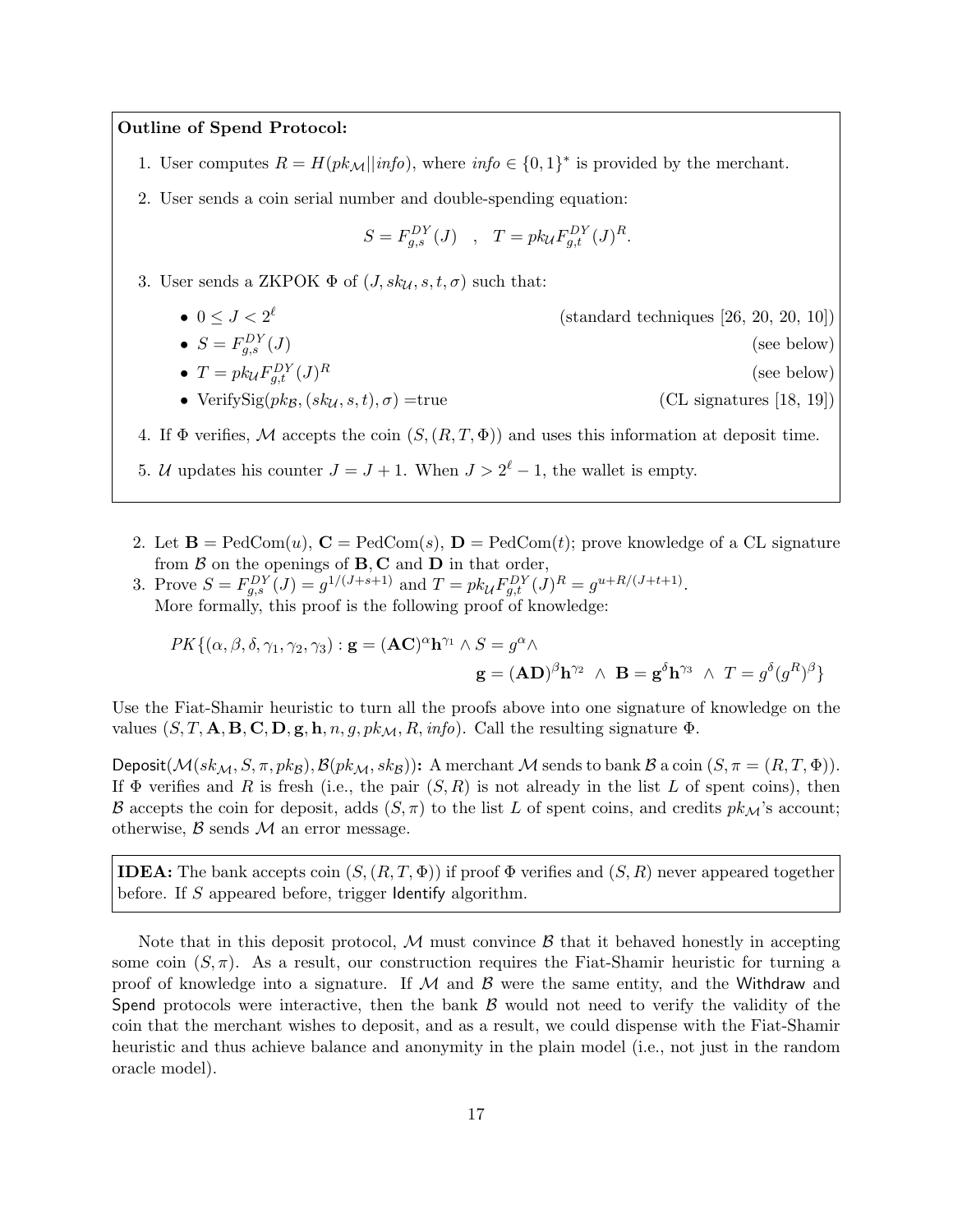We note that if  $\beta$  was satisfied with detecting/identifying double-spenders, without worrying about proving anything to a third party, it need only store  $(S, R, T)$  in L for each coin at a considerable storage savings.

Identify( $\zeta, S, \pi_1, \pi_2$ ): Suppose  $(R_1, T_1) \in \pi_1$  and  $(R_2, T_2) \in \pi_2$  are two entries in the bank's database L of spent coins for serial number S. Then output the proof of guilt  $\Pi_G = (\pi_1, \pi_2)$  and the identity  $pk = (T_2^{R_1}/T_1^{R_2})^{(R_1 - R_2)^{-1}}.$ 

**IDEA:** From two coins with same serial number  $S$ , anyone can recover the user's public key.

Let us explain why this produces the public key  $pk_{\mathcal{U}}$  of the double-spender. Suppose coin S belonged to some user with  $pk_{\mathcal{U}} = g^u$ , then each  $T_i$  is of the form  $g^{u+R_i\alpha}$  for the same values u and  $\alpha$ . (Either this is true or an adversary has been successful in forging a coin, which we subsequently show happens with only negligible probability.) As the bank only accepts coins with fresh values of R (i.e.,  $R_1 \neq R_2$ ), it allows to compute:

$$
\left(\frac{T_2^{R_1}}{T_1^{R_2}}\right)^{(R_1 - R_2)^{-1}} = \left(\frac{g^{uR_1 + R_1 R_2 \alpha}}{g^{uR_2 + R_1 R_2 \alpha}}\right)^{(R_1 - R_2)^{-1}} = g^{\frac{u(R_1 - R_2)}{(R_1 - R_2)}} = g^u = p k_{\mathcal{U}}.
$$

VerifyGuilt $(\textit{params}, S, \textit{pk}_{\mathcal{U}}, \Pi_G)$  :  $\text{Parse } \Pi_G \text{ as } (\pi_1, \pi_2) \text{ and each } \pi_i \text{ as } (R_i, T_i, \Phi_i).$   $\text{Run } \textsf{Identity} (\textit{params},$ 

IDEA: Anyone can check that two coins with same S allows to compute user's public key.

S,  $\pi_1, \pi_2$ ) and compare the first part of its output to the public key  $pk_{\mathcal{U}}$  given as input. Check that the values match. Next, verify each  $\Phi_i$  with respect to  $(S, R_i, T_i)$ . If all checks pass, accept; otherwise, reject.

Efficiency Discussion of System One. The dominant computational cost in these protocols are the single and multi base exponentations. In a good implementation, a multi-base exponentation is essentially as fast as an ordinary exponentation. While we do not provide the full details of the Withdraw protocol, it can easily be derived from the known protocols to obtain a CL-signature on a committed signature [18, 17]. Depending on how the proof of knowledge protocol is implemented, Withdraw requires only three moves of communication.

The details of (an optimized version of) the Spend protocol are given in Appendix A. One can verify that a user must compute seven multi-base exponentiations to build the commitments and eleven more for the proof. The merchant and bank need to do eleven multi-base exponentiations to check that the coin is valid. The protocols require two rounds of communication between the user and the merchant and one round between the bank and the merchant.

Theorem 4.1 System One supports the algorithms (BKeygen, UKeygen, Withdraw, Spend, Deposit, Identify) and guarantees balance, identification of double-spenders, anonymity of users, and strong exculpability under the Strong RSA and y-DDHI assumptions in the random oracle model.

Proof.

**Balance.** Part 1. Let  $\mathcal A$  be an adversary who executes f Withdraw protocols with an extractor  $\mathcal{E} = \mathcal{E}_{\text{Withdraw}}^{BB-\varepsilon(\mathcal{A})}$  $B_{D}^{D}P^{E}(\mathcal{A})$ <br>Withdraw<sub>m,</sub>l<sub>S</sub> acting as the bank (with knowledge of  $sk_B$ ). Suppose that the proof of knowledge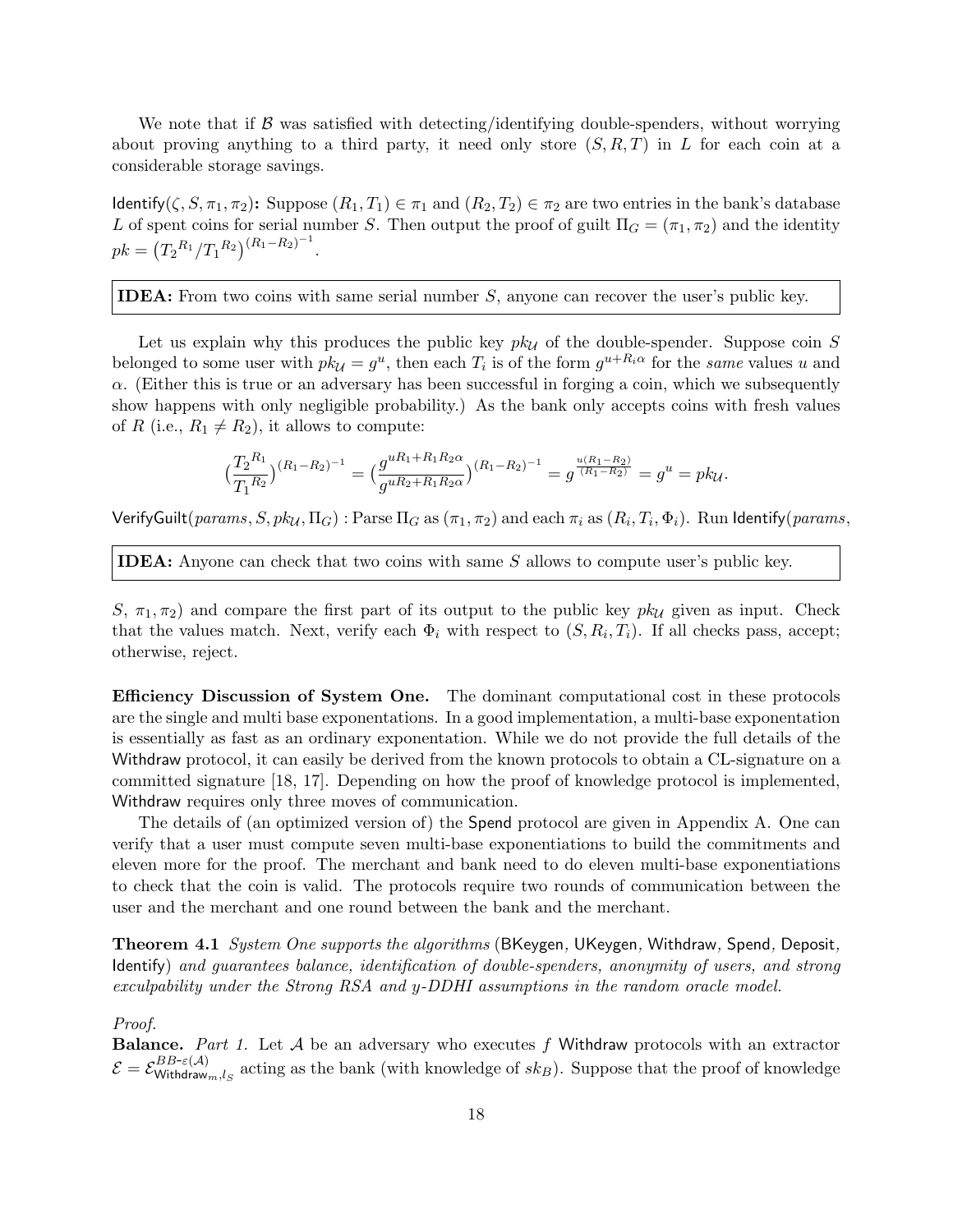in step 3 (for the opening of commitment **A**) is done interactively, and let  $\mathcal{E}' = \mathcal{E}_{pok}^{BB-\varepsilon(\mathcal{A})}$  be the extractor for that proof of knowledge. (We know that such an extractor exists due to previous results; see Section 3.3.) Then, for each Withdraw protocol,  $\mathcal E$  acts exactly as an honest bank would, except during step 3 where  $\mathcal E$  runs the code of  $\mathcal E'$  to extract the values  $(u, s, t)$ . From the value s,  $\mathcal E$  can compute  $w = (S_1, \ldots, S_n, u, s, t, r)$  such that  $S_i = F_{g,s}^{DY}(i)$ , for  $i = 1$  to n, and  $\mathbf{A} = \text{PedCom}(u, s, t; r)$ . At the end of each Withdraw execution, E outputs (states,  $\mathbf{A}, w$ )  $\in l_S$ , where **A** is a commitment, purportedly equivalent to PedCom $(u, s, t)$ , that A sent during step 3 of Withdraw and the language  $l_S$  is the set of triples  $(\cdot, \mathbf{A}, w)$ , where the first element may be anything, but the second two must conform to the specification for w immediately above. Let  $A_f = \{S_{i,j} | 1 \leq i \leq f, 1 \leq j \leq n\}$  be the list of serial numbers after f executions of the Withdraw protocol.

If the proof of knowledge in the Withdraw protocol is done non-interactively, then both  $\mathcal E$  and  $\mathcal{E}'$  must be given control over the random oracle in addition to their black-box access to  $\mathcal{A}$ .

Part 2. Due to the soundness of the underlying proof of knowledge protocols, we know that  $A_f$ contains all *valid* serial numbers that  $A$  can produce, except with negligible probability. Thus, if  $\mathcal A$  is to succeed at its game, it must convince an honest  $\mathcal B$  to accept a serial number for which it cannot generate an honest proof of validity with some non-negligible probability.

Now suppose A convinces an honest B to accept the invalid coin  $(S, \pi)$  during Deposit, where  $S \notin A_f$  and  $\pi = (R, T, \Phi)$ . Then A must have concocted a *false* proof as part of the signature proof  $\Phi$  that: (1) **A** opens to an integer in  $[1,\ldots,2^{\ell}]$  or (2) A knows a signature from B on the opening of **B**, C, D or (3) that S (and T) are well formed as in  $\Gamma$ . Case (1) happens with negligible probability  $\nu_1(k)$  under the Strong RSA assumption [26, 20, 20, 10]. Case (2) happens with negligible probability  $\nu_2(k)$  under the assumption that the CL signatures are secure (which requires the Strong RSA assumption [18] or an additional bilinear map assumption called LRSW [19]). Case (3) happens with negligible probability  $\nu_3(k)$  under the discrete logarithm assumption [52] (this assumption will later be subsumed by the  $y$ -DDHI assumption in the theorem statement). Thus, the A succeeds in this case with negligible probability  $\nu_1(k) + \nu_2(k) + \nu_3(k)$ . Thereby, A's total success probability in both parts is also negligible.

Removing the random oracle. If Withdraw is interactive, then random oracles are not used in part 1. It is enough to give the extractor  $\mathcal{E}'$  (and thus  $\mathcal E$  as well) black-box access to  $\mathcal A$ .

A (programmable) random oracle is used, however, to build the signature proofs in part 2. This is necessary if a merchant is to prove to a bank during Deposit that it has not colluded with a user to concoct a fake coin. In the special case that the same entity is running the Withdraw and Spend protocols (and thus, there is no need for a Deposit protocol), we remove the need for random oracles all together by making each proof in the Spend interactive. Black-box access to the adversary is still required for our efficient proofs.

Identification of double-spenders: Let us first point out a case in which this property does not apply. Observe that whenever the bank issues a CL signature on wallet secrets  $s, s'$  such that  $|s - s'| < 2^{\ell}$ , the recipients of these signatures can both generate valid spending proofs for some coin  $S = f_{g,s}^{DY}(1) = f_{g,s'}^{DY}(s-s'+1) = g^{1/(s+1)}$ . Thus, there will be two valid entries in the bank's database as  $(S, \pi_1)$  and  $(S, \pi_2)$ . This may look suspicious, but since double-spending has not occurred, this property does not apply. That said, we point out that the domain from which s is sampled is large enough that this is not a problem. During step 2 of the Withdraw protocol,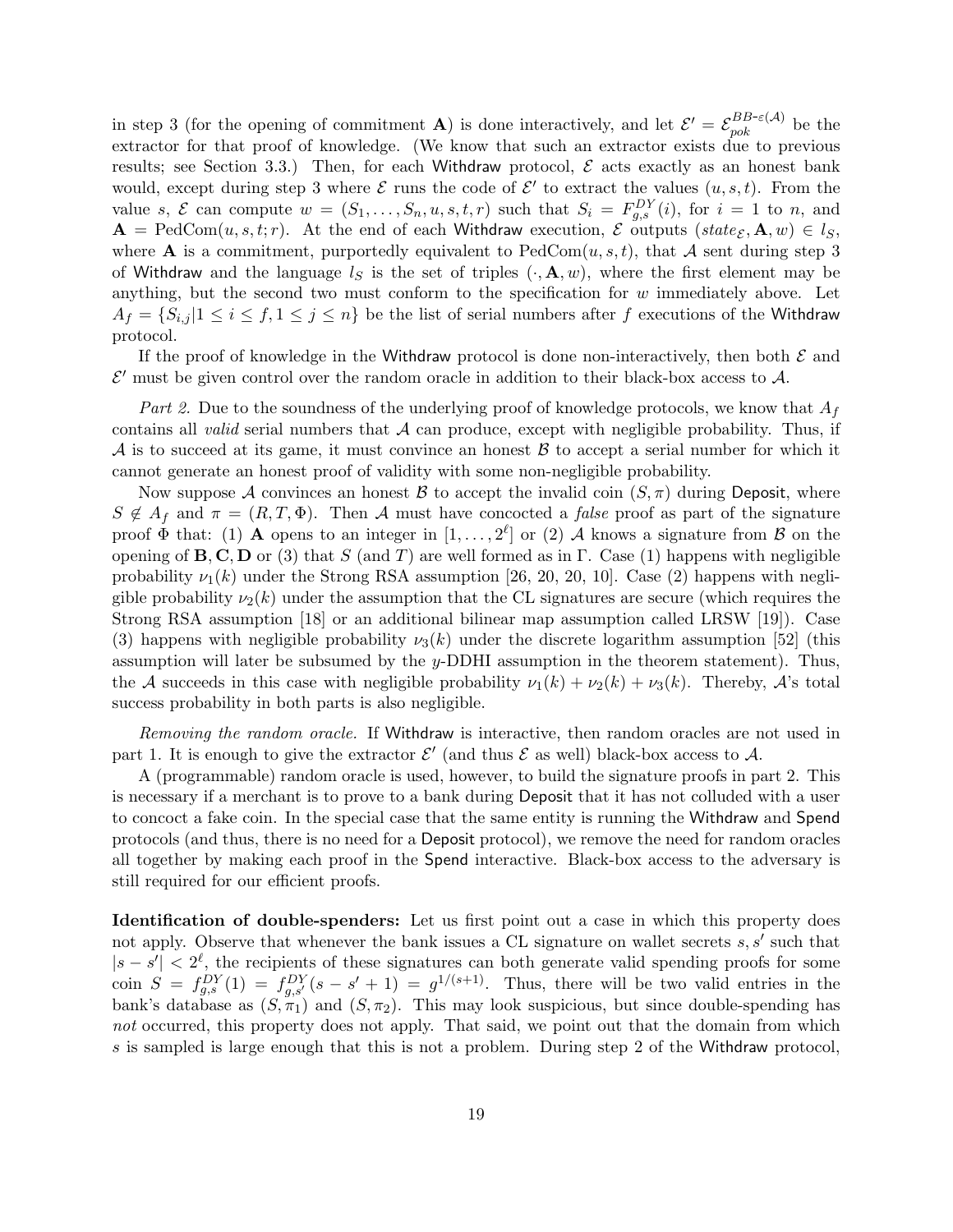both the bank and user contribute to the randomness used to select  $s \in \mathbb{Z}_q$ . Thus, so long as one of them is honest, s will be  $2^{\ell}$ -far from any other s' with probability  $2^{\ell+1}/q$ .

We now return to our main proof. As defined in balance, let  $\mathcal{E} = \mathcal{E}_{\text{Whithelzov}}^{BB-\varepsilon(\mathcal{A})}$  $\sum_{i=1}^{B} D^{-\varepsilon}$  be the extractor that interacts with the adversary  $A$  during the Spend protocols to extract a set of valid serial numbers  $A_f = \{S_{i,j} | 1 \leq i \leq f, 1 \leq j \leq n\}$ . Now, suppose the honest merchant M (simulated by the bank) accepts two coins  $(S, \pi_1)$  and  $(S, \pi_2)$  for some  $S \in A_f$ . (We already saw in balance that the adversary cannot get an honest merchant to accept  $S \notin A_f$  with non-negligible probability.)

Parse each  $\pi_i$  as  $(R_i, T_i, \Phi_i)$ . Since an honest M chooses R at random during the Spend protocol, we know that  $R_1 \neq R_2$  with high probability. If we show that, with high probability, each  $T_i = pk_U f_{g,t}^{DY}(J+1)^R$  for the same values of  $pk_U, J$  and t, then the success of Identify( $\zeta, S, \pi_1, \pi_2$ ) in recovering  $pk_{\mathcal{U}} = g^u$  follows directly from the correctness of the algorithm.

Since S is valid, we have  $S = f_{g,s}^{DY}(J+1)$  for some  $0 \leq J < 2^{\ell}$  and  $s \in \mathbb{Z}_q$  such that A "knows"  $\sigma_B(u, s, t)$  for some u, t, which incidentally  $\mathcal E$  extracted. (Note that either A is proving knowledge of the same  $\sigma_B$  in both transactions or it is actually spending two different coins in which case  $A$  is not guilty of double-spending, and thus this algorithm does nothing.) Further since  $M$  (or the random oracle) chose  $R_1, R_2$ , this uniquely fixes  $T_1 = g^{u+R_1/(J+t+1)}, T_2 = g^{u+R_2/(J+t+1)}$  as the only valid security tags to accompany serial number  $S$  in these two transactions. To deviate from these tags during Spend, A must fake the proof of validity  $\Phi$  in step 3 of Spend which we already saw (in balance) happens with only negligible probability.

Thus, Identify can output the public key of the double-spender  $pk_{\mathcal{U}}$  along with proof that he double-spent coin S which is simply  $\Pi_G = (\pi_1, \pi_2)$ . Since running VerifyGuilt(params, S, pk<sub>U</sub>,  $\Pi_G$ ), for our System One construction, is tantamount to re-running identify and comparing the outputs, we see that VerifyGuilt will always accept on any honest output of Identify.

Anonymity of users: We capture anonymity by describing the simulator S for our construction as described in the formal definition. As presented in System One, we will assume we are using the efficient discrete-logarithm based proof protocols from Sections 3.3 (standard proof protocols) and 3.5 (CL signature protocols).

Let the adversary A, representing a colluding bank and merchant, create and publish a public key pkg. Next, A may request the public key pk<sub>i</sub> of any user i. The adversary can engaged in the Withdraw protocol with any user i as many times as he likes. Finally,  $A$  will be asked to engage in a legal number of Spend protocols with some real user j (with a real wallet  $W_j$ ) or a simulator S (without  $W_i$  or even knowledge of j).

The simulator  $S = S^{IO-RO(A)}(params, auxsim, n)$  is given as input the global parameters params, some additional information auxsim possibly required by other simulators called as subroutines, and the total number of coins in a valid wallet n. This simulator  $S$  is given control of the random oracle as well as input-output access to the adversary A.

Our simulator  $S$  executes each new Spend request by  $A$  as follows:

- 1. S receives an optional transaction string  $info \in \{0,1\}^*$ .
- 2. S gathers the appropriate transaction information, such as  $info$ ,  $pk_B$ , current time, etc., and fixes its output for the random oracle to be an arbitrary value  $R \in \mathbb{Z}_q^*$ .
- 3. Next S chooses random values  $u, s, t \in \mathbb{Z}_q$  and a random  $J \in [0, \ldots, n-1]$ , and computes  $S = f_{g,s}^{DY}(J+1)$  and  $T = g^{u}f_{g,t}^{DY}(J+1)^{R}$ .
- 4. S sends A the coin  $(S, \pi)$ , where  $\pi = (R, T, \Phi)$ , and  $\Phi$  is the following simulated signature proof Φ: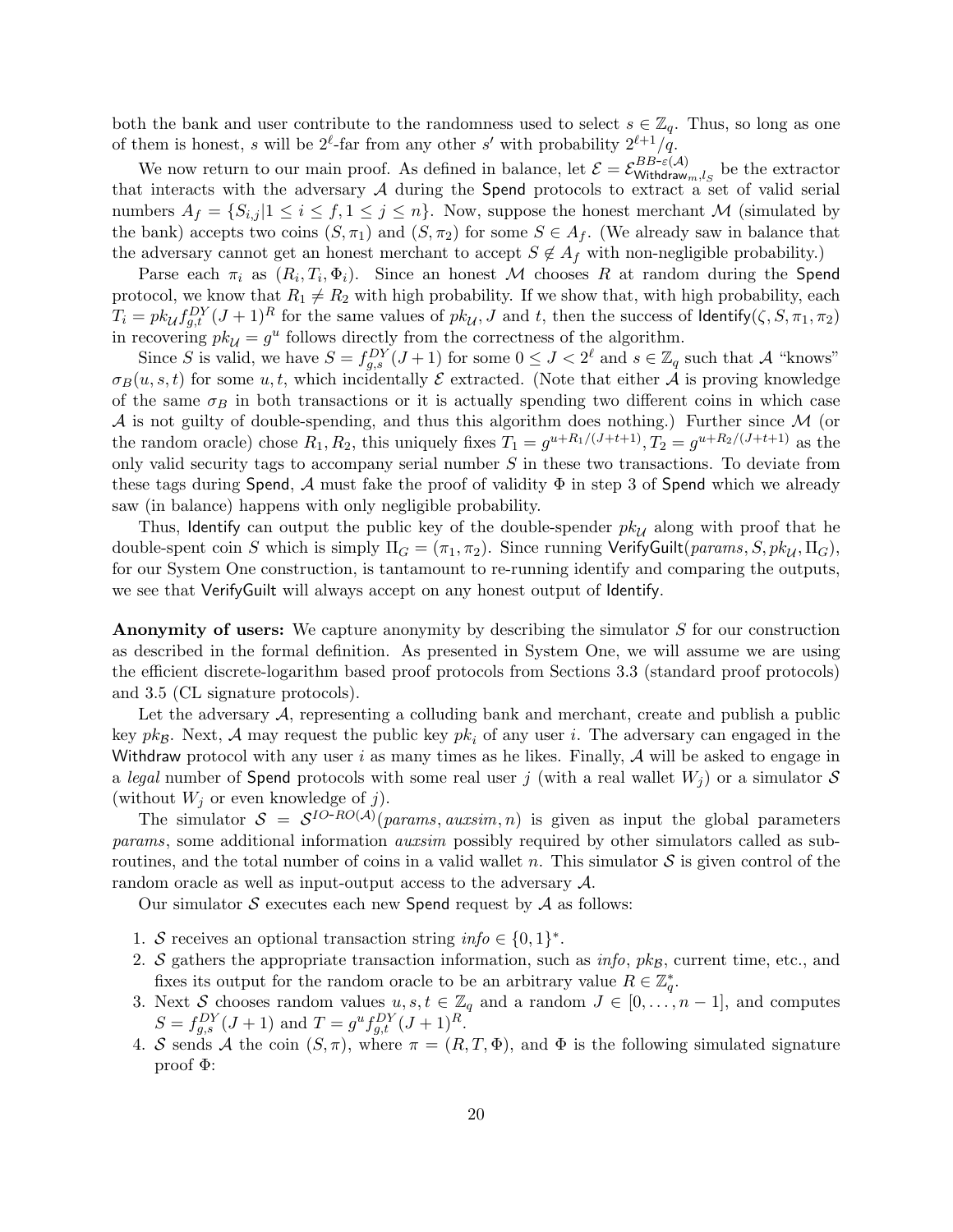- (a)  $\mathbf{A} = \text{PedCom}(J + 1)$  and a (real) proof that  $\mathbf{A}$  is a commitment to an integer in the range  $[1, \ldots, n],$
- (b)  $\mathbf{B} = \text{PedCom}(u)$ ,  $\mathbf{C} = \text{PedCom}(s)$ ,  $\mathbf{D} = \text{PedCom}(t)$  and a simulated proof of knowledge of a CL signature from  $\beta$  on the openings of **B**, **C** and **D** in that order. (S invokes the appropriate CL simulator [18, 19] for this step, which requires control of the random oracle.)
- (c) and a (real) proof  $\Gamma$  that  $S = g^{1/(J+s+1)}$  and  $T = g^{u+R/(J+t+1)}$ .

Observe above that all the difficulty of  $S$ 's job is handled by the simulator for a proof of knowledge of a CL signature.

We now explain why the output of  $\mathcal S$  is computationally indistinguishable from the output of a real user. We claim that during the Withdraw protocol  $A$  did not learn anything meaningful about the set of secrets  $(u, s, t)$  that it signed due to the security of the CL signatures. In fact, these values can be information theoretically-hidden from A by requesting a signature on  $(u, s, t, r)$  for a random r that is otherwise discarded [18, 19].

Thus, the values s and t chosen by  $S$  are indistinguishable from those chosen by real users. Recall that a coin consists of the tuple  $(S,(R,T,\Phi))$ , where R is chosen by A or the random oracle (thus, indistinguishable between the schemes). Due to the security of the DY PRF [37], the coin parts  $S = f_{g,s}^{DY}(J+1)$  and  $T = g^u f_{g,t}^{DY}(J+a)^R$  are computationally indistinguishable from random elements in  $\tilde{G}_2$ . And therefore, equally likely to have been generated by any user with  $pk_i = g^{u_i}$ and with any coin counter value  $J \in [0, \ldots, n-1]$ . Observe that T looks random due to the fact that  $f_{g,t}^{DY}(J+1)$  is computed in a cyclic group of prime order, and is thus a random generator in G raised to an arbitrary, non-zero power. Finally, recall that our simulated  $\Phi$  consisted of a group of (perfectly hiding) Pederson commitments, two true proofs, and one simulated proof. The simulated proof is the only difference between  $\mathcal{S}$ 's  $\Phi$  and that of a real user. However, we ran the CL signature proof simulator to generate the simulated proof, and thus, by the security of the CL signatures, A distinguishes between Game R (with a real user) and Game I (with  $S$ ) with only negligible probability based on the Strong RSA [18] or a bilinear map based assumption called LRSW [19].

Removing the random oracle. As in the balance discussion, a (programmable) random oracle will typically be necessary to our proofs here, so that  $S$  can fake the coin's *signature* proof of validity. (It needs to be a signature proof, in practice, because the merchant will need to have the bank verify it before deposit.) However, in the special case that the bank and the merchant are a single entity, the random oracle can be securely removed at the cost of make the Spend protocol interactive, changing each proof protocol so that  $A$  must commit to his challenge in advance, and giving the simulator black-box access to  $A$ . Further, if random oracles could be removed from the proof of the CL signatures, then that result would carry over to our scheme as well.

**Strong Exculpability:** In our construction, it is easy to see that corresponding to a wallet  $W$ , even one obtained as a result of interacting with a malicious bank  $\mathcal{B}$ , there are exactly n serial numbers that an honest user  $U$  can produce.

Parts (1a) and (2a) of the strong exculpability definition (and indeed, all of the weak exculpability one) require that an adversary should not be able to produce a serial number S and a proof Π such that VerifyOwnership(params, S, Π,  $pk_{\mathcal{U}}$ , n) accepts with non-negligible probability. In our System One presentation, the algorithm VerifyOwnership was not defined. Let us now define the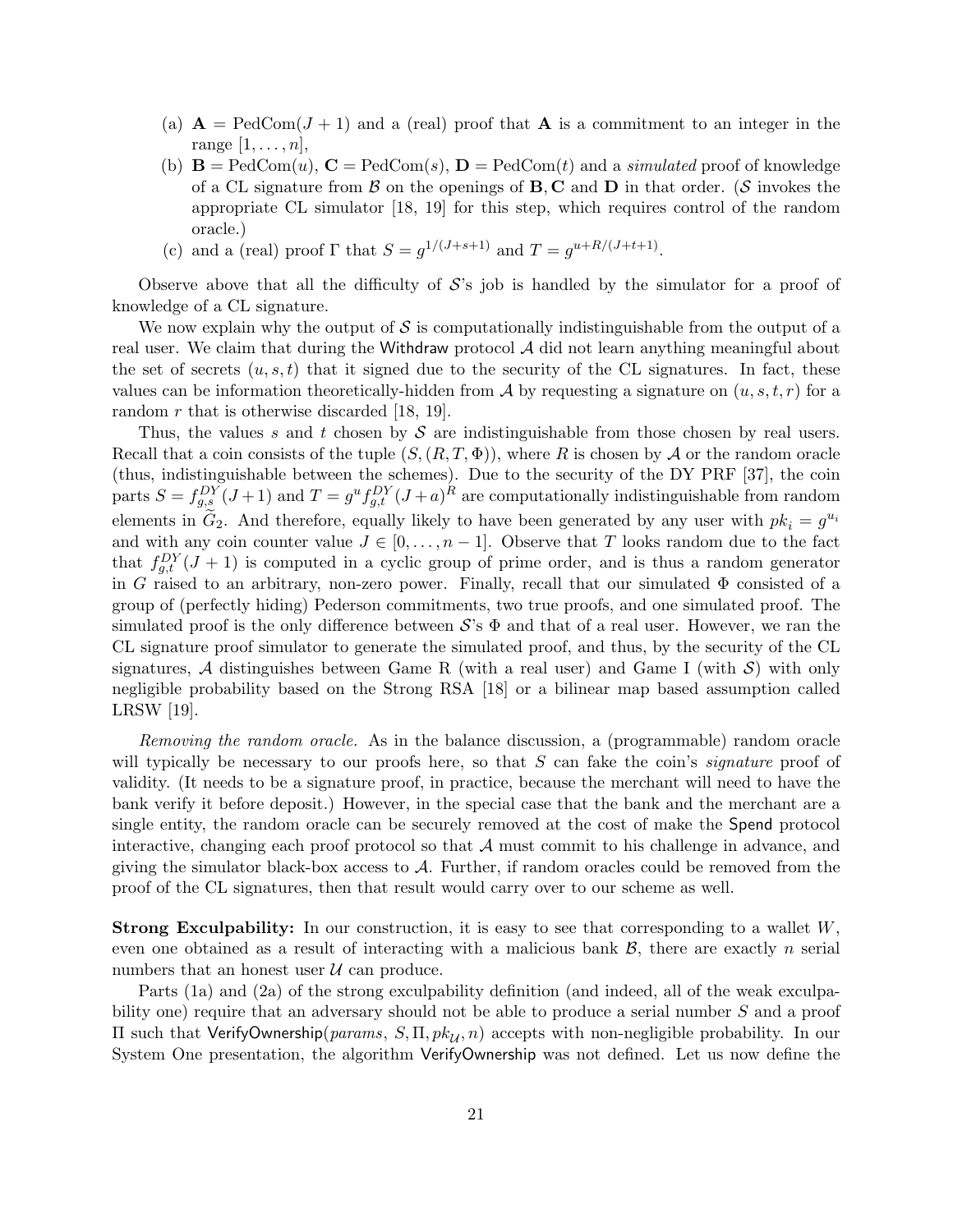algorithm such that it rejects on all inputs. Then System One trivially satisfies weak exculpability and part of the strong exculpability requirement.

Now, we move on to the part of exculpability requirement that concerns VerifyGuilt. This is also fairly trivial. Recall that in System One the proof of guilt is  $\Pi = (\pi_1, \pi_2)$  such that the coins  $(S, \pi_1)$  and  $(S, \pi_2)$  were accepted by honest merchants. (That is, the (non-interactive) coins  $(S, \pi_1)$ and  $(S, \pi_2)$  are re-verified as part of the VerifyGuilt algorithm.) And furthermore, part of any valid  $\pi_i$  involves proving knowledge of the user's secret key  $sk_{\mathcal{U}} = u$  (see step 3(c) of Spend). Thus, either (1) A is successful at producing a false  $\Pi$  which means that he is also successful at forging the underlying proof of knowledge, which happens with only negligible probability [52]; or (2) if  $(S, \pi_1)$  and  $(S, \pi_2)$  are both valid coins because they are registered to different users (see discussion at the start of the identification of double-spenders proof) then VerifyGuilt will reject, because the Identify algorithm will not recover  $pk_{\mathcal{U}}$ .

A Simpler E-Cash System. Although we settled on System One for presentation purposes, in our original design we considered a simplified version called System Zero. System Zero required that a wallet simply consist of a PRF seed s, the bank's signature on s, and a counter J:  $(s, \sigma_{\mathcal{B}}(s), J)$ . To spend a coin, the user produces the serial number  $f_{g,s}^{DY}(J)$  along with a proof of its validity. This has the benefit that a user would not need to have a public key to join the system. The drawback, however, is that there is no method for recovering the identity of a double-spender. For some applications, this level of security might be appropriate. For example, suppose each coin represents an anonymous vote in a company election. If any shareholder attempts to over-vote, i.e., cast more votes than they are allocated, this fraud will be detected and those votes can be voided.

## 4.2 System Two: Compact E-Cash with Full Tracing

We now extend System One to allow coin tracing. Let us begin by sketching how this can be accomplished. Suppose for the moment that the Identify algorithm recovered  $sk_{\mathcal{U}}$  rather than  $pk_{\mathcal{U}}$ for a double-spender. We change the withdrawal protocol so that the user  $U$  must also provide the bank  $\beta$  with a verifiable encryption of her wallet secret s (used to generate the coin serial numbers) under her own public key pk<sub>U</sub>. This way, if U double-spends, B can compute  $sk_{\mathcal{U}}$ , recover her secret s, and output the serial numbers  $S_i = f_{g,s}^{DY}(i)$ , for  $i = 0$  to  $2^{\ell} - 1$ , of all coins belonging to U.

(Notice that recovering  $sk_{\mathcal{U}}$  would actually allow the bank to decrypt all ciphertexts corresponding to different wallets for user  $U$ , and thus, trace all coins withdrawn from account  $pk_{U}$ . We will return to this point later.)

Now that we understand the high-level construction, we will go into more details as to how we realize it. Recall that a user's keys in the previous system were of the form  $pk_{\mathcal{U}} = g^a$  and  $sk_{\mathcal{U}} = a$ , and that the Identify algorithm recovered  $g^a$  when a user double-spent. Suppose there was a semantically-secure cryptosystem where the value  $g<sup>a</sup>$  was sufficient to decrypt and the new public key was a one-way function of  $g^a$ . Given such a cryptosystem, we can use the verifiable encryption techniques of Camenisch and Damgård, as described in Section 3.6, which be applied to any semantically-secure encryption scheme. This will allow user  $\mathcal U$  to leave a verifiable encryption of her wallet secret s under her own  $pk_{\mathcal{U}}$  with the bank  $\mathcal{B}$  during the withdrawal protocol. No one but U knows the corresponding  $sk_{U}$ . However, by using the same coin structure as System One, double-spending allows  $\mathcal{B}$  to recover the value  $\widehat{sk}_\mathcal{U} = \widehat{g}_1^u$ . Thus,  $\mathcal{B}$  can decrypt the ciphertexts and trace the cheating user's coins. All we need is a cryptosystem with keypairs of this new form.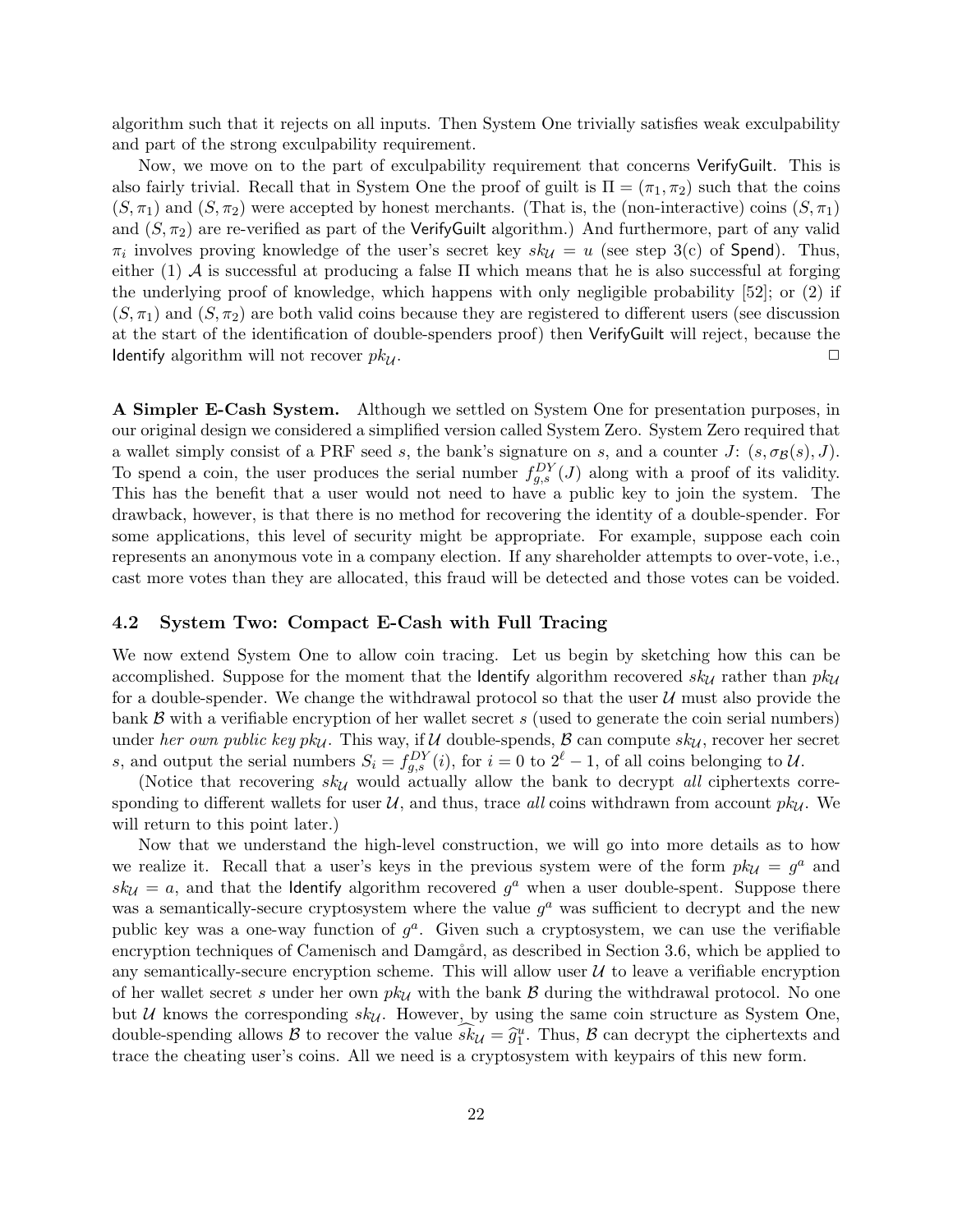Luckily, the bilinear El Gamal scheme (see Section 3.7) does exactly this. It supports public keys of the form  $\overline{pk}_{\mathcal{U}} = e(\widehat{g}_1, \widetilde{g}_2)^u$ , for  $u \in \mathbb{Z}_q$ , where knowing  $\widehat{sk}_{\mathcal{U}} = \widehat{g}_1^u$  is sufficient for decryption, given a bilinear mapping  $e : G_1 \times G_2 \to \overline{G}$ .

This would be the entire solution, except one technical difficulty arises. The Dodis-Yampolskiy PRF [37], used in the double-spending equation, is only known to be a PRF in groups where DDH is hard. However, to recover the secret key  $\hat{g}_1^u$  for the bilinear El Gamal cryptosystem, we need to set the double-spending equation in the group  $\widehat{G}_1$ , where there exists a mapping  $e : \widehat{G}_1 \times \widetilde{G}_2 \to \overline{G}$ , and thus DDH may be easy. Obviously, this is a problem, because the anonymity of the coins relies on this function being pseudorandom.

We propose two different solutions under two different assumptions to overcome this technical hurdle. Our final result is summarized (later in Theorem 4.4) as:

System Two supports the algorithms (BKeygen, UKeygen, Withdraw, Spend, Deposit, Identify, VerifyGuilt, Trace, VerifyOwnership) and guarantees balance, identification of double-spenders, tracing of double-spenders, anonymity of users, and weak and strong exculpability under the Strong RSA, y-DDHI, and either the XDH (using Solution  $\#1$ ) or the Sum-Free DDH (using Solution  $\#1$ ) assumptions in the random oracle model.

Let us now describe these two solutions, and then provide a detailed construction using the second one.

Solution  $#1$ : Use the DY PRF, make XDH Assumption. As described in Section 2, the XDH Assumption assumes that there are bilinear mappings  $e : G_1 \times G_2 \to \overline{G}$  where DDH is hard in  $\hat{G}_1$ . Boneh, Boyen, and Shacham [7] showed that when  $\hat{G}_1$  and  $\tilde{G}_2$  are distinct groups with an efficient isomorphism  $\psi : \tilde{G}_2 \to \hat{G}_1$ , but not  $\psi' : \hat{G}_1 \to \tilde{G}_2$ , then, in the generic group model, the standard Decision Diffie-Hellman (DDH) problem is hard in  $G_1$ . It has been conjectured that this property may hold when the bilinear groups are instantiated using either the Weil or Tate pairing over MNT curves [47][7, Sec. 8.1]. (For supersingular curves, such a conjecture is known to be false [43].)

Suppose that the above conjecture holds for MNT curves, implying that DDH is hard in  $G_1$ . Then our construction above just works. We may continue to use the DY PRF [37] to create our coins, as we did in System One. Where we used  $G$ , a generic group of prime order where DDH was hard, in System One, we can now replace it with  $\overline{G}$ , the range of the bilinear mapping, for all items *except* the double-spending equation  $\hat{T}_i = \hat{g}_1^u f_{\hat{g}_1,t}^{DY}(i)^R$  which is now set in  $\hat{G}_1$ . The user's key pairs are now of the form  $\overline{pk}_{\mathcal{U}} = e(\hat{g}_1, \tilde{g}_2)^u$  and  $\overline{sk}_{\mathcal{U}} = \hat{g}_1^u$  for the bilinear El Gamal cryptosystem. (We observe that the bilinear El Gamal cryptosystem  $\overline{sk}_{\mathcal{U}} = \hat{g}_1^u$  for the bilinear groups observe that the bilinear El Gamal cryptosystem works in bilinear groups regardless of the XDH Assumption.)

Due to the obvious similarities with System One, the above comments are sufficient to describe the entire system.

Solution  $\#2$ : Use a New PRF, make Sum-Free DDH Assumption. Solution  $\#1$  has the benefit of being very simple and efficient. However, the XDH Assumption may turn out to be false for MNT curves, or, for other reasons, it may be more desirable to implement System Two using the supersingular curves. For either of these cases, we now propose an alternative design where we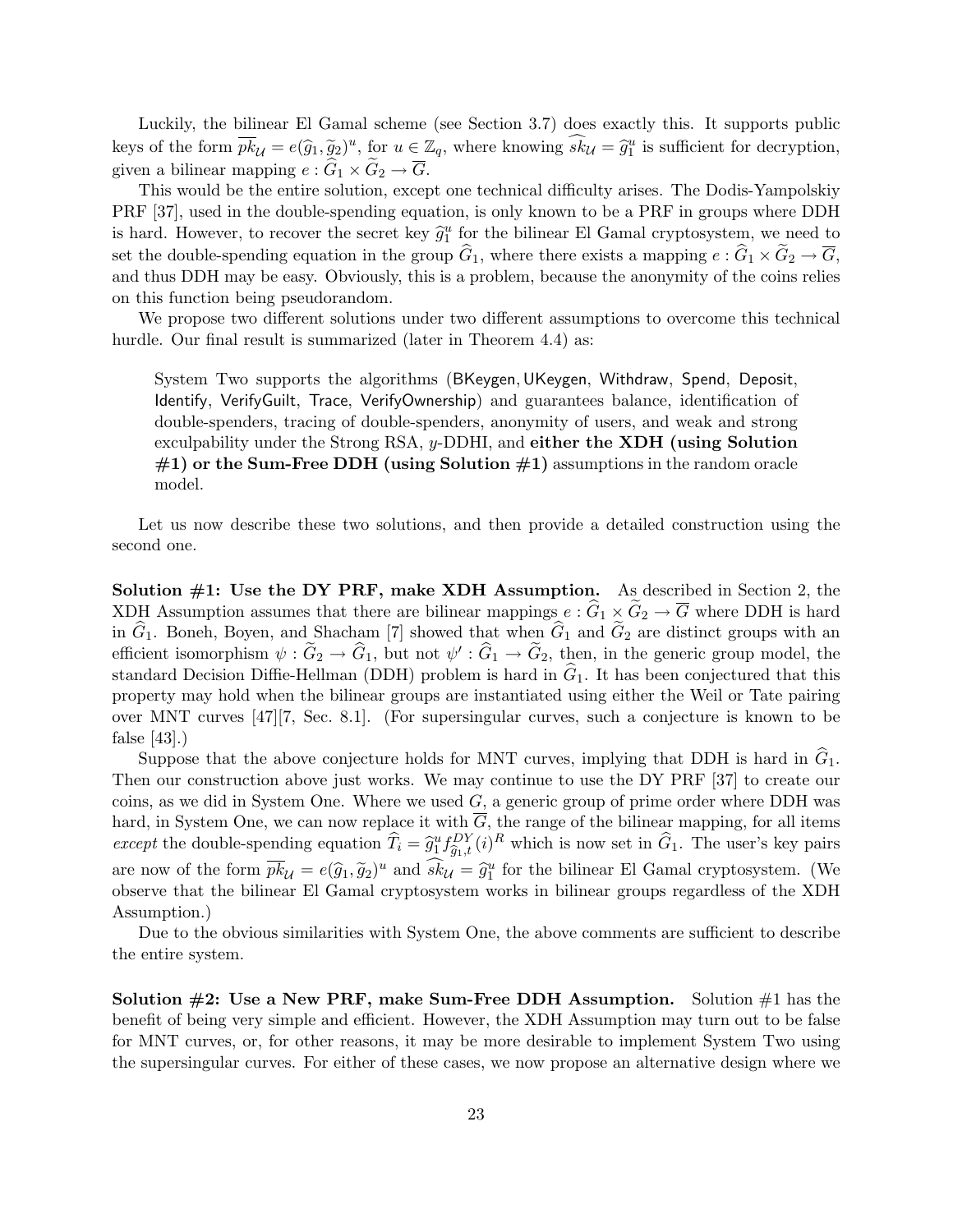do not simultaneously set the double-spending equation in  $\hat{G}_1$  (where DDH is now easy) and use the DY PRF (where DDH must be hard).

We overcome this difficulty by using a new PRF that works even in DDH-easy groups. (We'll only use this new PRF for the double-spending equation  $T$  and continue to use the DY PRF elsewhere.) We are aware of one candidate PRF for a DDH-easy group due to Dodis [36]. Unfortunately, we could not adapt his construction for use in System Two without performing expensive proofs of knowledge. For efficiency reasons, we instead propose a new PRF construction specifically to solve our problem.

#### 4.2.1 A New PRF for Groups where DDH may be Easy

Let us begin by recalling the definition of a *sum-free* encoding as given by Dodis [36].

**Definition 4.2 (Sum-Free)** We say that an encoding  $V : \{0,1\}^n \to \{0,1\}^m$  is sum-free if for all distinct elements a, b, c, d in the set of encodings  ${V(s)}_{s\in\{0,1\}^n}$ , it holds that  $a + b \neq c + d$ , where  $a, b, c, d$  are viewed as m-bit  $0/1$ -vectors and  $+$  is bitwise addition over the integers.

Dodis [36] proved that if V is any sum-free encoding, and  $\langle g \rangle$  is a group of order q, then  $f_{g,(\cdot)}^V$ , defined as follows, is a PRF: the seed for this PRF consists of values  $t_i \in \mathbb{Z}_q$ , for  $0 \leq i \leq 3\ell$ ; let  $\vec{t} = (t_0, \ldots, t_{3\ell});$  the function  $f_{g,\vec{t}}^V$  is defined as

$$
f_{g,\bar{t}}^V(x) = g^{t_0 \prod_{V(x)_i=1} t_i}.
$$

This holds under the Sum-Free DDH assumption (also introduced by Dodis [36]); note that it seems reasonable to make such an assumption even of groups where DDH is easy.

For our purposes, we need the encoding  $V$  to have nice algebraic properties. We define an encoding  $V : \{0,1\}^{\ell} \mapsto \{0,1\}^{3\ell}$  as  $V(x) = x \circ x^2$ , where  $\circ$  denotes concatenation, and multiplication is over the integers.

**Lemma 4.3** The encoding  $V(x) = x \circ x^2$  described above is sum-free.

*Proof.* Observe that  $V: \{0,1\}^{\ell} \to \{0,1\}^{3\ell}$ . Suppose that  $A, B, C, D$  are elements of  $\{V(s)\}_{s\in\{0,1\}^{\ell}}$ . We can parse each element as  $A = a \circ a^2$ ,  $B = b \circ b^2$ , etc.

We show that if  $A + B = C + D$ , then without loss of generality  $a = c$  and  $b = d$ , implying that  $A, B, C, D$  are not distinct. If  $A + B = C + D$ , it follows that

$$
a+b = c+d \tag{1}
$$

$$
a^2 + b^2 = c^2 + d^2 \tag{2}
$$

For the moment, let + and − be addition and subtraction, respectively, over the integers. We can rearrange equation two as  $a^2 - d^2 = c^2 - b^2$ . By factoring this new equation, we have  $(a+d)(a-d) =$  $(c + b)(c - b)$ . We can rearrange equation one as  $a - d = c - b$ . We can then substitute this into the previous equation to obtain  $(a + d)(a - d) = (c + b)(a - d)$ . By canceling  $(a - d)$  from both sides, we arrive at  $a + d = c + b$ . Subtracting equation one, we have  $d - b = b - d$ , which implies  $2d = 2b$ , and  $d = b$  directly follows. The same logic shows that  $c = a$ .

Lastly, it suffices to observe that this analysis is the same when  $+$  and  $-$  are bitwise addition and subtraction, respectively.  $\Box$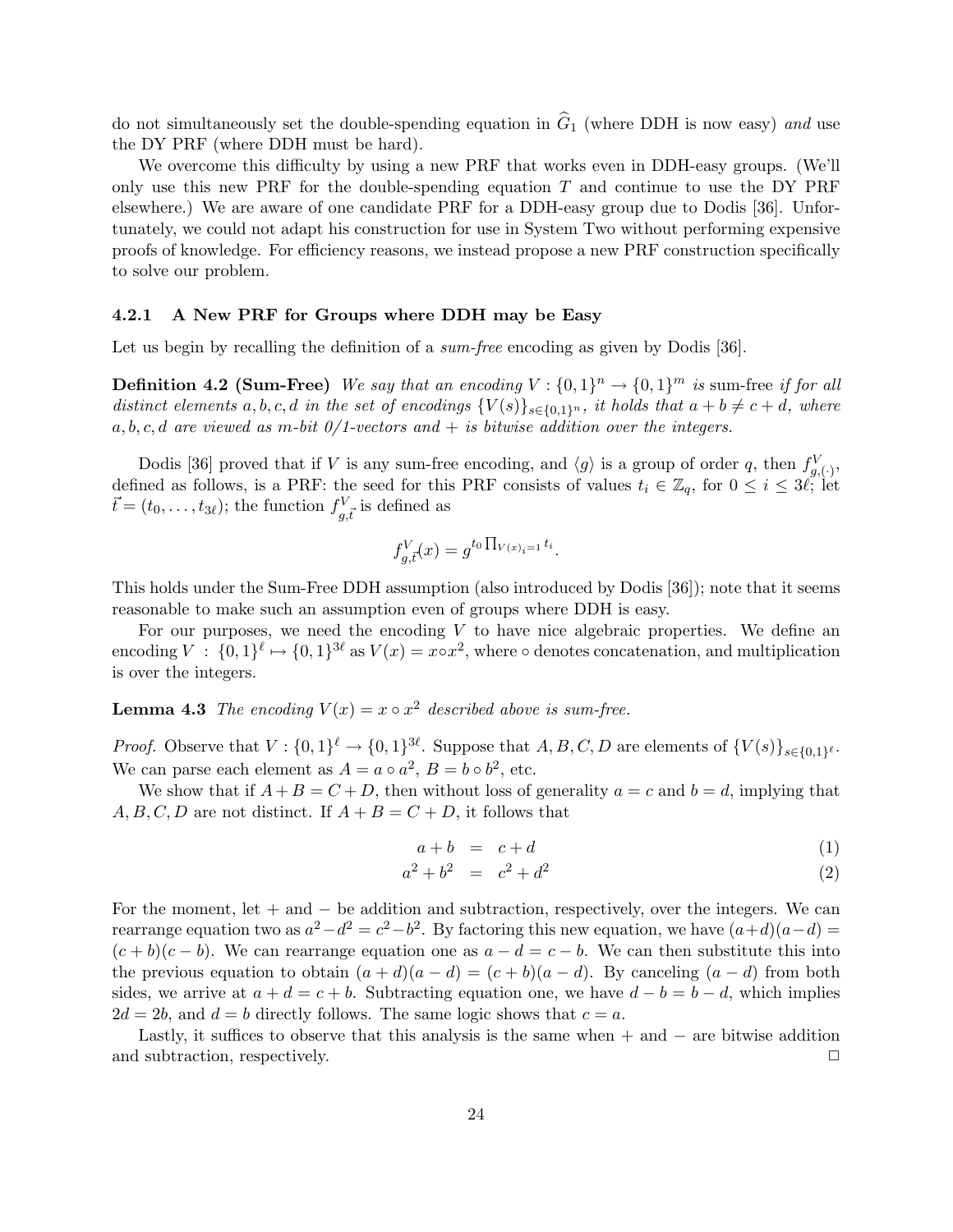#### 4.2.2 System Two with Solution  $#2$

Our second system supports all algorithms mentioned in Section 2: (BKeygen, UKeygen, Withdraw, Spend, Deposit, Identify, VerifyGuilt, Trace, VerifyOwnership). We assume a standard signature scheme  $(SG, Sign, SVf)$ . Then,  ${\sf UKeygen}(1^k,\zeta)$  runs  $SG(1^k,\zeta) \to (vk_{\mathcal{U}},ssk_{\mathcal{U}})$  and the bilinear El Gamal key generation algorithm  $G(1^k, \zeta) \to (\overline{ek}_{\mathcal{U}}, \overline{dk}_{\mathcal{U}}) = (e(\widehat{g}_1^u, \widetilde{g}_2), \widehat{g}_1^u)$ , and outputs  $pk_{\mathcal{U}} = (\overline{ek}_{\mathcal{U}},$  $vk_{\mathcal{U}}$  and  $sk_{\mathcal{U}} = (dk_{\mathcal{U}}, ssk_{\mathcal{U}})$ . The bank's keys are as before.

We continue to set the CL signatures, for the bank, in the group  $\bf{G}$  with composite modulus n, although they could moved to the bilinear groups [19].

Withdraw $(\mathcal{U}(pk_{\mathcal{B}}, sk_{\mathcal{U}}, 2^{\ell}), \mathcal{B}(pk_{\mathcal{U}}, sk_{\mathcal{B}}, 2^{\ell}))$ : A user  $\mathcal U$  interacts with the bank  $\mathcal B$  as follows:

## IDEA:

- Bank obtains a verifiable encryption of s under the user's public key  $pk_{\mathcal{U}}$  for the bilinear El Gamal cryptosystem.
- User's wallet of  $2^{\ell}$  coins is  $(sk_{\ell\ell}, s, t_0, \ldots, t_{3\ell}, \sigma, J)$ , where  $\sigma$  is the bank's signature on  $(sk_{\mathcal{U}}, s, t_0, \ldots, t_{3\ell})$  and J is an  $\ell$ -bit counter.
- 1. *U* identifies himself to the bank *B* by proving knowledge of  $sk_{\mathcal{U}} = (dk_{\mathcal{U}}, ssk_{\mathcal{U}})$ .
- 2. As in System One, in this step,  $\mathcal U$  and  $\mathcal B$  contribute randomness to the wallet secret s, and the user selects wallet secrets  $\vec{t} = (t_0, \ldots, t_{3\ell})$ , where  $t_i \in \mathbb{Z}_q$  for all i. As before, this is done as follows: U chooses random values s' and  $\vec{t}$ , and sends the commitment  $\mathbf{A}' = \text{PedCom}(u, s', \vec{t})$ to B, obtains a random r', sets  $s = s' + r'$ , and then both U and B locally set  $\mathbf{A} = \mathbf{g}^{r'} \mathbf{A}' =$  $PedCom(u, s, t).$
- 3. U forms a verifiable encryption Q of the value s under his own key  $\overline{ek}_{\mathcal{U}} = e(\hat{g}_1^u, \hat{g}_2)$ . (This encryption can be proved correct relative to commitment **A**.) Q is signed by  $U$ . B verifies the correctness of Q and the signature  $\sigma$  on Q. U obtains a CL signature from B on the values committed in A via the protocol for getting a signature on a set of committed values.
- 4. B debits  $2^{\ell}$  from account  $pk_{\mathcal{U}}$ , records the entry  $(pk_{\mathcal{U}}, Q, \sigma)$  in his database D, and issues U a CL signature on Y .
- 5. U saves the wallet  $W = (sk_{\mathcal{U}}, s, \vec{t}, \sigma_B(u, s, \vec{t}), J)$ , where J is an  $\ell$ -bit counter set to zero.

 ${\sf Spend}(\mathcal{U}(W,pk_{\mathcal{M}}),\mathcal{M}(sk_{\mathcal{M}},pk_{\mathcal{B}},2^{\ell}))$ : The only change from System One is in the calculation of the security tag T and the subsequent proof  $\Phi$ . Assume  $info \in \{0,1\}^*$  and  $R \in \mathbb{Z}_q^*$  are obtained as before.

Recall the details of the serial number of the coin  $\overline{S} = f_{\overline{g},s}^{DY}(J) = \overline{g}^{1/(J+s+1)}$ , the security tag  $\widehat{T} = \widehat{dk}_{\mathcal{U}} f^V_{\widehat{g}_1,t}(J)^R = \widehat{g}_1^{u+Rt_0} \prod_{\{i:V(J)_i=1\}} t_i$  $\prod_{i=1}^{n} \sum_{i=1}^{n}$ . The signature proof  $\Phi$  of their validity consists of:

(a)  $\mathbf{A}_0 = \text{PedCom}(J)$  and a proof that  $\mathbf{A}$  is a commitment to an integer in the range  $[0, \ldots, 2^{\ell}-1]$ ; a commitment  $\mathbf{A}_1 = \text{PedCom}(J^2)$  and a proof that it is a commitment to the square of the opening of  $\mathbf{A}_0$ ; and finally, a commitment  $\mathbf{A}_2 = \text{PedCom}(V(J)) = \text{PedCom}(J \circ J^2)$  and a proof that it was formed correctly.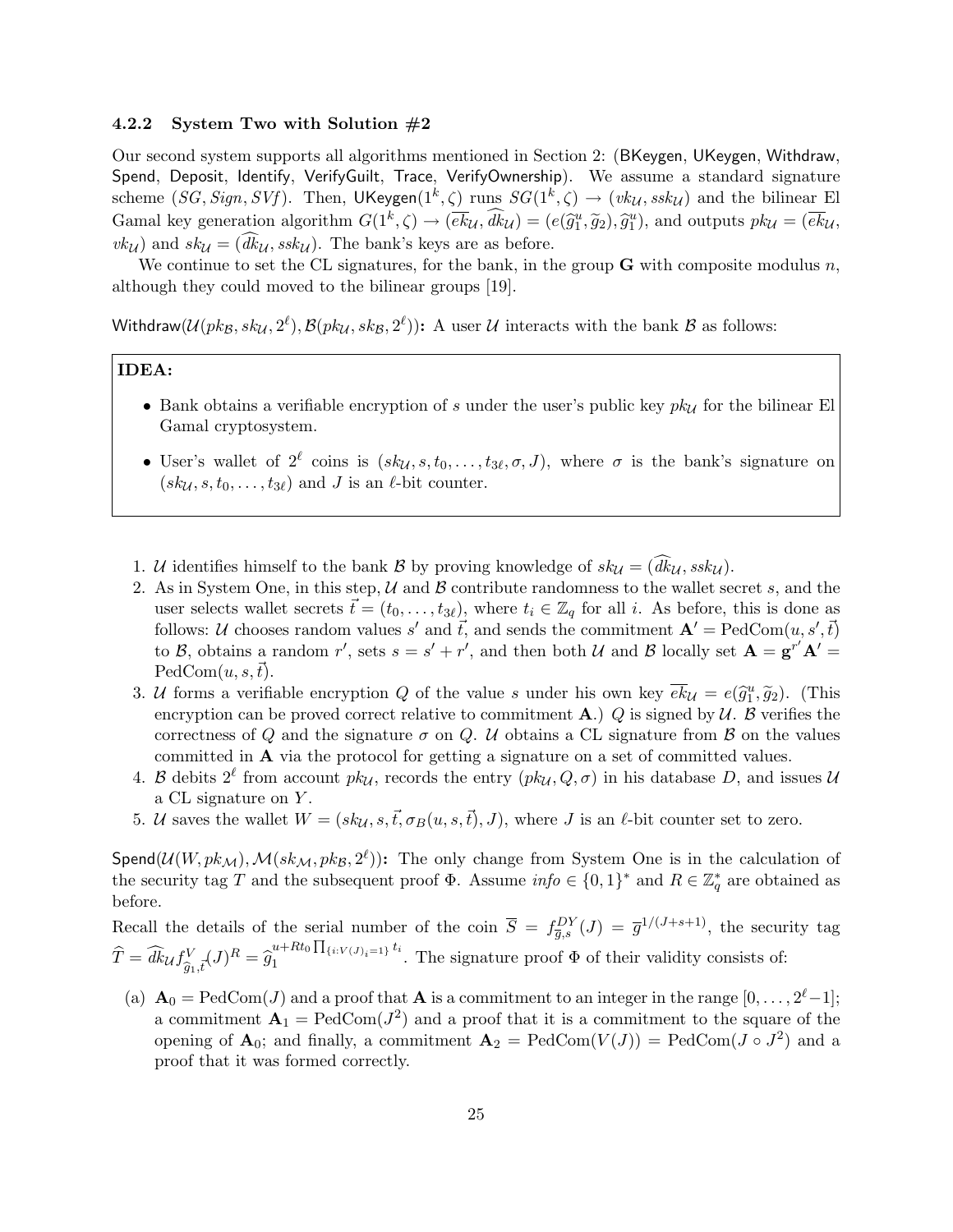## Outline of Spend Protocol:

- 1. User computes  $R = H(pk_{\mathcal{M}}||info)$ , where  $info \in \{0,1\}^*$  is provided by the merchant.
- 2. User sends a coin serial number and double-spending equation:

$$
\overline{S} = F_{\overline{g},s}^{DY}(J) , \quad \widehat{T} = \widehat{pk}_{\mathcal{U}} F_{\widehat{g}_1,\overline{t}}^{DY}(J)^R.
$$

- 3. User sends a ZKPOK  $\Phi$  of  $(J, sk_{\mathcal{U}}, s, t_0, \ldots, t_{3\ell}, \sigma)$  such that:
	- $\bullet\;\, 0\leq J < 2^\ell$ (standard techniques [26, 20, 20, 10])

• 
$$
\overline{S} = F_{\overline{g},s}^{DY}(J)
$$
 (see below)

- $\hat{T} = \hat{pk}_{\mathcal{U}} F^V_{\hat{g}_1, \hat{t}}(J)$  $(see below)$
- VerifySig( $pk_{\mathcal{B}}$ ,  $(sk_{\mathcal{U}}$ ,  $s, t_0, \ldots, t_{3\ell}$ ),  $\sigma$ ) =true (CL signatures [18, 19])

4. If  $\Phi$  verifies, M accepts the coin  $(\overline{S},(R,\widehat{T},\Phi))$  and uses this information at deposit time.

- 5. U updates his counter  $J = J + 1$ . When  $J > 2^{\ell} 1$ , the wallet is empty.
- (b)  $\mathbf{B}_i = \text{PedCom}(V(J)_i)$  for  $i = 1$  to  $3\ell$  (commitments to the bits of  $V(J)$ ) and proof that each  $\mathbf{B}_i$  opens to either 0 or 1; that is,  $PK\{(\gamma_1, \gamma_2) : \mathbf{B}_i/\mathbf{g} = \mathbf{h}^{\gamma_1} \vee \mathbf{B}_i = \mathbf{h}^{\gamma_2}\},$
- (c) proof that  $\mathbf{A}_2$  and  $\{\mathbf{B}_i\}$  are consistent;  $PK\{(\gamma): \mathbf{A}_2/\mathbf{g}\prod_{i=1}^{3\ell} \mathbf{B}_i^{2^{i-1}} = \mathbf{h}^{\gamma}\},$
- (d) commitments to U's secret key u, and wallet secrets s and  $\vec{t}$ :  $\mathbf{C} = \text{PedCom}(u)$ ,  $\mathbf{D} =$ PedCom(s),  $\mathbf{E}_i$  = PedCom(t<sub>i</sub>) for  $i = 0$  to 3 $\ell$ , and proof of knowledge of a CL signature from  $\mathcal B$  on the openings of **C**, **D**, and all  $\mathbf{E}_i$ 's in that order,
- (e) the following commitments that will help in proving that  $\hat{T}$  was formed correctly:  $\mathbf{F}_0 = \mathbf{E}_0$ ,  $\mathbf{F}_i = \text{PedCom}(\prod_{\{j \leq i: V(J)_j = 1\}} t_j)$  for  $i = 1$  to  $3\ell$ ,
- (f) and a proof that  $\overline{S} = f_{\overline{g},s}^{DY}(J)$  and  $\widehat{T} = \widehat{g}_1^u(f_{\widehat{g}_1,\overline{t}}^V(J))^R$ . (We provide more details of this step in Appendix A.2.) Proving the statement about  $\overline{S}$  is done as in System One; proving the statement about  $\hat{T}$  can be done as follows: Prove, for every  $1 \leq i \leq 3\ell$  that  $\mathbf{F}_i$  was formed correctly, corresponding to the committed value  $t_i$  and the value (bit) contained in the commitment  $\mathbf{B}_i$ . That is to say:

$$
PK\{(\alpha, \beta, \delta) : \mathbf{F}_i = \text{PedCom}(\alpha) \land \mathbf{F}_{i-1} = \text{PedCom}(\beta) \land
$$

$$
\mathbf{E}_i = \text{PedCom}(\delta) \land \left( (\mathbf{B}_i = \text{PedCom}(0) \land \alpha = \beta) \lor
$$

$$
(\mathbf{B}_i = \text{PedCom}(1) \land \alpha = \beta \delta) \right)\}
$$

Note that, if all  $\mathbf{F}_i$ 's are formed correctly, then  $\mathbf{F}_{3\ell}$  is a commitment to the discrete logarithm of the value  $f_{\hat{g}_1,\vec{t}}^V(J)$  which is  $t_0 \prod_{i=1}^{3\ell} t_i^{(V(J))_i}$  $i^{(V(J))i}$ . So we can prove the validity of tag T as follows:

$$
PK\{(\alpha,\beta) \ : \ \widehat{T}=\widehat{g}_1^{\alpha+\beta R} \wedge \mathbf{C}=\text{PedCom}(\alpha) \wedge \mathbf{F}_{3\ell}=\text{PedCom}(\beta)\}
$$

As in System One, using the Fiat-Shamir heuristic we turn these multiple proofs of knowledge into one signature, secure in the random-oracle model.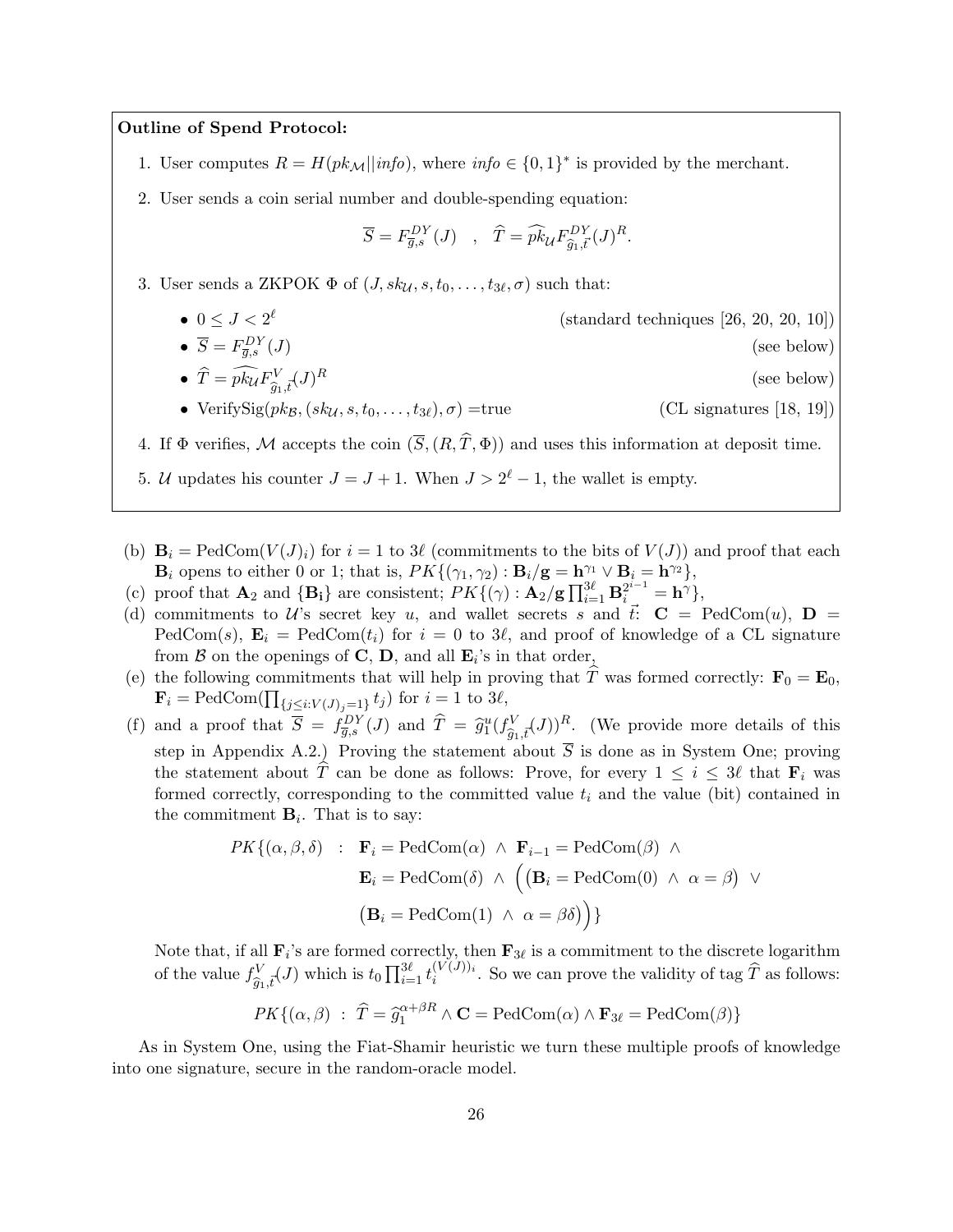The Deposit protocol and VerifyGuilt algorithm follow the same outline as System One. During deposit, the bank may store only  $(\overline{S}, R, T)$  in database L to obtain all desired functionality – except the ability to convince a third party of anything, such as a double-spender's identity or which coins belong to him.

Identify( $\zeta$ ,  $\overline{S}$ ,  $\pi_1$ ,  $\pi_2$ ): The algorithm behaves exactly as before. The proof of guilt  $\Pi_G$  can essentially

**IDEA:** From two coins with serial number  $\overline{S}$ , anyone can recover the user's secret key sky.

just be the user's secret key  $\hat{g}_1^u$ . If a user does not over-spend her wallets, then her secret key will<br>not be expected as a specthing in this sustain. We ask provided that an hencet user may have not be exposed based on anything in this system. We acknowledge that an honest user may have her secret key stolen through adversarial actions outside this system (such as a stolen smartcard), and thus, for policy reasons the proof of guilt should perhaps also include the transaction logs in L allowing to compute  $\widehat{g}_1^u$ .

Trace( $\zeta$ ,  $\overline{S}$ ,  $pk_{\mathcal{U}}$ ,  $\Pi_G$ ,  $D$ ,  $2^{\ell}$ ): Parse  $\Pi_G$  as  $(d\overline{k}, \pi_1, \pi_2)$  and  $pk_{\mathcal{U}}$  as  $(\overline{ek}_{\mathcal{U}}, vk_{\mathcal{U}})$ . The bank checks that

**IDEA:** Bank can use  $sk_{\mathcal{U}}$  to decrypt and recover s for each wallet registered to  $\mathcal{U}$ , then compute all serial numbers for all coins in that wallet.

 $e(dk, \tilde{g}_2) = \overline{ek}_{\mathcal{U}}$ ; if not, it aborts. Otherwise the bank searches its database D, generated during the withdrawal protocol, for verifiable encryptions tagged with the public key  $pk_{\mathcal{U}}$ . For each matching entry  $(pk_{\mathcal{U}}, Q, \sigma)$ , B does the following: (1) runs the Camenisch-Damgård decryption algorithm on Q with  $d\vec{k}$  to recover the value s; and (2) then for  $i = 0$  to  $2^{\ell} - 1$ , outputs a serial number  $\overline{S}_i = f_{\overline{g},s}^{DY}(i)$  and a proof of ownership  $\Pi_i = (Q, \sigma, \overline{dk}, i)$ .

VerifyOwnership $(\zeta, \overline{S}, \Pi, pk_\mathcal{U}, 2^\ell)$ : Parse  $\Pi$  as  $(Q, \sigma, \widehat{dk}, i)$ . Check that  $\sigma$  is  $pk_\mathcal{U}$ 's signature on  $Q$  and

**IDEA:** Anyone can check that the user with  $pk_{\mathcal{U}}$  is the owner of a coin with serial number  $\overline{S}$ .

that *i* is in the range  $[0, \ldots, 2^{\ell} - 1]$ . Next, verify that  $\widehat{dk}$  is  $pk_{\mathcal{U}}$ 's decryption key by checking that  $e(\widehat{dk}, \widetilde{g}_2) = \overline{ek}_{\mathcal{U}}$ . Finally, run the verifiable decryption algorithm on Q with  $\widehat{dk}$  to recover s' and verific that  $\overline{S} = fDY(\lambda)$ . If all shocks negatively algorithm accounts otherwise, it rejects verify that  $\overline{S} = f_{\overline{g},s'}^{DY}(i)$ . If all checks pass, the algorithm accepts, otherwise, it rejects.

Efficiency Discussion of System Two. In Withdraw, the number of communication rounds does not change from System One, but one of the multi-base exponentiations will involve  $3\ell$  bases and hence its computation will take longer. Let us discuss the computational load of the verifiable encryption. For a cheating probability of at most  $2^{-k}$ , the user must additionally compute k exps and  $2k$  encryptions with the bilinear El Gamal scheme. To verify, the bank also must perform  $k$ exps but only k encryptions. Upon recovery of the double-spender's secret key, the bank needs to perform at most  $k$  decryptions and  $k$  exponentiations. Furthermore, the bank needs to compute all the  $2^{\ell}$  serial numbers each of which takes one exponentiation.

Details of the proof in step (1f) of the Spend protocol are in Appendix A.2. In Spend, the user must compute a total of  $7+9\ell$  and  $17+21\ell$  multi-base exponentiations for the commitments and the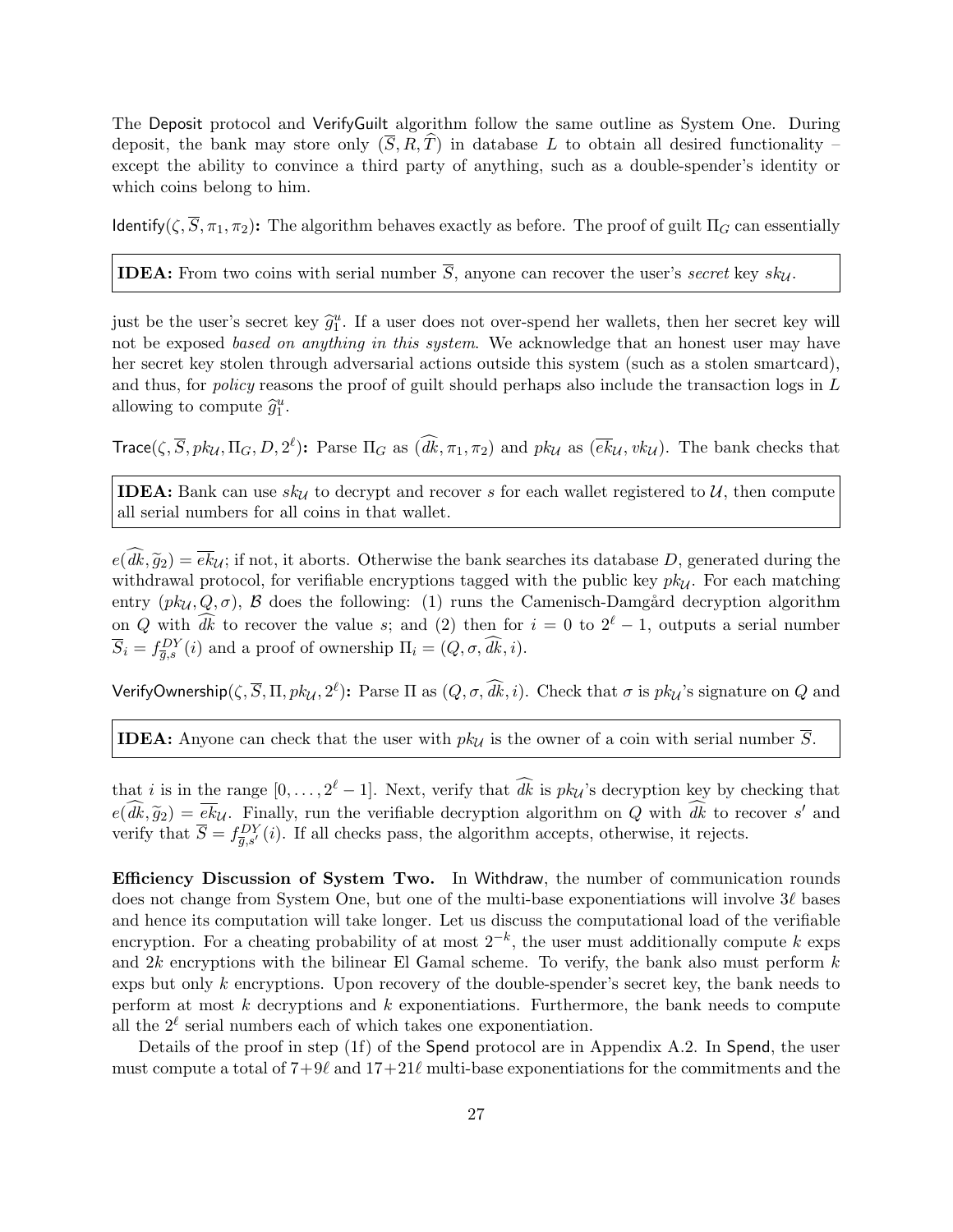signature proof, respectively. The merchant and the bank also need to perform  $17 + 21\ell$  multi-base exponentiations. For each of these, there is one multi-base exponentiation with  $3\ell$  exponents while all the others involve two to four bases.

Theorem 4.4 System Two supports the algorithms (BKeygen, UKeygen, Withdraw, Spend, Deposit, Identify, VerifyGuilt, Trace, VerifyOwnership) and guarantees balance, identification of double-spenders, tracing of double-spenders, anonymity of users, and weak and strong exculpability under the Strong RSA, y-DDHI, and either the XDH (using Solution  $\#1$ ) or Sum-Free DDH (using Solution  $\#2$ ) assumptions in the random oracle model.

#### Proof sketch.

**Balance:** Part 1. The extractor  $\mathcal{E} = \mathcal{E}_{\text{Withoutly}}^{BB-\varepsilon(\mathcal{A})}$  $B_{D}^{DD\in(1)}$  proceeds exactly as in System One, the only difference being that this time he will recover more messages, e.g.,  $(u, s, t_0, \ldots, t_{4\ell}).$ 

Part 2. As before, we know that A cannot produce a truly valid serial number  $\overline{S}$  (i.e., one for which it need not fake a proof of validity) which is not in the set output by the extractor  $A_f$ except with negligible probability. So it remains to analyze  $A$  success in faking proofs of validity for  $\overline{S} \notin A_f$ . The analysis is similar to before, except that the signature proof  $\pi = (R, \hat{T}, \Phi)$  is more complicated. If A succeeds in convincing B to accept  $(\overline{S}, \pi)$ , then he must have concocted a false proof as part of  $\Phi$  that: (1) **A** opens to an integer in  $[1,\ldots,2^{\ell}]$  or (2) some  $\mathbf{B}_i$  opens to either 0 or 1 or (3) **A** and  $\{B_i\}$  are consistent or (4) A knows a signature from B on the opening of C, D,  $\{E_i\}$ or (5) that  $\overline{S}$  (and T) are well formed as in Γ. Case (1) happens with negligible probability  $\nu_1(k)$ under the Strong RSA assumption [26, 20, 20, 10]. Cases (2), (3), and (5) happen with negligible probability  $\nu_2(k)$  under the discrete logarithm assumption [52]. Case (4) happens with negligible probability  $\nu_3(k)$  under the assumption that the CL signatures are secure (which requires either the Strong RSA assumption [18] or an additional bilinear map assumption called LRSW [19]). Thus,  $A$ 's total success probability is also negligible.

Identification of double-spenders: The identification of double-spenders property of System Two follows directly from the proof of this property for System One.

Tracing of double-spenders: First, the adversary has only negligible chance of winning by the existence of a serial number  $\overline{S}' \in A_f$  not output by Trace. This is because, in each Withdraw protocol, the secret s that  $\mathcal E$  extracts (to generate  $\overline{S}_i = f_{\overline{g},s}^{DY}(i)$ , for  $1 \leq i \leq n$ , for  $A_f$ ) is also verifiably encrypted under the user's public key  $\overline{ek}_{\mathcal{U}} = e(\hat{g}_1, \tilde{g}_2)^u$  and given to the bank. Due to the compatible convention semantic-security of the bilinear El Gamal scheme [2] and the soundness of the verifiable encryption protocol of Camenisch and Damgård [16], we know that the bank can decrypt to obtain s once part of the user's secret key  $\hat{g}_1^u$  is known. For System Two, it is easy to see that  $\hat{g}_1^u$  can be recovered<br>from double great seing given the identification of double granders property above. (Begall that in from double-spent coins given the identification of double-spenders property above. (Recall that in System Two, one computes  $\hat{g}_1^u$  on the way to finding  $ek_u$ .) Thus, with high probability, the Trace algorithm will obtain s, for each wallet, and output all serial numbers in  $A_f$ .

Secondly, the adversary has only a negligible chance of winning by the existence of a serial number  $\overline{S}_i$  and corresponding proof  $\Pi_i$  output by  $Trace(params, \overline{S}, p k_{\mathcal{U}}, \Pi_G, D, n)$  such that the algorithm VerifyOwnership( $params$ ,  $\overline{S}_j$ ,  $\Pi_j$ ,  $pk_{\mathcal{U}}$ , n) does not accept. This is because verifying the ownership of a coin  $\overline{S}_j$  in our construction is tantamount to re-running the (deterministic) Trace algorithm and checking its output.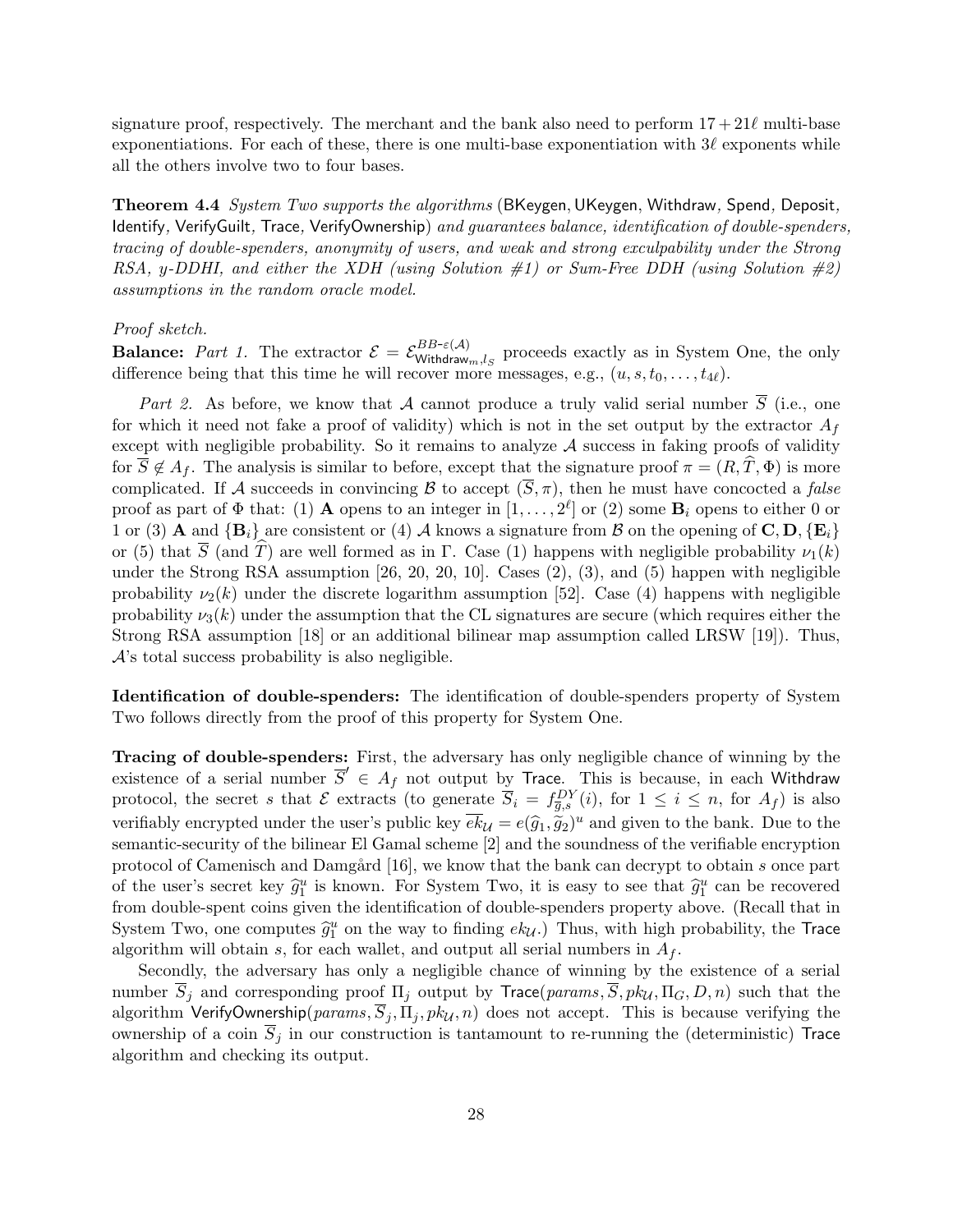Anonymity of users: The proof of anonymity for System Two follows that of System One, with the three exceptions being that:

- 1. One must argue that  $\mathcal A$  does not learn any information about the users during the verifiable encryption protocol added to Withdraw that will later help it distinguish. This follows from the semantic-security of the bilinear El Gamal scheme [2] and the verifiable encryption technique of Camenisch and Damgård [16] which rely on the DBDH (which is later subsumed by the Sum-Free DDH assumption in the theorem statement) and the Strong RSA assumptions.
- 2. The coin part  $\widehat{T}$  is now indistinguishable from a random element in  $\widehat{G}_1$  due to the pseudorandomness of our new PRF  $f_{(\hat{g}_1,\cdot)}^V(\cdot)$  secure under the Sum-Free DDH assumption.<br>And finally the simulated signature proof  $\Phi$  is more complicated it remains that
- 3. And finally, the simulated signature proof  $\Phi$  is more complicated, it remains that the only simulated part of  $\Phi$  is performed for S (with IO, random oracle access) by the CL signature proof simulator under the Strong RSA [18] and the LRSW [19] assumptions.

Strong Exculpability: It is easy to see that corresponding to each wallet in our construction, there are exactly n valid serial numbers.

First, we show parts (1b), (2b) and (3) of the strong exculpability requirement, namely, that no adversary can produce a serial number  $\overline{S}$  and a proof  $\Pi$  such that VerifyGuilt(params,  $\overline{S}$ , pk $\mu$ ,  $\Pi$ ) accepts with non-negligible probability, and yet it is not the case that the coin with serial number S was spent more than once by user  $U$ . The same reasoning for proving eculpability of System One applies to this part of the proof of exculpability for System Two – that is, either  $(1)$  the adversary is successful in faking a proof of knowledge of  $u$  or  $(2)$  two users have wallet secrets  $s$  and  $s'$  that are  $2^{\ell}$ -close. Both cases occur with negligible probability.

Next, we show part (1a) that no adversary can produce a serial number  $\overline{S}$  that does not belong to the set of serial numbers of the U known to A, and a proof  $\Pi$  such that VerifyOwnership(params,  $\overline{S}$ ,  $\Pi$ ,  $pk_{\mathcal{U}}$ , n) accepts with non-negligible probability. Recall that a proof for VerifyOwnership in System Two consists of  $(Q, \sigma, \widehat{dk}, i)$ , where Q is a verifiable encryption of a wallet secret s,  $\sigma$  is the user's signature on Q,  $\widehat{dk}$  is the user's decryption key, and i is an integer in  $[1, \ldots, 2^{\ell}]$ . There is only one  $\widehat{dk}$  corresponding to  $\overline{ek}_{\mathcal{U}} \in pk_{\mathcal{U}}$  (which is easy to test as  $e(\widehat{dk}, \widetilde{g}_2) = \overline{ek}_{\mathcal{U}}$ ). Decryption of Q, to say s, given  $\widehat{dk}$  is deterministic, as is checking that  $\overline{S} = f_{e(\widehat{g}_1, \widetilde{g}_2), s}^{DY}(i)$  for i in the right range. Thus, to forge a proof of ownership against  $pk_{\mathcal{U}}$  for a serial number S, the adversary needs to produce a seed s and number J such that  $\overline{S} = F_{e(\widehat{g}_1,\widetilde{g}_2),s}^{DY}(J+1)$ , and a ciphertext Q that is an encryption of s signed by  $U$ 's signing key. It is easy to see that the ability to do so violates either the security of the signature scheme used for signing Q or the security of the PRF used to generate  $\overline{S}$ , or the security of the encryption scheme used to generate the ciphertext  $Q$ .

Finally, let us show part (2a) that, if no double-spending has occured, it is impossible to prove that the user double-spent a coin whose serial number is known to the adversary. This also easily follows from the security of the PRF used to generate  $\overline{S}$ , and the security of the encryption scheme used to generate the ciphertext Q: the only way that VerifyOwnership can accept the serial number  $\overline{S}$  is if it is given the seed s and a number J such that  $\overline{S} = F_{e(\widehat{g}_1, \widetilde{g}_2),s}^{DY}(J+1)$ , which contradicts the security of the encryption and of the PRF security of the encryption and of the PRF.

 $\Box$ 

Acknowledgments. We are grateful to Yevgeniy Dodis for helpful comments. We also thank Giuseppe Ateniese, Breno de Medeiros, and Hovav Shacham for bringing the XDH assumption to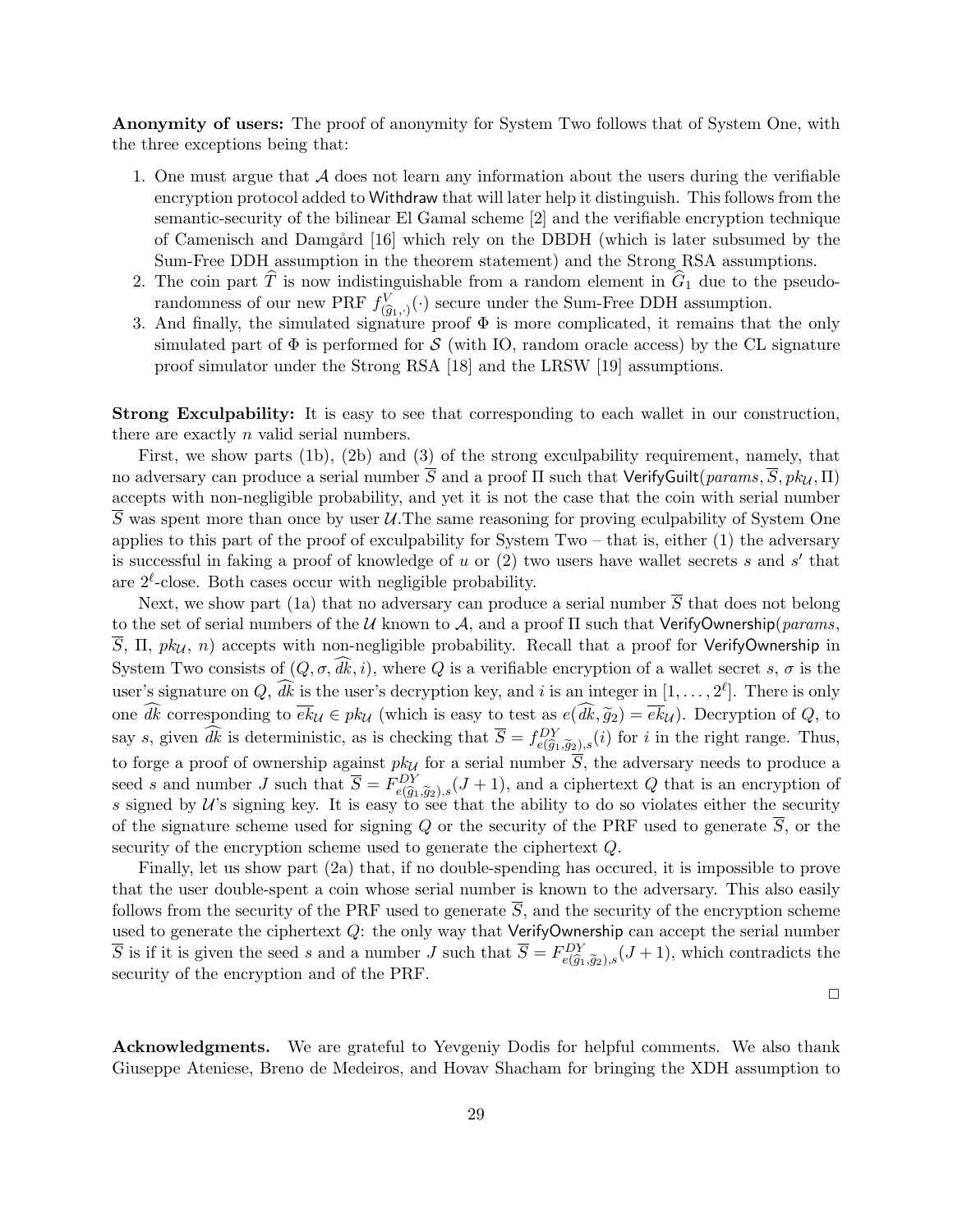our attention.

Part of Jan Camenisch's work reported in this paper is supported by the European Commission through the IST Programme under Contract IST-2002-507932 ECRYPT and by the IST Project PRIME. The PRIME projects receives research funding from the European Community's Sixth Framework Programme and the Swiss Federal Office for Education and Science. The information in this document reflects only the author's views, is provided as is and no guarantee or warranty is given that the information is fit for any particular purpose. The user thereof uses the information at its sole risk and liability.

Susan Hohenberger's work was performed while at IBM Research, Zurich Research Laboratory, CH-8803, Rüschlikon.

Anna Lysyanskaya was supported by NSF Career Grant CNS-0347661.

# References

- [1] N. Asokan, Victor Shoup, and Michael Waidner. Optimistic fair exchange of digital signatures. IEEE Journal on Selected Areas in Communications, 18(4):591–610, April 2000.
- [2] Giuseppe Ateniese, Kevin Fu, Matthew Green, and Susan Hohenberger. Improved Proxy Re-encryption Schemes with Applications to Secure Distributed Storage. In the 12th Annual Network and Distributed System Security Symposium, pages 29–43, 2005.
- [3] Lucas Ballard, Matthew Green, Breno de Medeiros, and Fabian Monrose. Correlation-Resistant Storage. Johns Hopkins University, Computer Science Department Technical Report # TR-SP-BGMM-050705. http://spar.isi.jhu.edu/~mgreen/correlation.pdf, 2005.
- [4] Niko Bari´c and Birgit Pfitzmann. Collision-free accumulators and fail-stop signature schemes without trees. In Walter Fumy, editor,  $Advances$  in Cryptology  $-$  EUROCRYPT '97, volume 1233 of LNCS, pages 480–494. Springer Verlag, 1997.
- [5] Mihir Bellare and Adriana Palacio. GQ and Schnorr Identification Schemes: Proofs of Security against Impersonation under Active and Concurrent Attacks. In Moti Yung, editor, Advances in Cryptology — CRYPTO '02, volume 2442 of LNCS, pages  $162-177$ . Springer Verlag, 2002.
- [6] Dan Boneh and Xavier Boyen. Short signatures without random oracles. In Christian Cachin and Jan Camenisch, editors, Advances in Cryptology —  $EUROCRYPT$  '04, volume 3027 of LNCS, pages 54–73. Springer, 2004.
- [7] Dan Boneh, Xavier Boyen, and Hovav Shacham. Short group signatures using strong Diffie-Hellman. In Advances in Cryptology – CRYPTO '04, volume 3152 of LNCS, pages 41–55, 2004.
- [8] Dan Boneh and Matthew Franklin. Identity-based encryption from the Weil pairing. In Joe Kilian, editor, Advances in Cryptology — CRYPTO '01, volume 2139 of LNCS, pages 213–229. Springer Verlag, 2001.
- [9] Dan Boneh, Ben Lynn, and Hovav Shacham. Short signatures from the Weil pairing. In C. Boyd, editor, Advances in Cryptology – ASIACRYPT '01, volume 2248 of LNCS, pages 514–532, 2001.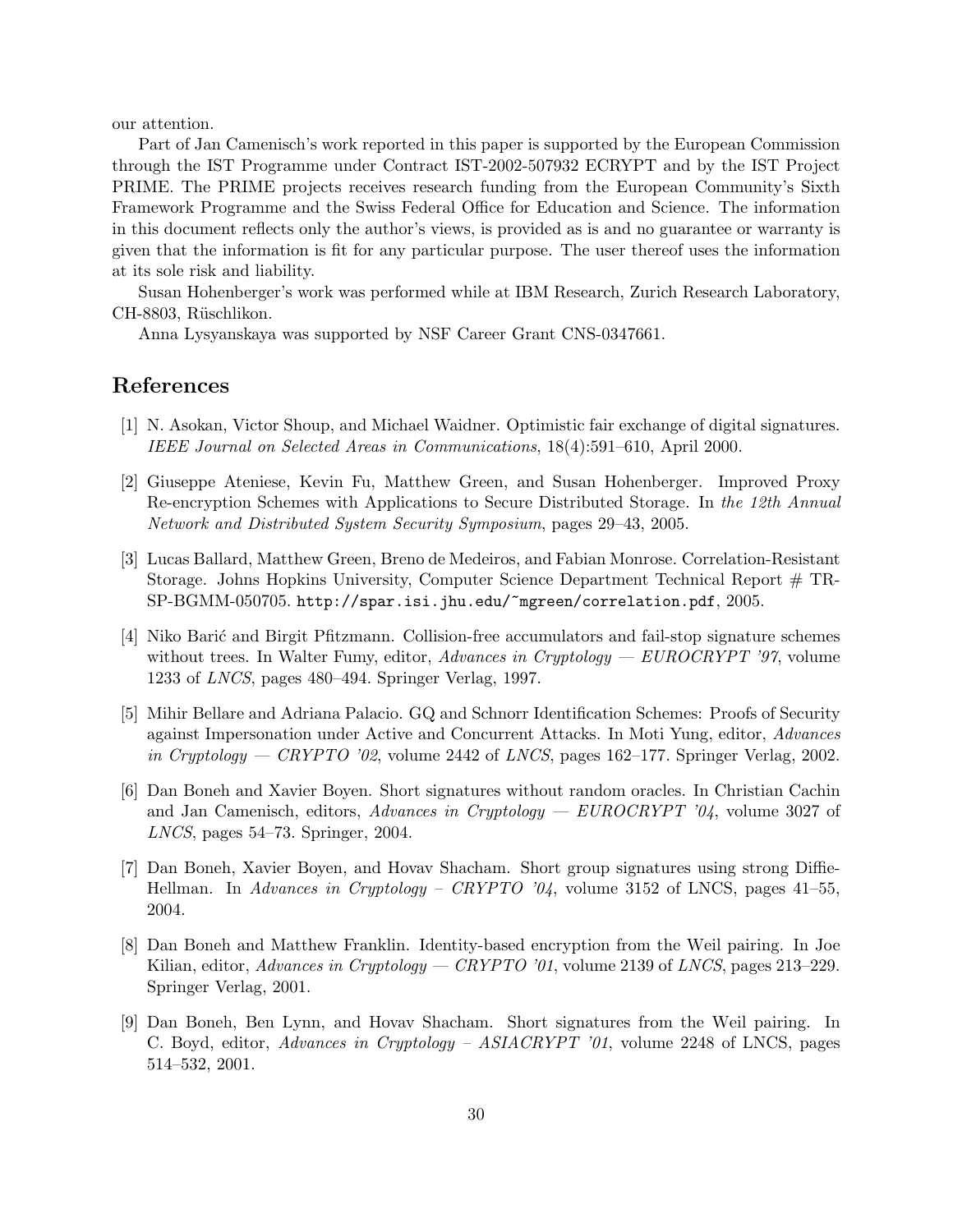- [10] Fabrice Boudot. Efficient proofs that a committed number lies in an interval. In Bart Preneel, editor, Advances in Cryptology — EUROCRYPT '00, volume 1807 of LNCS, pages 431-444. Springer Verlag, 2000.
- [11] Stefan Brands. An efficient off-line electronic cash system based on the representation problem. Technical Report CS-R9323, CWI, April 1993.
- [12] Stefan Brands. Untraceable off-line cash in wallets with observers. In Douglas R. Stinson, editor, Advances in Cryptology — CRYPTO '93, volume 773 of LNCS, pages 302–318, 1993.
- [13] Stefan Brands. Rapid demonstration of linear relations connected by boolean operators. In Walter Fumy, editor, Advances in Cryptology — EUROCRYPT '97, volume 1233 of LNCS, pages 318–333. Springer Verlag, 1997.
- [14] Stefan Brands. Rethinking Public Key Infrastructure and Digital Certificates— Building in Privacy. PhD thesis, Eindhoven Institute of Technology, Eindhoven, The Netherlands, 1999.
- [15] Ernie Brickell, Peter Gemmel, and David Kravitz. Trustee-based tracing extensions to anonymous cash and the making of anonymous change. In Proceedings of the Sixth Annual ACM-SIAMs, pages 457–466. Association for Computing Machinery, January 1995.
- [16] Jan Camenisch and Ivan Damgård. Verifiable encryption, group encryption, and their applications to group signatures and signature sharing schemes. In Tatsuaki Okamoto, editor, Advances in Cryptology  $-$  ASIACRYPT '00, volume 1976 of LNCS, pages 331–345. Springer Verlag, 2000.
- [17] Jan Camenisch and Jens Groth. Group signatures: Better efficiency and new theoretical aspects. In Carlo Blundo and Stelvio Cimato, editors, Security in Communication Networks '04, volume 3352 of LNCS, pages 120–133, 2004.
- [18] Jan Camenisch and Anna Lysyanskaya. A signature scheme with efficient protocols. In Stelvio Cimato, Clemente Galdi, and Giuseppe Persiano, editors, Security in Communication Networks '02, volume 2576 of LNCS, pages 268–289. Springer Verlag, 2002.
- [19] Jan Camenisch and Anna Lysyanskaya. Signature schemes and anonymous credentials from bilinear maps. In Matthew Franklin, editor, Advances in Cryptology — CRYPTO '04, volume 3152 of LNCS, pages 56–72. Springer Verlag, 2004.
- [20] Jan Camenisch and Markus Michels. Proving in zero-knowledge that a number  $n$  is the product of two safe primes. In Jacques Stern, editor, Advances in Cryptology —  $EUROCRYPT'$  '99, volume 1592 of LNCS, pages 107–122. Springer Verlag, 1999.
- [21] Jan Camenisch and Markus Michels. Separability and efficiency for generic group signature schemes. In Michael Wiener, editor, Advances in Cryptology — CRYPTO '99, volume 1666 of LNCS, pages 413–430. Springer Verlag, 1999.
- [22] Jan Camenisch and Victor Shoup. Practical verifiable encryption and decryption of discrete logarithms. In Dan Boneh, editor, Advances in Cryptology — CRYPTO '03, volume 2729 of LNCS, pages 126–144, 2003.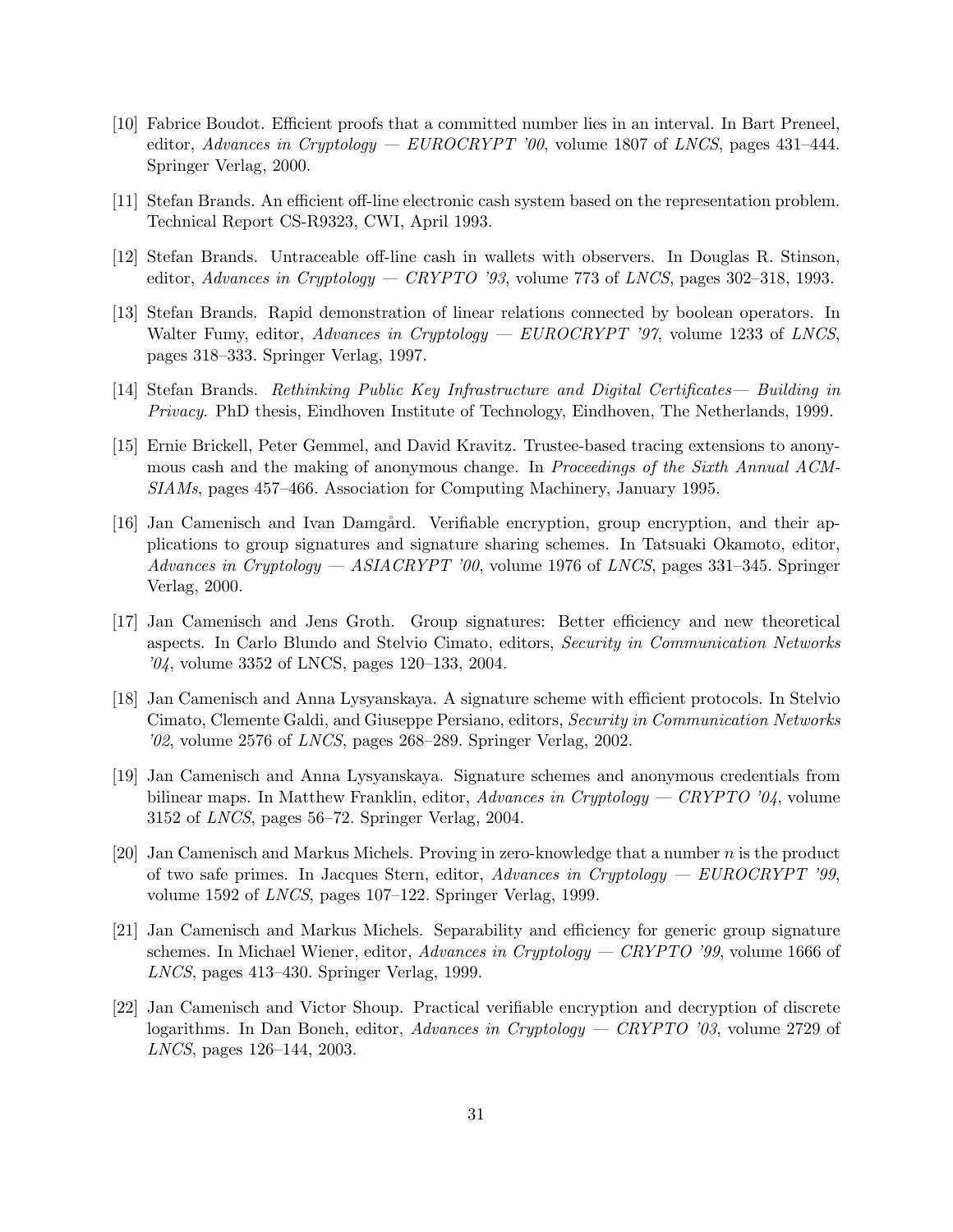- [23] Jan Camenisch and M. Stadler. Efficient group signature schemes for large groups. In Burton S. Kaliski Jr., editor, Advances in Cryptology – CRYPTO '97, volume 1296 of LNCS, pages 410–424, 1997.
- [24] Jan L. Camenisch, Jean-Marc Piveteau, and Markus A. Stadler. Blind signatures based on the discrete logaritm problem. In Alfredo De Santis, editor, Advances in Cryptology  $-EU$ -ROCRYPT '94, volume 950 of LNCS, pages 428–432. Springer Verlag Berlin, 1994.
- [25] Jan Leonhard Camenisch. Group Signature Schemes and Payment Systems Based on the Discrete Logarithm Problem. PhD thesis, ETH Zürich, 1998. Diss. ETH No. 12520, Hartung Gorre Verlag, Konstanz.
- [26] Agnes Chan, Yair Frankel, and Yiannis Tsiounis. Easy come easy go divisible cash. In Kaisa Nyberg, editor, Advances in Cryptology — EUROCRYPT '98, volume 1403 of LNCS, pages 561–575. Springer Verlag, 1998.
- [27] David Chaum. Blind signatures for untraceable payments. In David Chaum, Ronald L. Rivest, and Alan T. Sherman, editors, Advances in Cryptology — CRYPTO '82, pages 199– 203. Plenum Press, 1982.
- [28] David Chaum. Blind signature systems. In David Chaum, editor, Advances in Cryptology CRYPTO '83, page 153. Plenum Press, 1983.
- [29] David Chaum. Security without identification: Transaction systems to make big brother obsolete. Communications of the ACM, 28(10):1030–1044, October 1985.
- [30] David Chaum. Online cash checks. In Jean-Jacques Quisquater and Joos Vandewalle, editors, Advances in Cryptology — EUROCRYPT '89, volume 434 of LNCS, pages 289–3293. Springer Verlag, 1989.
- [31] David Chaum, Amos Fiat, and Moni Naor. Untraceable electronic cash. In Shafi Goldwasser, editor, Advances in Cryptology — CRYPTO '88, volume 403 of LNCS, pages 319–327. Springer Verlag, 1988.
- [32] David Chaum and Torben Pryds Pedersen. Transferred cash grows in size. In Rainer A. Rueppel, editor, Advances in Cryptology — EUROCRYPT '92, volume 658 of LNCS, pages 390–407. Springer-Verlag, 1992.
- [33] David Chaum and Torben Pryds Pedersen. Wallet databases with observers. In Ernest F. Brickell, editor, *Advances in Cryptology — CRYPTO '92*, volume 740 of *LNCS*, pages 89–105. Springer-Verlag, 1992.
- [34] Ronald Cramer, Ivan Damgård, and Berry Schoenmakers. Proofs of partial knowledge and simplified design of witness hiding protocols. In Yvo G. Desmedt, editor, Advances in Cryptology  $-CRYPTO$  '94, volume 839 of LNCS, pages 174–187. Springer Verlag, 1994.
- [35] Ivan Damgård and Eiichiro Fujisaki. An integer commitment scheme based on groups with hidden order. In Yuliang Zheng, editor, Advances in Cryptology — ASIACRYPT '02, volume 2501 of LNCS, pages 125–142. Springer, 2002.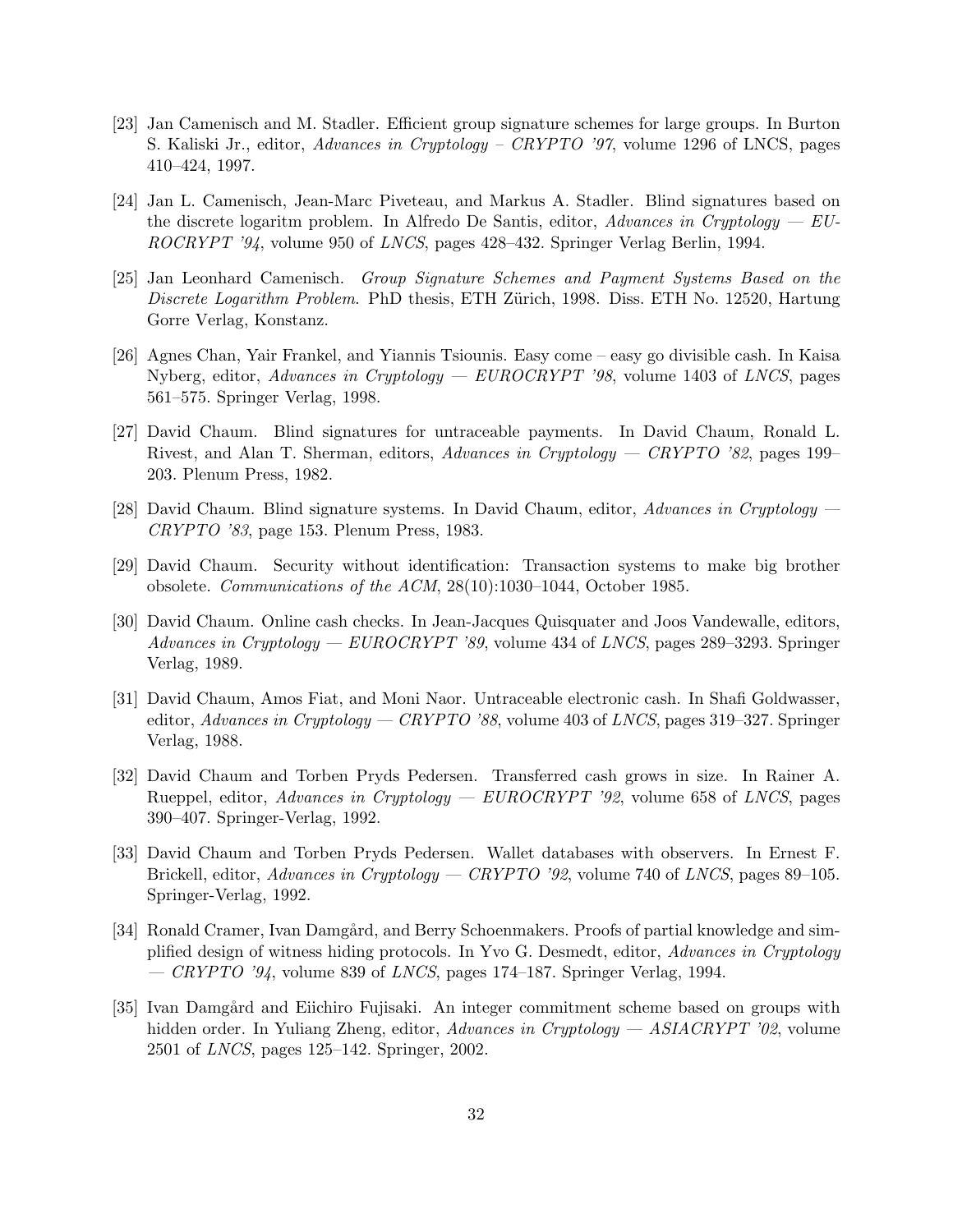- [36] Yevgeniy Dodis. Efficient construction of (distributed) verifiable random functions. In Yvo Desmedt, editor, Public Key Cryptography, volume 2567 of LNCS, pages 1–17. Springer Verlag, 2002.
- [37] Yevgeniy Dodis and Aleksandr Yampolskiy. A Verifiable Random Function with Short Proofs an Keys. In Public Key Cryptography, volume 3386 of LNCS, pages 416–431, 2005.
- [38] Amos Fiat and Adi Shamir. How to prove yourself: Practical solutions to identification and signature problems. In Advances in Cryptology – CRYPTO '86, volume 263 of LNCS, pages 186–194, 1986.
- [39] Yair Frankel, Yiannis Tsiounis, and Moti Yung. "Indirect discourse proofs:" Achieving efficient fair off-line e-cash. In Kwangjo Kim and Tsutomu Matsumoto, editors, Advances in Cryptology  $-$  ASIACRYPT '96, volume 1163 of LNCS, pages 286–300. Springer Verlag, 1996.
- [40] Matthew Franklin and Moti Yung. Towards provably secure efficient electronic cash. Technical Report TR CUSC-018-92, Columbia University, Dept. of Computer Science, April 1992. Also in: Proceedings of ICALP 93, Lund, Sweden, July 1993, volume 700 of LNCS, Springer Verlag.
- [41] Eiichiro Fujisaki and Tatsuaki Okamoto. Statistical zero knowledge protocols to prove modular polynomial relations. In Burt Kaliski, editor, Advances in Cryptology — CRYPTO '97, volume 1294 of LNCS, pages 16–30. Springer Verlag, 1997.
- [42] Steven D. Galbraith. Supersingular curves in cryptography. In Colin Boyd, editor, Advances in Cryptology – ASIACRYPT '01, volume 2248 of LNCS, pages 495–513, 2001.
- [43] Steven D. Galbraith and Victor Rotger. Easy Decision-Diffie-Hellman Groups. LMS Journal of Computation and Mathematics, 7:201–218, 2004.
- [44] Stanislaw Jarecki and Vitaly Shmatikov. Hancuffing big brother: an abuse-resilient transaction escrow scheme. In Christian Cachin and Jan Camenisch, editors,  $Advances$  in Cryptology — EUROCRYPT '04, volume 3027 of LNCS, pages 590–608. Springer, 2004.
- [45] Aggelos Kiayias, Yiannis Tsiounis, and Moti Yung. Traceable signatures. In Christian Cachin and Jan Camenisch, editors, Advances in Cryptology – EUROCRYPT '04, volume 3027 of LNCS, pages 571–589. Springer, 2004.
- [46] Noel McCullagh and Paulo S. L. M. Barreto. A new two-party identity-based authenticated key agreement. In Alfred Menezes, editor, Topics in Cryptology – CT-RSA, volume 3376 of LNCS, pages 262–274, 2004.
- [47] A. Miyaji, M. Nakabayashi, and S. Takano. New explicit conditions of elliptic curve traces for FR-reduction. IEICE Trans. Fundamentals, E84-A(5):1234–1243, 2001.
- [48] Moni Naor and Omer Reingold. Number-theoretic constructions of efficient pseudo-random functions. Journal of the ACM, 51, Number 2:231–262, 2004.
- [49] Tatsuaki Okamoto and Kazuo Ohta. Disposable zero-knowledge authentications and their applications to untraceable electronic cash. In Gilles Brassard, editor, Advances in Cryptology  $-CRYPTO$  '89, volume 435 of *LNCS*, pages 481–496. Springer-Verlag, 1989.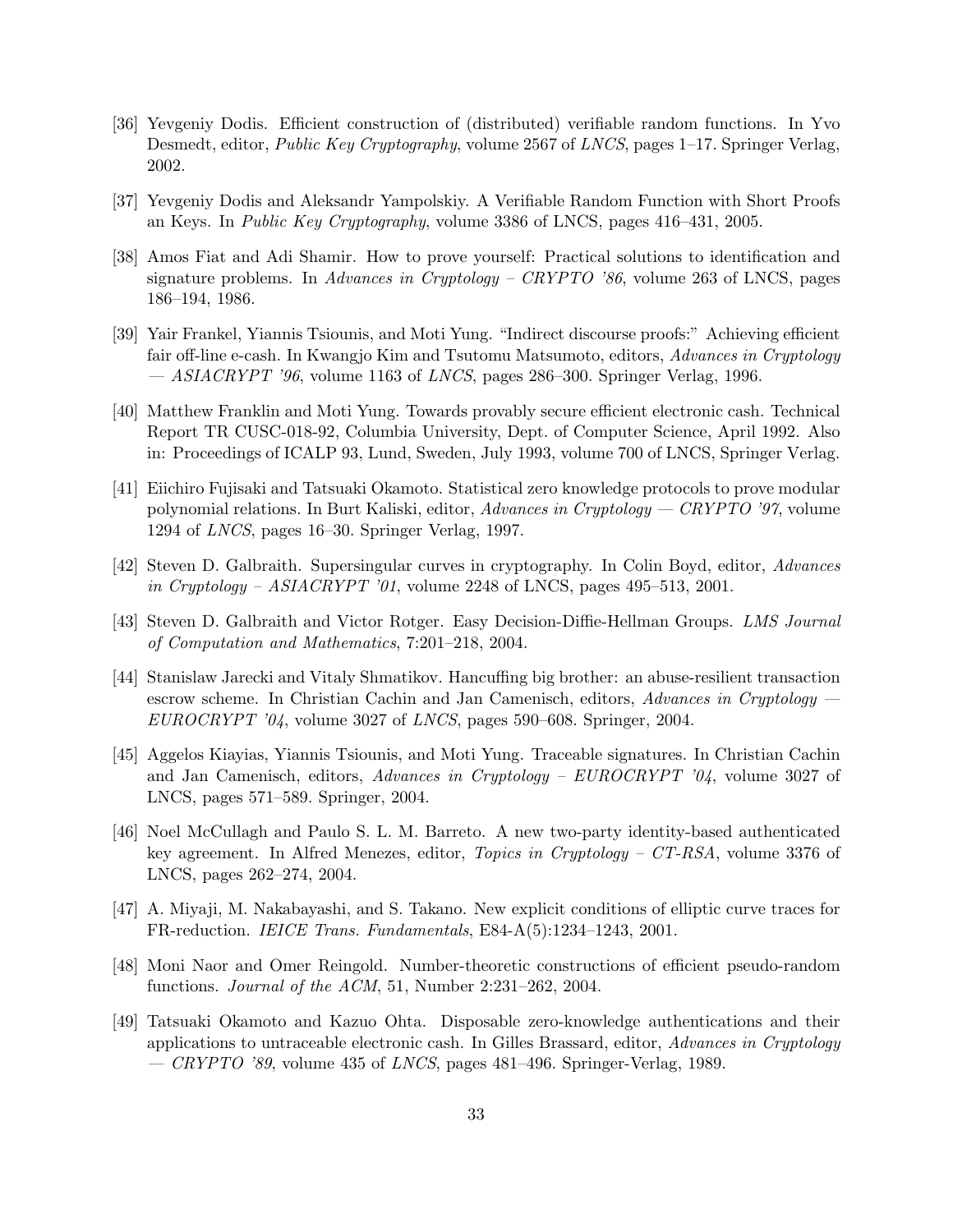- [50] Torben Pryds Pedersen. Non-interactive and information-theoretic secure verifiable secret sharing. In Joan Feigenbaum, editor, Advances in Cryptology – CRYPTO '91, volume 576 of LNCS, pages 129–140. Springer Verlag, 1991.
- [51] Michael O. Rabin and Jeffery O. Shallit. Randomized algorithms in number theory. Communications on Pure and Applied Mathematics, 39:239–256, 1986.
- [52] Claus P. Schnorr. Efficient signature generation for smart cards. Journal of Cryptology, 4(3):239–252, 1991.
- [53] Mike Scott. Authenticated ID-based key exchange and remote log-in with simple token and PIN number. Available at http://eprint.iacr.org/2002/164, 2002.
- [54] Markus Stadler, Jean-Marc Piveteau, and Jan Camenisch. Fair blind signatures. In Louis C. Guillou and Jean-Jacques Quisquater, editors,  $Advances$  in Cryptology —  $EUROCRYPT$  '95, volume 921 of LNCS, pages 209–219. Springer Verlag, 1995.
- [55] Yiannis S. Tsiounis. Efficient Electonic Cash: New Notions and Techniques. PhD thesis, Northeastern University, Boston, Massachusetts, 1997.

# A Full Protocols to Spend Coins

To provide the full protocols to spend a coin, we need to provide some details about the signature scheme the bank uses.

Let  $QR_n$  denote the set of quadratic residues modulo n. Let **Z**, **U**, **V** be elements of  $QR_n$  that are part of the public key of the bank.

Let  $\ell_n$  denote the number of bits of the bank's RSA modulus n and let  $\ell_{\varnothing}$ , e.g.,  $\ell_{\varnothing}$  be a security parameter controlling the statistically zero knowledge property of the proof protocol as well as the statistically hiding property of the commitment schemes we use.

A signature of the bank on the seed (message) s consists of the values  $(Q, e, v)$ , where  $e \in$  $\{2^{\ell_e} - 2^{\overline{\ell}'_e}, 2^{\ell_e} + 2^{\ell'_e}\}\$ is a random prime,  $v \in \{0, 1\}^{\ell'_n + \ell_\varnothing}$ is a random integer, and  $\mathbf{Q} \in \langle \mathbf{U} \rangle \subset QR_n$ , such that the following holds

$$
\mathbf{Z} \equiv \mathbf{Q}^e \mathbf{V}^v \mathbf{U}^s \pmod{n} .
$$

We note that the bank does not learn s when issuing this signature. Instead, the bank and the user run an efficient two-party protocol where the output of the user will be  $(Q, e, v)$  [18].

In case the bank signs a block of messages, say  $(u, s, t)$ , at once, we replace V by  $(V_1, V_2, V_3)$ in the public. The signature still consists of values  $(Q, e, v)$  such that

$$
\mathbf{Z} \equiv \mathbf{Q}^e \mathbf{V_1}^u \mathbf{V_2}^s \mathbf{V_3}^t \mathbf{U}^s \pmod{n} .
$$

To make our proof more efficient by roughly a factor of two, we will change the range of  $J$ , the coin counter. Our goal is to have a range that contains an odd number of elements. This is not strictly necessary but gives us a more efficient proof when J lies in an odd interval. Thus, we need that  $J_0 - J_1 \leq J \leq J_0 + J_1$  holds for some  $J_0$  and  $J_1$ . For instance, setting  $J_1 = 2^{\ell-1}$  and  $J_0 = 2^{\ell}$ we have  $2^{\ell-1} \leq J \leq 3 \cdot 2^{\ell-1}$  and thus can spend  $2^{\ell}+1$  coins. Note that now J can no longer be 0 and a therefore the serial number S can be computed as  $S = g^{1/(J+s)}$ .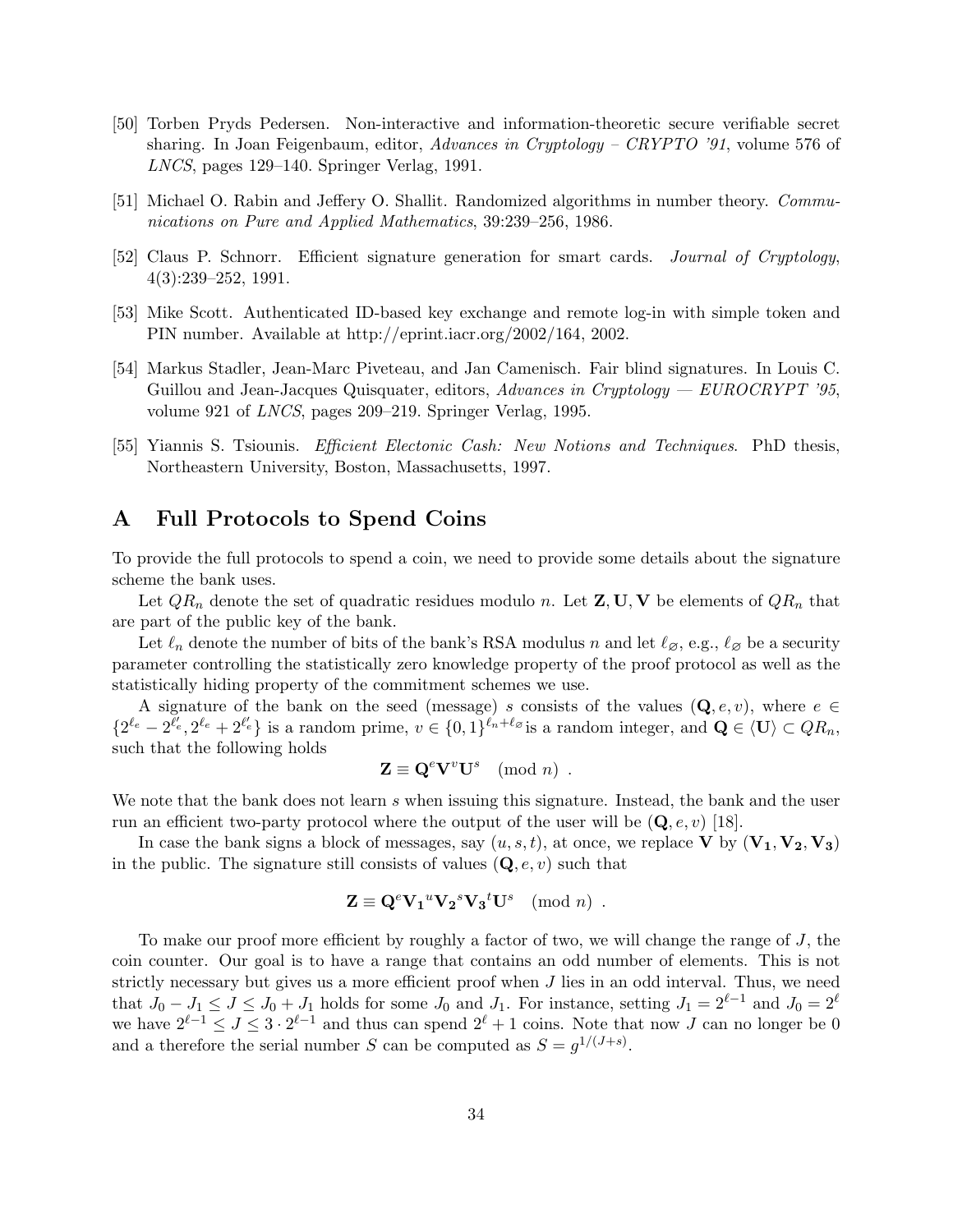## A.1 System One: Full Protocol

We now describe how the user spends a coin in System One in more detail. Recall that the user has obtained from the bank a signature  $(Q, e, v)$  on the "messages" u, s, and t.

Let J be the number of the coin. By construction we have  $J_0 - J_1 \leq J \leq J_0 + J_1$  and hence  $0 \leq J_1^2 - (J - J_0)^2 = J_1^2 - J_0^2 + 2J_0J - J^2$  for all J. Thus, to show that a coin number J lies in the required interval, we only need to show that for  $J_1^2 - (J - J_0)^2$  is a positive number. Now, due to Lagrange, each positive number can be represented by four squares.

We are now ready to describe how a user spends one of her coins. we merged all the single proofs of  $\Phi$  into one and get some efficiency improvements, e.g., the commitments **C** and **D** are not needed. Also, we choose  $J$  differently and thus compute  $S$  and  $T$  in a slightly different manner.

- 1. M (optionally) sends a string  $info \in \{0,1\}^*$  containing transaction information to U and/or identifies himself by proving knowledge of  $sk_{\mathcal{M}}$  (We leave this step out.).
- 2. M chooses a random  $R \in \mathbb{Z}_q$  such that  $R \neq 0$  and sends R to U (or it is a result of a hash function).
- 3. If  $J > J_0 + J_1$ , the user aborts as she has already sent all coins.
- 4. The user computes the serial number  $S = g^{1/(J+s)}$  and a (now fixed) security tag T =  $pk_{\mathcal{U}}g^{R/(J+t)}$
- 5. The user computes values  $w_1, w_2, w_3$ , and  $w_4$  such that  $\sum_i w_i = J_1^2 (J J_0)^2$  (e.g., using an algorithm by Rabin and Shallit [51]).
- 6. The user chooses random values  $r_A, r_B, r_1, r_2, r_3$ , and  $r_4$   $r \in_R \{0,1\}^{\ell_n+\ell_{\varnothing}}$ , and computes the the commitments  $\mathbf{A} = \mathbf{g}^J \mathbf{h}^{r_A}$ ,  $\mathbf{B} = \mathbf{g}^u \mathbf{h}^{r_B}$  and  $\mathbf{W}_i = \mathbf{g}^{w_i} \mathbf{h}^{r_i}$  for  $i = 1, ..., 4$ , The user chooses  $r \in_R \{0,1\}^{\ell_n+\ell_{\varnothing}}$  and computes  $\mathbf{Q}' := \mathbf{Q}\mathbf{U}^r$ . Note that  $(\mathbf{Q}', e, v+r)$  is also a valid signature on the message s but that  $Q$  and  $Q'$  are statistically independent.
- 7. The user computes the following signature proof of knowledge:

$$
\Psi = SPK\{(\alpha, \beta, \gamma, \delta, \varepsilon, \rho_1, \dots, \rho_7) : \mathbf{Z} = \pm \mathbf{Q}'^{\varepsilon} \mathbf{V}_1{}^{\mu} \mathbf{V}_2{}^{\sigma} \mathbf{V}_3{}^{\tau} \mathbf{U}^{\zeta} \ \wedge \ \mathbf{A} = \pm \mathbf{g}^{\gamma} \mathbf{h}^{\rho_A} \ \wedge \ g = S^{\sigma} S^{\gamma} \ \wedge \n\mathbf{W}_i = \pm \mathbf{g}^{\nu_i} \mathbf{h}^{\rho_i} \ \wedge \ \mathbf{g}^{J_1^2 - J_0^2} = \pm (\mathbf{A} \mathbf{g}^{-2J_0})^{\gamma} \mathbf{W}_1{}^{\nu_1} \mathbf{W}_2{}^{\nu_2} \mathbf{W}_3{}^{\nu_3} \mathbf{W}_4{}^{\nu_4} \mathbf{h}^{\rho_5} \ \wedge \n\mathbf{B} = \mathbf{g}^{\mu} \mathbf{h}^{\rho_6} \ \wedge \ 1 = \mathbf{B}^{\sigma} \mathbf{B}^{\tau} (1/\mathbf{g})^{\alpha} \mathbf{h}^{\rho_7} \ \wedge \ g^R = T^{\sigma} T^{\tau} (g^R)^{\alpha} \ \wedge \n\sigma \in \{0, 1\}^{\ell_m + \ell_{\varnothing} + \ell_{\gamma} + 2} \ \wedge
$$

$$
(\varepsilon - 2^{\ell_e}) \in \{0, 1\}^{\ell'_e + \ell_{\varnothing} + \ell_{\mathcal{H}} + 1} \} (\mathbf{Z}, \mathbf{V_1}, \mathbf{V_2}, \mathbf{V_3}, \mathbf{U}, \mathbf{g}, \mathbf{h}, n, g, S, T, \mathbf{A}, \mathbf{B}, \mathbf{W_1}, \mathbf{W_2}, \mathbf{W_3}, \mathbf{W_4}, \text{info})
$$

- 8. If  $\Phi$  verifies, M accepts the coin  $(R, S, T, \Phi)$  and subsequently submits  $(R, S, T, \Phi)$  to the bank B. If R is not already in L, then B accepts the coin and stores the values  $(R, S, T)$  in a database of spent coins L. If S was already in L, then  $\beta$  initiates the Identify protocol.
- 9. U updates his counter  $J = J + 1$  as before. When  $J > 2^{\ell} 1$ , the wallet is empty.

We see that, to spend a coin, a user needs to compute 7 multi-base exponentiations to build the commitments and 11 multi-base exponentiations to carry out the proof. The merchant and bank need to do 11 multi-base exponentiations to spend a coin.

#### A.2 System Two: Partial Protocol

The Spend protocol in System Two is more involved than that of System One. From the description in Section 4.2, it may not be clear how to implement step (1f) of the Spend protocol. We now